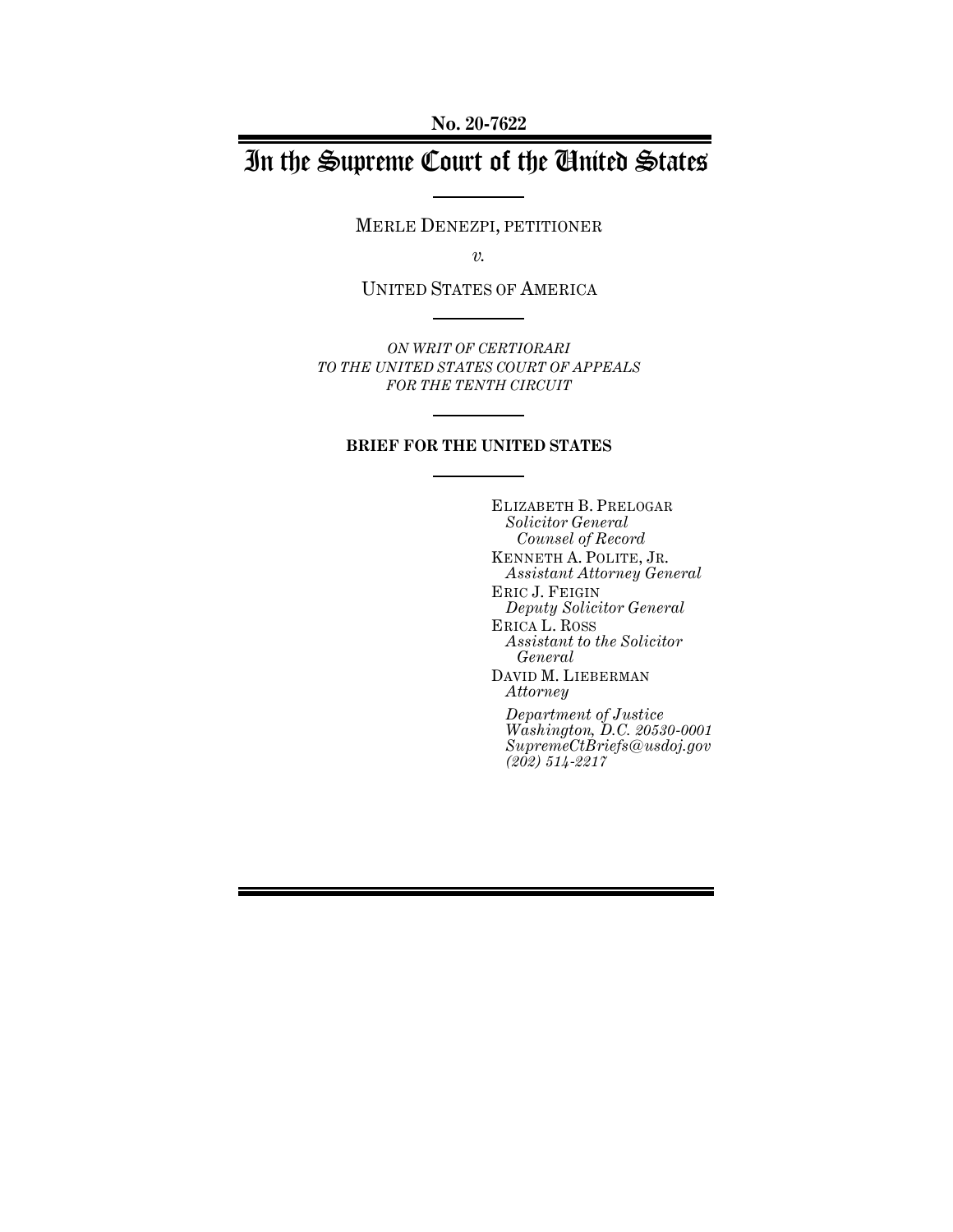### **QUESTION PRESENTED**

Whether petitioner's prior prosecution in the Court of Indian Offenses for the tribal-law offense of assault and battery, in violation of 6 Ute Mountain Ute Code § 2, bars his prosecution in federal district court for the federal-law offense of aggravated sexual abuse, in violation of 18 U.S.C. 1153(a), 2241(a)(1) and (2).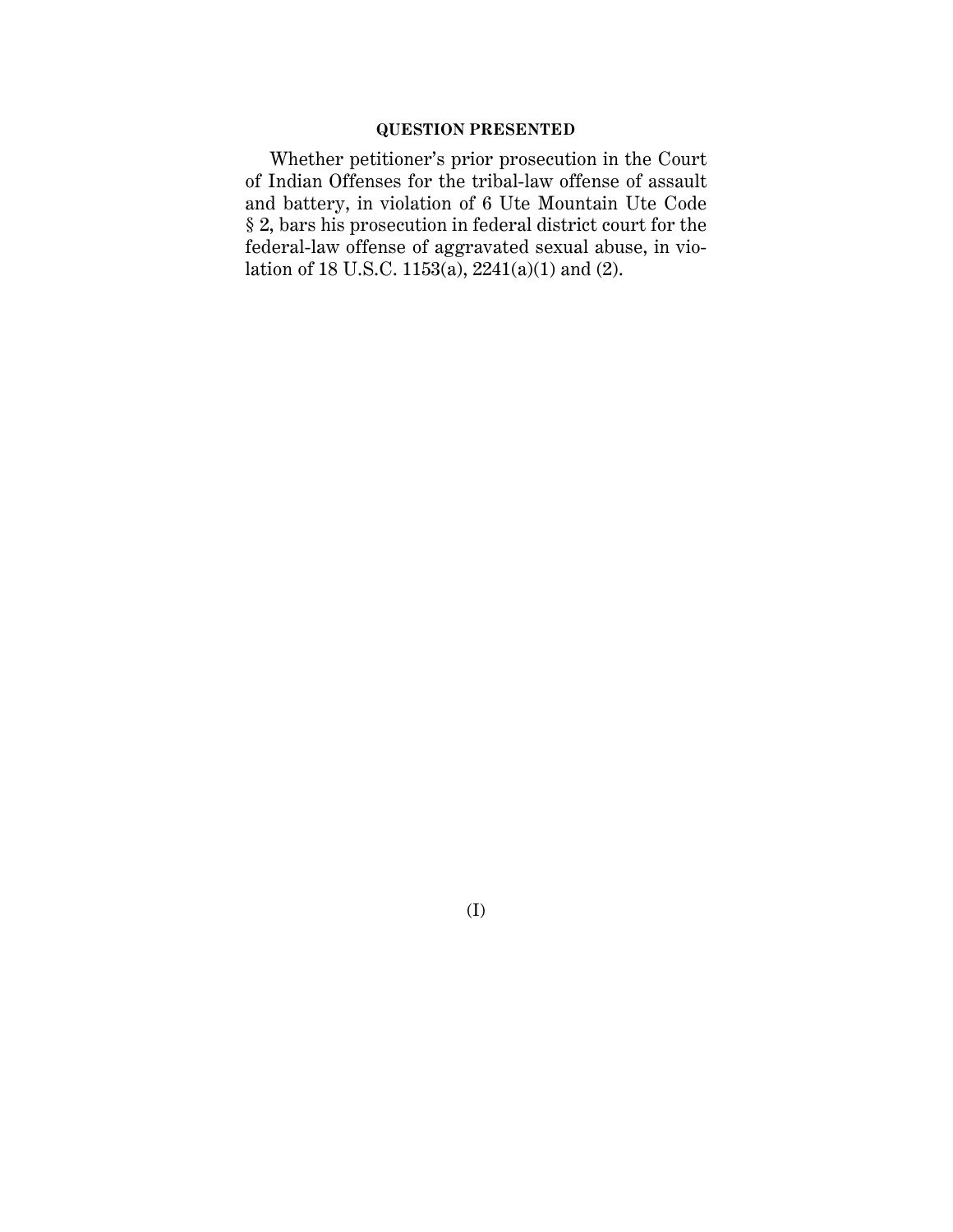# **TABLE OF CONTENTS**

| Factual background and proceedings below  9<br>B.              |
|----------------------------------------------------------------|
|                                                                |
| Argument:                                                      |
| A violation of tribal law and a violation of federal law       |
| are categorically not the "same offence" under the             |
|                                                                |
| A transgression against tribal law is not the "same<br>A.      |
| offence" as a transgression against federal law  17            |
| An "offence" is the transgression of a specific<br>1.          |
|                                                                |
| Indian tribes and the United States are<br>$\overline{2}$ .    |
|                                                                |
| Because petitioner's conduct transgressed<br>3.                |
| each sovereign's law, he committed two                         |
| "offences" and is subject to prosecution and                   |
|                                                                |
| Petitioner's approach, which focuses on the forum<br><b>B.</b> |
| for prosecution rather than the ultimate authority             |
|                                                                |
| 1. Petitioner's forum-focused approach cannot be               |
| squared with the text or history of the Double                 |
|                                                                |
| Petitioner's forum-focused approach lacks<br>2.                |
| support in this Court's decisions  26                          |
| Petitioner's attempted application of his forum-<br>C.         |
| focused approach to this case draws unsupported                |
| distinctions and illustrates its general                       |
|                                                                |

(III)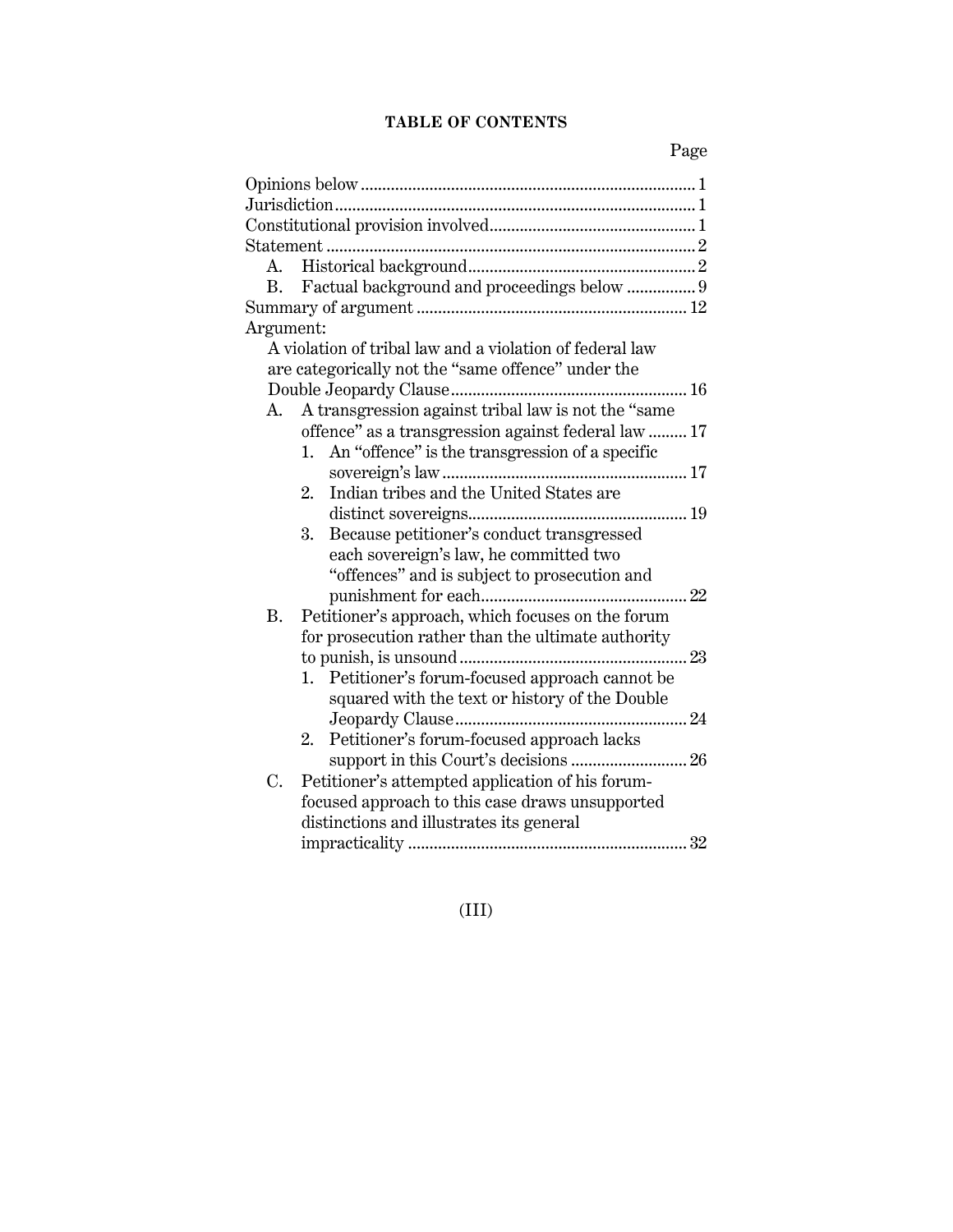| Table of Contents-Continued:                                                                                                                             | Page |
|----------------------------------------------------------------------------------------------------------------------------------------------------------|------|
| The Courts of Indian Offenses exercise tribal<br>1.                                                                                                      |      |
| 2. Petitioner's forum-focused approach would be                                                                                                          |      |
| D. Petitioner's approach would derogate the<br>sovereignty and impair the public safety of tribal<br>communities lacking a standalone judicial branch 43 |      |
|                                                                                                                                                          |      |

# **TABLE OF AUTHORITIES**

# Cases:

| Arizona v. Manypenny, 451 U.S. 232 (1981) 40              |  |
|-----------------------------------------------------------|--|
|                                                           |  |
|                                                           |  |
| Blockburger v. United States, 284 U.S. 299 (1932)  42     |  |
|                                                           |  |
|                                                           |  |
|                                                           |  |
| Election Bd. v. Snake, 1 Okla. Trib. 209                  |  |
|                                                           |  |
|                                                           |  |
| Fox v. Ohio, 46 U.S. (5 How.) 410 (1847) 19               |  |
| Gamble v. United States, 139 S. Ct. 1960 (2019)  passim   |  |
| Garrett v. United States, 471 U.S. 773 (1985) 42          |  |
|                                                           |  |
| Gwin v. Breedlove, 43 U.S. (2 How.) 29 (1844)  25         |  |
| Heath v. Alabama, 474 U.S. 82 (1985)18, 23, 27, 28, 45    |  |
| Houston v. Moore, 18 U.S. (5 Wheat.) 1 (1820)  25, 26, 29 |  |
| Johnson v. M'Intosh,                                      |  |
|                                                           |  |
|                                                           |  |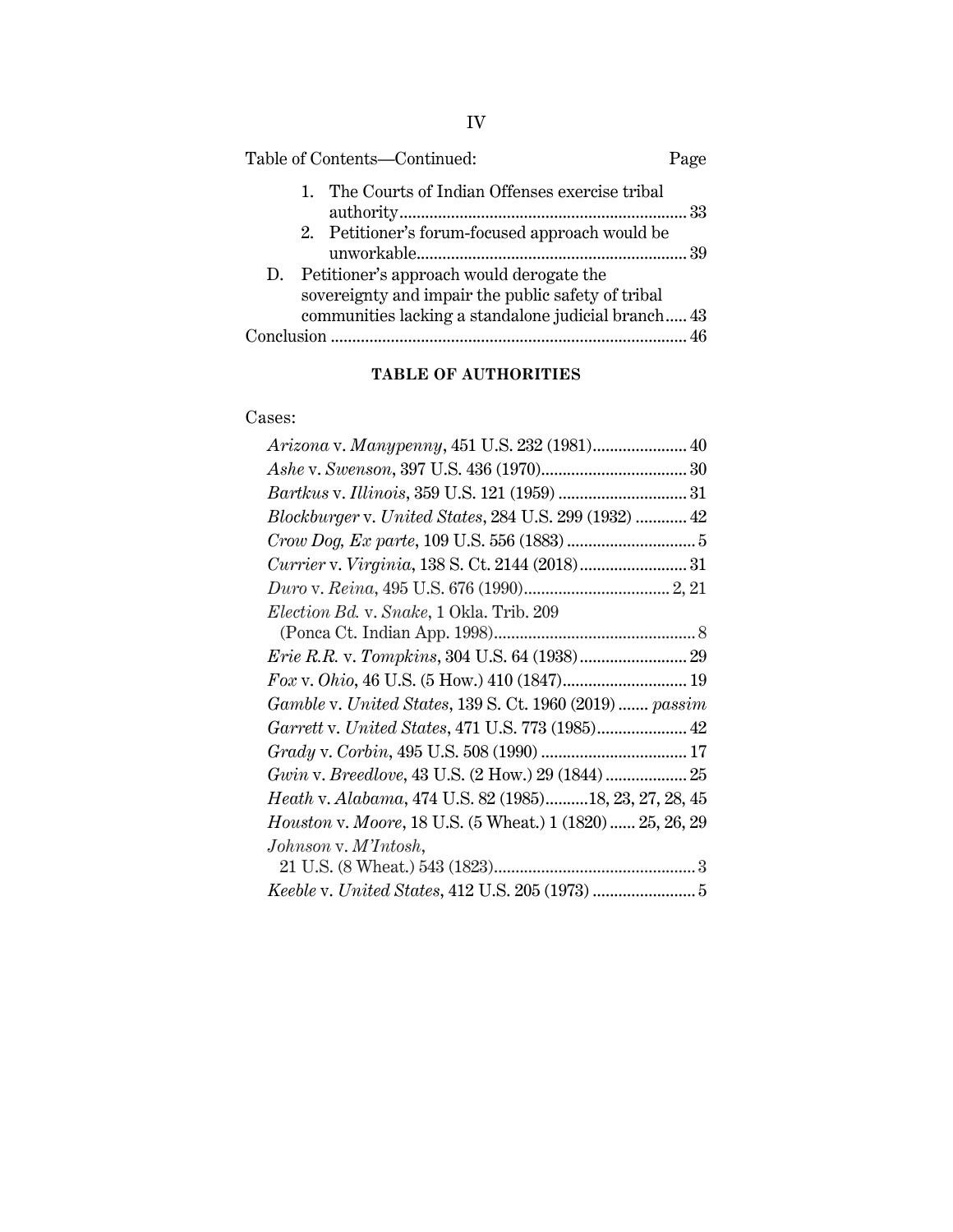| Cases-Continued:<br>Page                                                                     |  |
|----------------------------------------------------------------------------------------------|--|
| Los Coyotes Band of Cahuilla & Cupeño<br>Indians v. Jewell, 729 F.3d 1025 (9th Cir. 2013) 44 |  |
| McGirt v. Oklahoma, 140 S. Ct. 2452 (2020)  3, 4                                             |  |
| <i>Moore v. Illinois</i> , 55 U.S. (14 How.) 13 (1852) 18                                    |  |
| North Carolina v. Alford, 400 U.S. 25 (1970) 10                                              |  |
| Oklahoma Tax Comm'n v. Citizen Band<br>Potawatomi Indian Tribe of Okla.,                     |  |
| Oliphant v. Suquamish Indian Tribe,                                                          |  |
|                                                                                              |  |
| Plains Commerce Bank v. Long Family Land                                                     |  |
|                                                                                              |  |
| Powers of Indian Tribes,                                                                     |  |
| Puerto Rico v. Sanchez Valle, 579 U.S. 59 (2016)  passim                                     |  |
|                                                                                              |  |
| State v. Wells, 20 S.C.L. 687 (S.C. Ct. App. 1835) 25                                        |  |
|                                                                                              |  |
| United States v. All Assets of G.P.S. Auto. Corp.,                                           |  |
| United States v. Angleton,                                                                   |  |
| 314 F.3d 767 (5th Cir. 2002), cert. denied,                                                  |  |
|                                                                                              |  |
| United States v. Baptista-Rodriguez,                                                         |  |
| United States v. Bryant, 136 S. Ct. 1954 (2016) 45                                           |  |
| United States v. Clapox, 35 F. 575 (D. Or. 1888) 4                                           |  |
|                                                                                              |  |
| United States v. Dixon, 509 U.S. 688 (1993) 30, 41                                           |  |
| United States v. Furlong,                                                                    |  |
|                                                                                              |  |
| United States v. Lanza, 260 U.S. 377 (1922)  18, 22, 26                                      |  |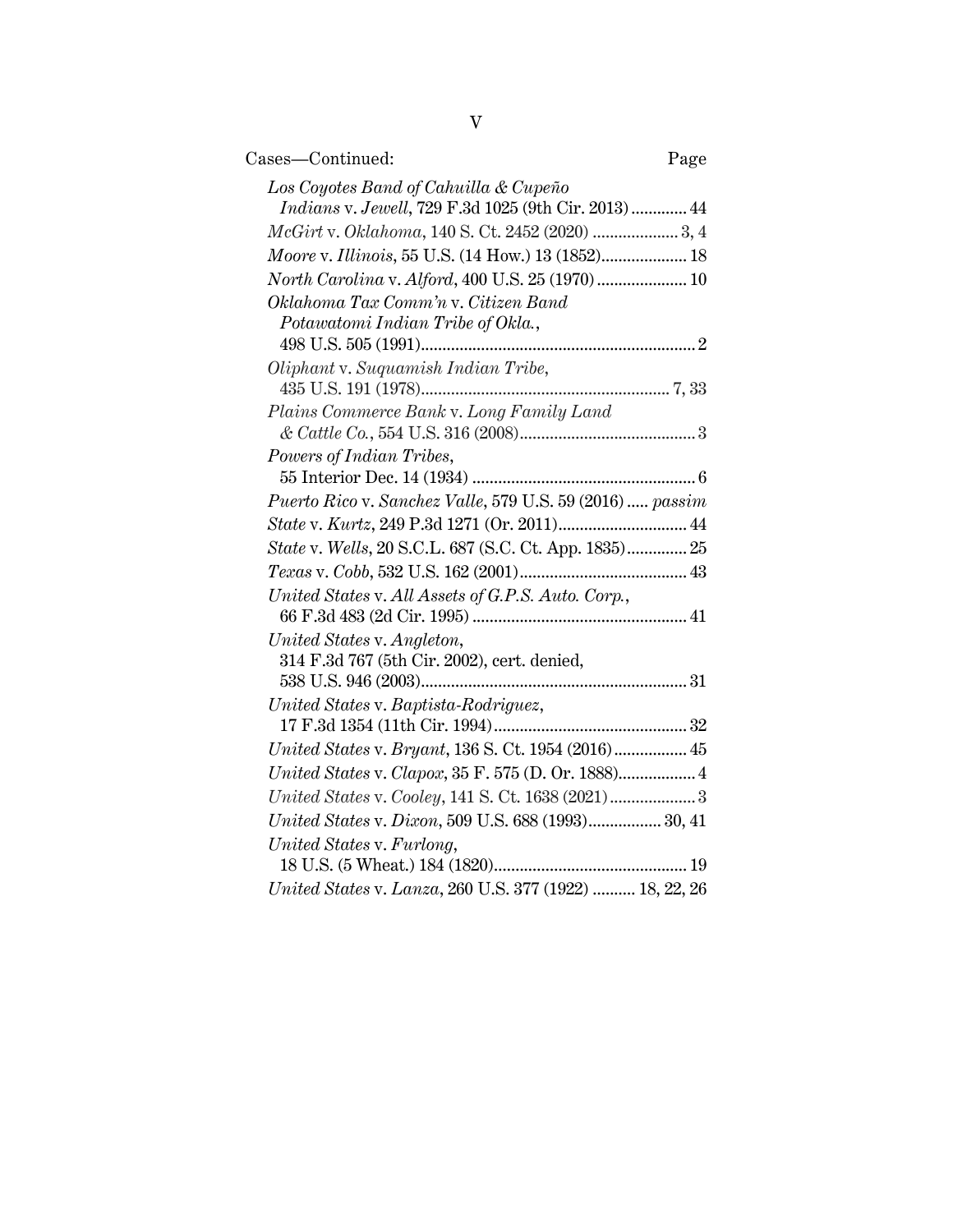| Cases-Continued:                                      | Page |
|-------------------------------------------------------|------|
| United States v. Lara, 541 U.S. 193 (2004) 2, 22, 23  |      |
| United States v. Marigold,                            |      |
|                                                       |      |
| United States v. Smith,                               |      |
|                                                       |      |
| United States v. Wheeler, 435 U.S. 313 (1978) passim  |      |
|                                                       |      |
|                                                       |      |
| Worcester v. Georgia, 31 U.S. (6 Pet.) 515 (1832) 3   |      |
| Constitution, treaty, statutes, and regulations:      |      |
| U.S. Const. Amend. V (Double Jeopardy Clause)  passim |      |
| Treaty between the United States of America and       |      |
| the Tabeguache, Muache, Capote, Weeminuche,           |      |
| Yampa, Grand River, and Uintah Bands of Ute           |      |
| Indians, art. II, concluded Mar. 2, 1868,             |      |
|                                                       |      |
| Indian Civil Rights Act of 1968,                      |      |
|                                                       |      |
|                                                       |      |
|                                                       |      |
|                                                       |      |
|                                                       |      |
|                                                       |      |
|                                                       |      |
|                                                       |      |
|                                                       |      |
|                                                       |      |
|                                                       |      |
|                                                       |      |
|                                                       |      |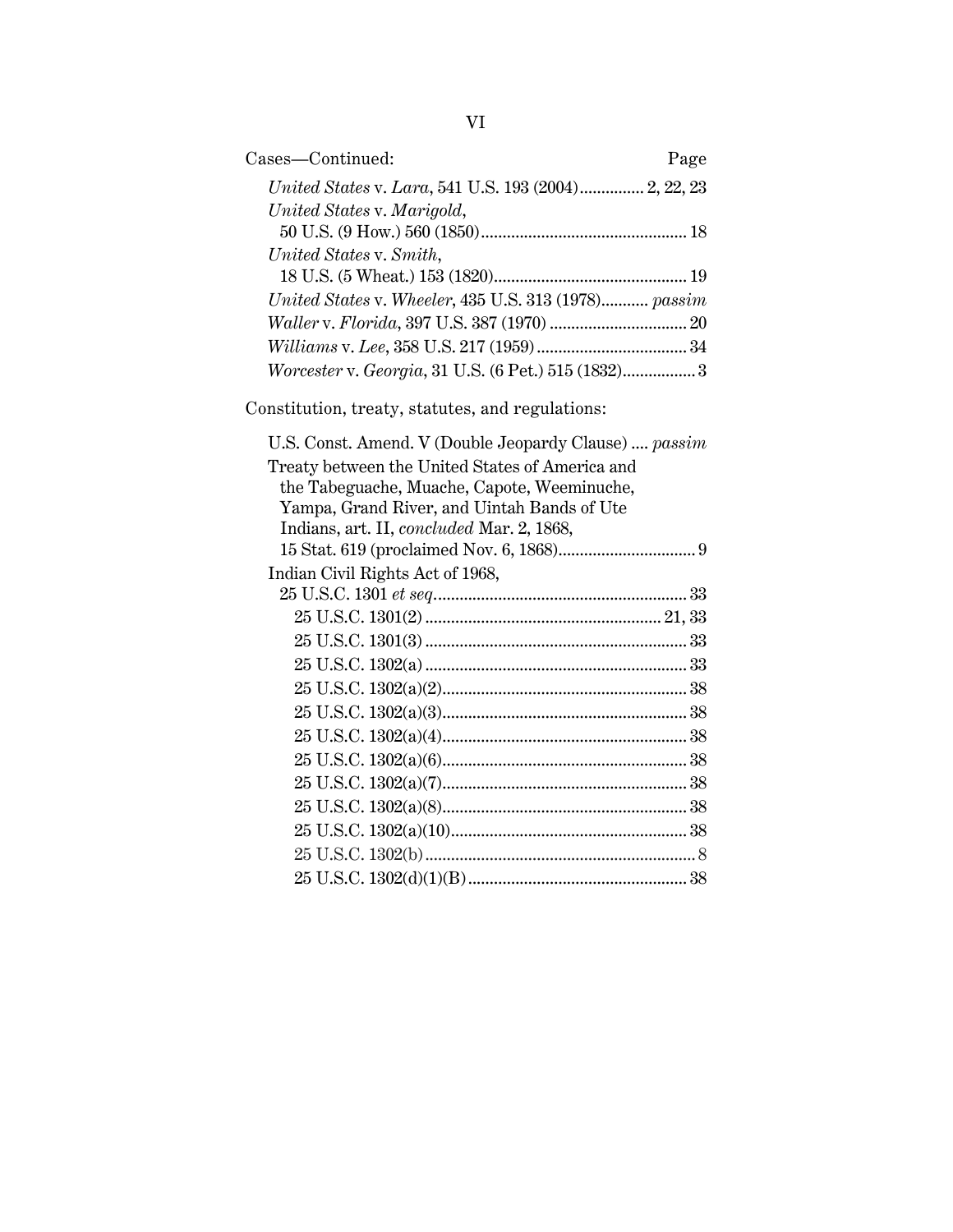| Statutes and regulations-Continued:                | Page |
|----------------------------------------------------|------|
| Indian Major Crimes Act,                           |      |
| ch. 341, 23 Stat. 362 (18 U.S.C. 1153):            |      |
|                                                    |      |
|                                                    |      |
|                                                    |      |
| Indian Reorganization Act,                         |      |
| ch. 576, 48 Stat. 984 (25 U.S.C. 5101 et seq.):    |      |
|                                                    |      |
|                                                    |      |
|                                                    |      |
|                                                    |      |
| Indian Self-Determination and Education Assistance |      |
| Act, Pub. L. No. 93-638, 88 Stat. 2203 (25 U.S.C.  |      |
|                                                    |      |
|                                                    |      |
|                                                    |      |
|                                                    |      |
|                                                    |      |
|                                                    |      |
|                                                    |      |
|                                                    |      |
|                                                    |      |
|                                                    |      |
|                                                    |      |
|                                                    |      |
|                                                    |      |
|                                                    |      |
| 25 C.F.R.:                                         |      |
|                                                    |      |
|                                                    |      |
|                                                    |      |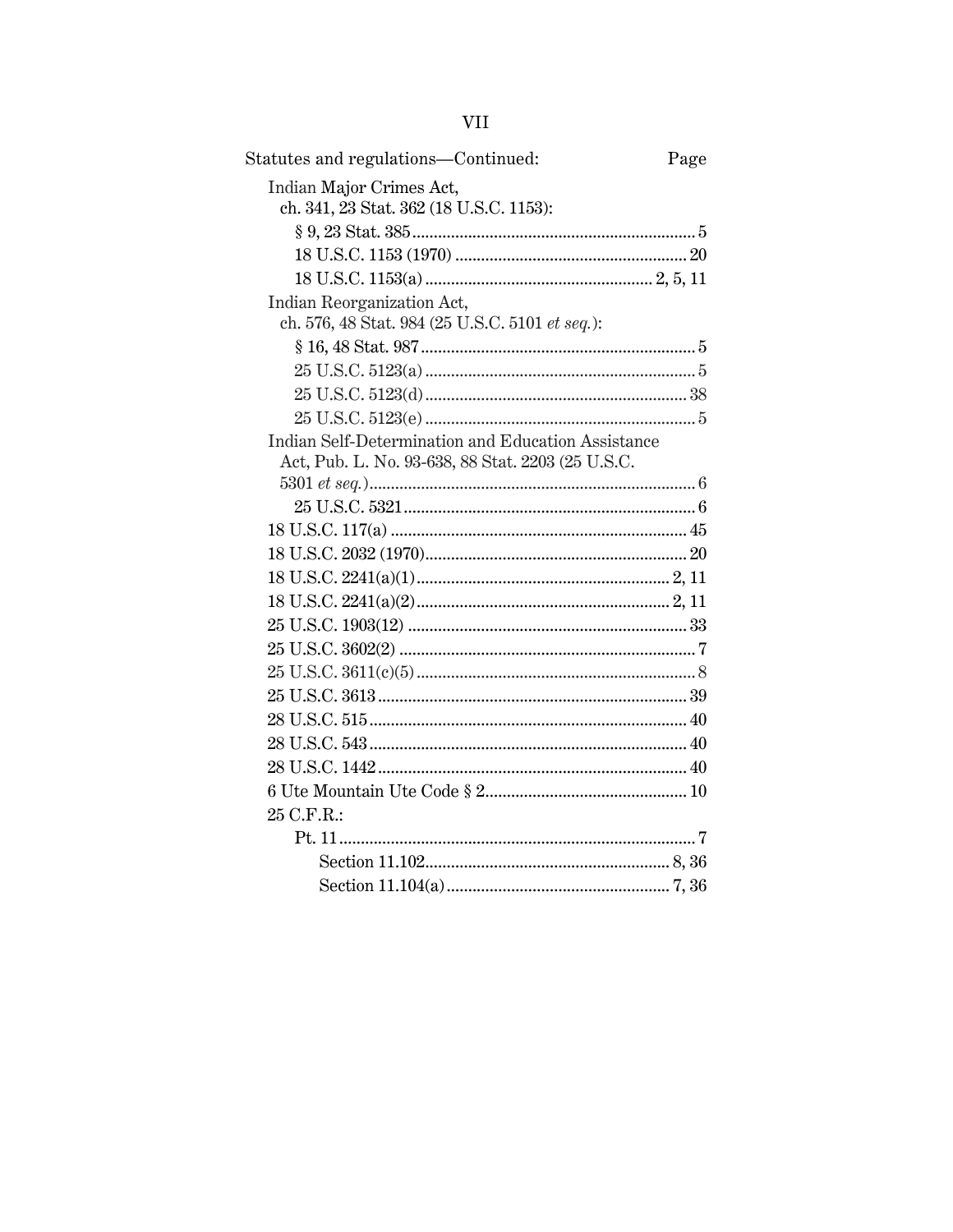| Regulations-Continued:                    | Page |
|-------------------------------------------|------|
|                                           |      |
|                                           |      |
|                                           |      |
|                                           |      |
|                                           |      |
|                                           |      |
|                                           |      |
|                                           |      |
|                                           |      |
|                                           |      |
|                                           |      |
|                                           |      |
|                                           |      |
|                                           |      |
|                                           |      |
|                                           |      |
|                                           |      |
| Pt. 161 (1938):                           |      |
|                                           |      |
|                                           |      |
|                                           |      |
|                                           |      |
|                                           |      |
|                                           |      |
| Miscellaneous:                            |      |
| $Cohom$ 's Handbook of Esdeval Indian Law |      |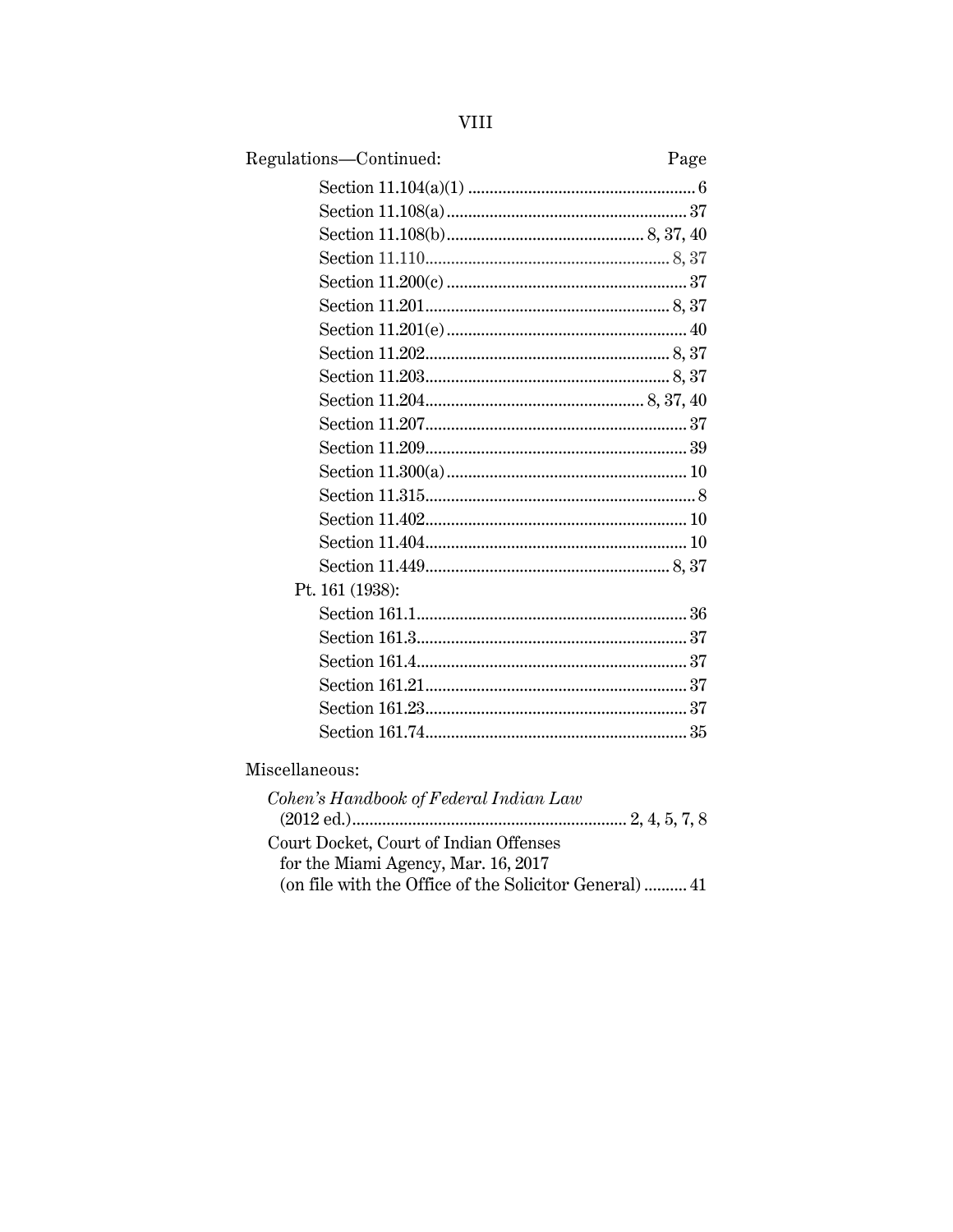| 정도 시<br>۰. |
|------------|
|            |

| Miscellaneous-Continued:                              | Page |
|-------------------------------------------------------|------|
| Court Docket, Court of Indian Offenses for            |      |
| the Southern Plains Region, Sept. 19, 2017            |      |
| (on file with the Office of the Solicitor General) 41 |      |
| Court of Indian Offenses Serving the Kewa Pueblo      |      |
| (Previously Listed as the Pueblo of Santo             |      |
| Domingo), 85 Fed. Reg. 10,714 (Feb. 25, 2020) 36      |      |
| Criminal Court Docket, Court of Indian                |      |
| Offenses of the Western Region, May 29, 2020,         |      |
| https://www.bia.gov/sites/bia.gov/files/assets/       |      |
| bia/wstreg/Te-Moak_May_2020_Docket_508.pdf 41         |      |
|                                                       |      |
|                                                       |      |
| Indian Affairs, U.S. Dep't of the Interior, Court of  |      |
| Indian Offenses, https://www.bia.gov/CFRCourts        |      |
|                                                       |      |
| CFR Courts, https://www.bia.gov/                      |      |
|                                                       |      |
| Court of Indian Offenses: Tribal Justice              |      |
| Support Directorate, https://www.bia.gov/             |      |
| CFRCourts/tribal-justice-support-                     |      |
| directorate (last visited Jan. 10, 2022) 39           |      |
| Indian Law & Order Comm'n, A Roadmap for              |      |
| Making Native America Safer: Report to the            |      |
| President & Congress of the United States             |      |
|                                                       |      |
| Harold J. Krent, Executive Control Over Criminal      |      |
| Law Enforcement: Some Lessons From History,           |      |
|                                                       |      |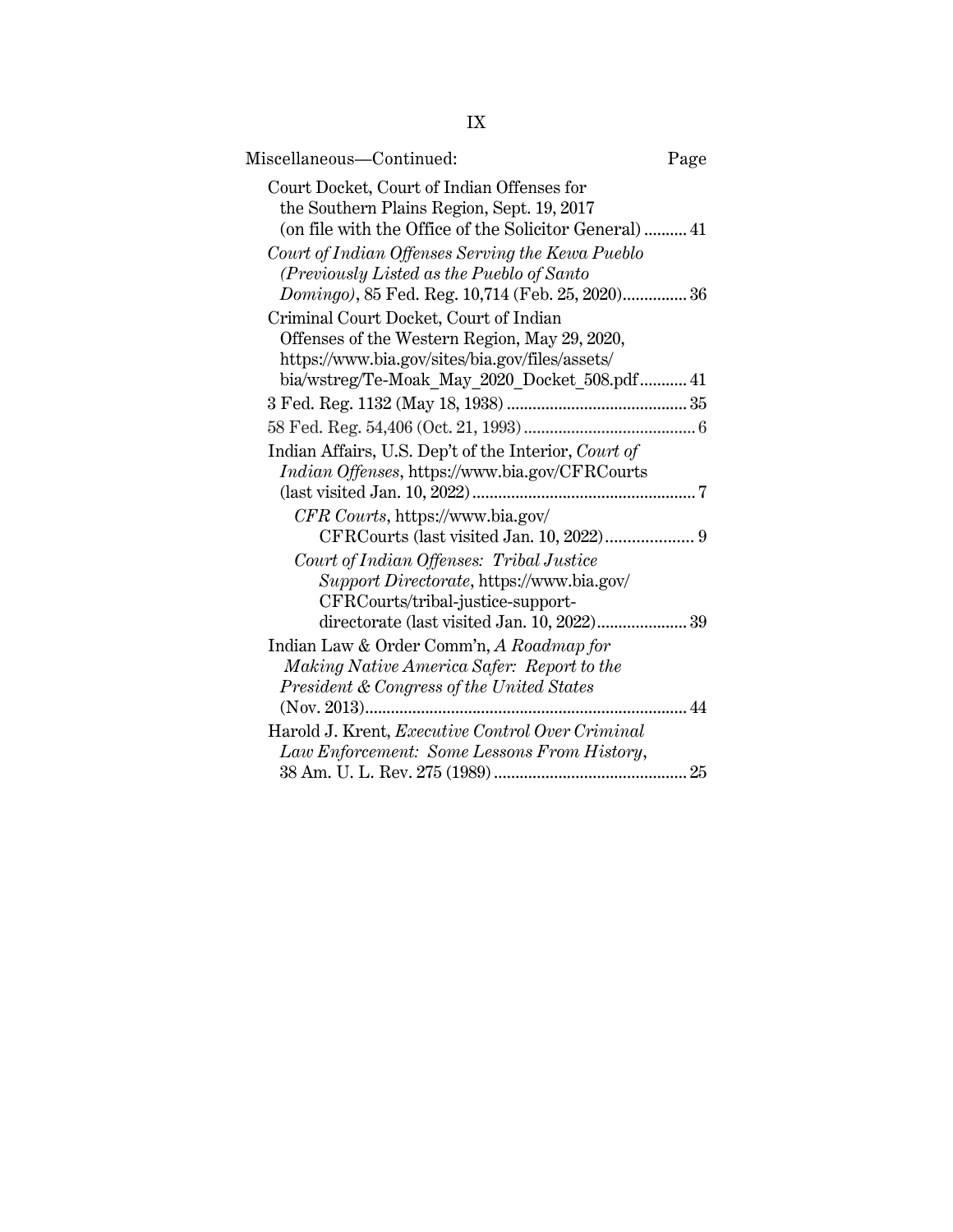| Miscellaneous-Continued:                                                                                                                                                                                                                                                 | Page |
|--------------------------------------------------------------------------------------------------------------------------------------------------------------------------------------------------------------------------------------------------------------------------|------|
| Nathan R. Margold, Solicitor, U.S. Dep't of the<br>Interior, Secretary's Power to Regulate Conduct of<br>Indians (Feb. 28, 1935), reprinted in 1 Opinions of<br>the Solicitor of the Department of the Interior<br><i>Relating to Indian Affairs 1917-1974</i> (1979) 34 |      |
| Samantha A. Moppett, Acknowledging America's<br><b>First Sovereign: Incorporating Tribal Justice</b><br>Systems into the Legal Research and Writing<br>Curriculum, 35 Okla. City U. L. Rev. 267 (2010) 7, 8                                                              |      |
| Sandra Day O'Connor, Lessons from the Third<br>Sovereign: Indian Tribal Courts,                                                                                                                                                                                          |      |
| Office of Indian Affairs, U.S. Dep't of the Interior:<br>Annual Report of the Commissioner of Indian<br>Affairs to the Secretary of the Interior for The                                                                                                                 |      |
| Annual Report of the Commissioner of Indian<br>Affairs to the Secretary of the Interior for The                                                                                                                                                                          |      |
| Justin B. Richland & Sarah Deer, <i>Introduction to</i>                                                                                                                                                                                                                  |      |
| Ute Mountain Ute Tribe, Ute Mountain<br>Ute Tribe: The People (2020),                                                                                                                                                                                                    |      |
| Gloria Valencia-Weber, Tribal Courts: Customs and<br>Christine Zuni, Strengthening What Remains,                                                                                                                                                                         |      |
|                                                                                                                                                                                                                                                                          |      |

X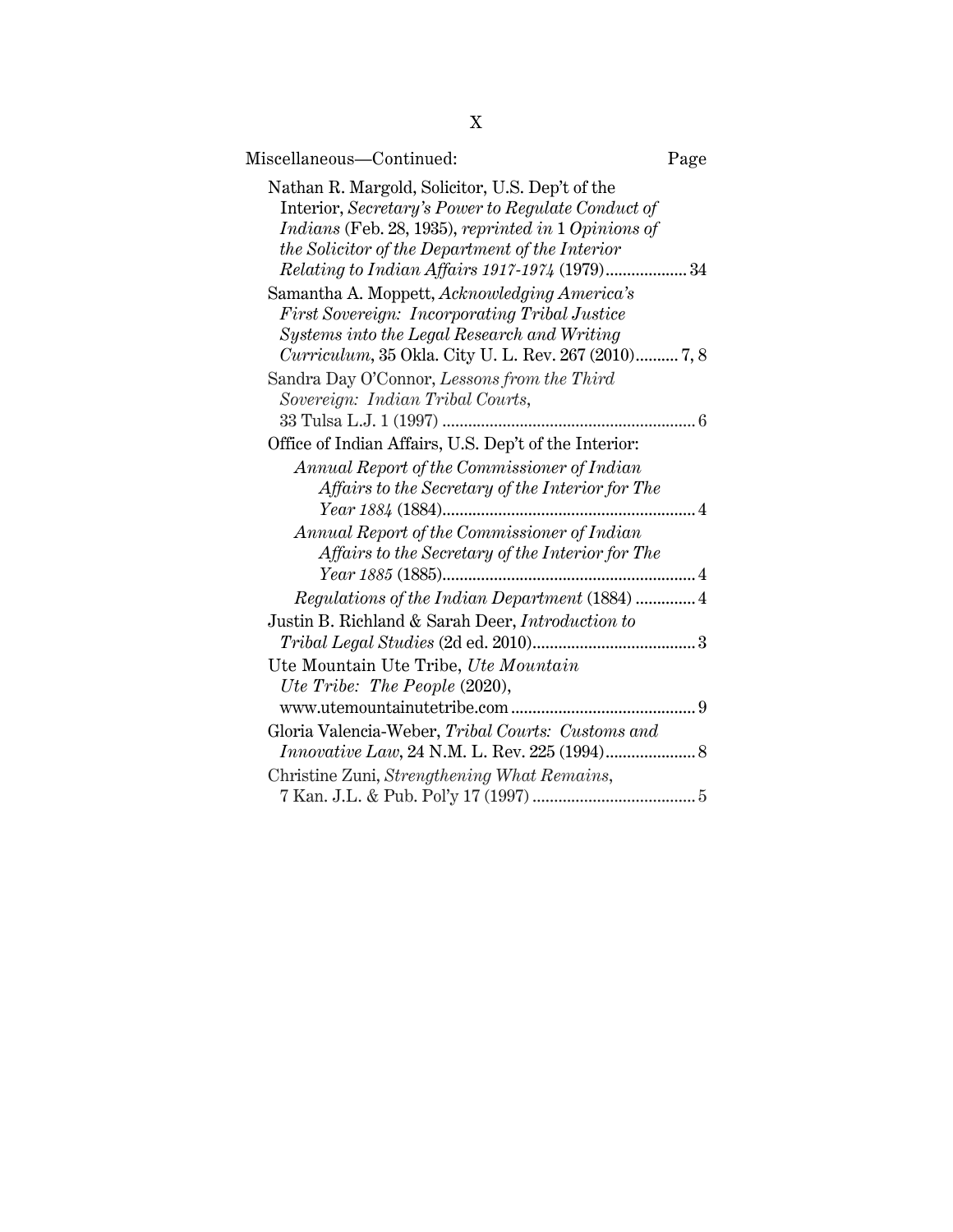# In the Supreme Court of the United States

No. 20-7622

MERLE DENEZPI, PETITIONER

*v.*

UNITED STATES OF AMERICA

*ON WRIT OF CERTIORARI TO THE UNITED STATES COURT OF APPEALS FOR THE TENTH CIRCUIT*

### **BRIEF FOR THE UNITED STATES**

#### **OPINIONS BELOW**

The opinion of the court of appeals (Pet. App. 1-11) is reported at 979 F.3d 777. The order of the district court (Pet. App. 14-21) is not published in the Federal Supplement but is available at 2019 WL 295670.

### **JURISDICTION**

The judgment of the court of appeals was entered on October 28, 2020. The petition for a writ of certiorari was filed on March 26, 2021, and was granted on October 18, 2021. The jurisdiction of this Court rests on 28 U.S.C. 1254(1).

### **CONSTITUTIONAL PROVISION INVOLVED**

The Double Jeopardy Clause of the Fifth Amendment of the United States Constitution provides that "[n]o person shall \* \* \* be subject for the same offence

(1)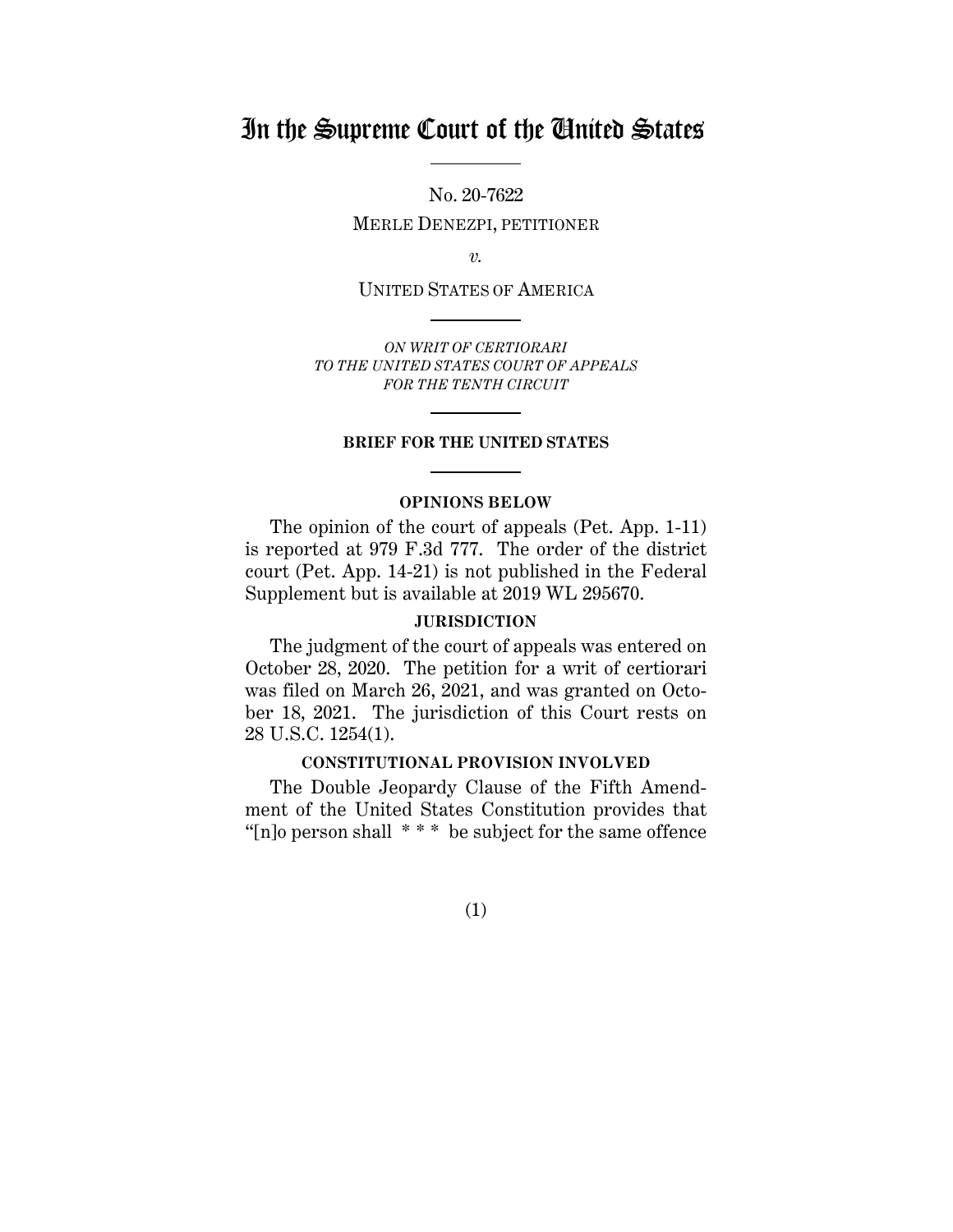to be twice put in jeopardy of life or limb." U.S. Const. Amend. V.

#### **STATEMENT**

Following a jury trial in the United States District Court for the District of Colorado, petitioner was convicted of aggravated sexual abuse in Indian country, in violation of 18 U.S.C. 1153(a),  $2241(a)(1)$  and  $(2)$ . Judgment 1. The district court sentenced him to 360 months of imprisonment, to be followed by ten years of supervised release. Judgment 2-3. The court of appeals affirmed. Pet. App. 1-11.

### **A. Historical Background**

1. "Before the coming of the Europeans," Indian tribes "were self-governing sovereign political communities." *United States* v. *Wheeler*, 435 U.S. 313, 322-323 (1978). As such, they "exercise[d] inherent sovereign authority over their members and territories," *Oklahoma Tax Comm'n* v. *Citizen Band Potawatomi Indian Tribe of Okla.*, 498 U.S. 505, 509 (1991), including "the inherent power to prescribe laws for their members," "to punish infractions of those laws," and to similarly regulate nonmembers within their territory. *Wheeler*, 435 U.S. at 323; see *United States* v. *Lara*, 541 U.S. 193, 199, 208 (2004) (recognizing tribes' inherent power to enforce laws against nonmember Indians); *Duro* v. *Reina*, 495 U.S. 676, 685 (1990) (recognizing tribes' inherent power to "enforce laws against all who c[ame] within [their] territory"). Tribes used a variety of mechanisms to "maintain[] order and cohesiveness including  $***$  the imposition of sanctions" against transgressors. *Cohen's Handbook of Federal Indian Law* § 4.04[3][c][iv][A], at 263 (2012 ed.) (*Cohen*).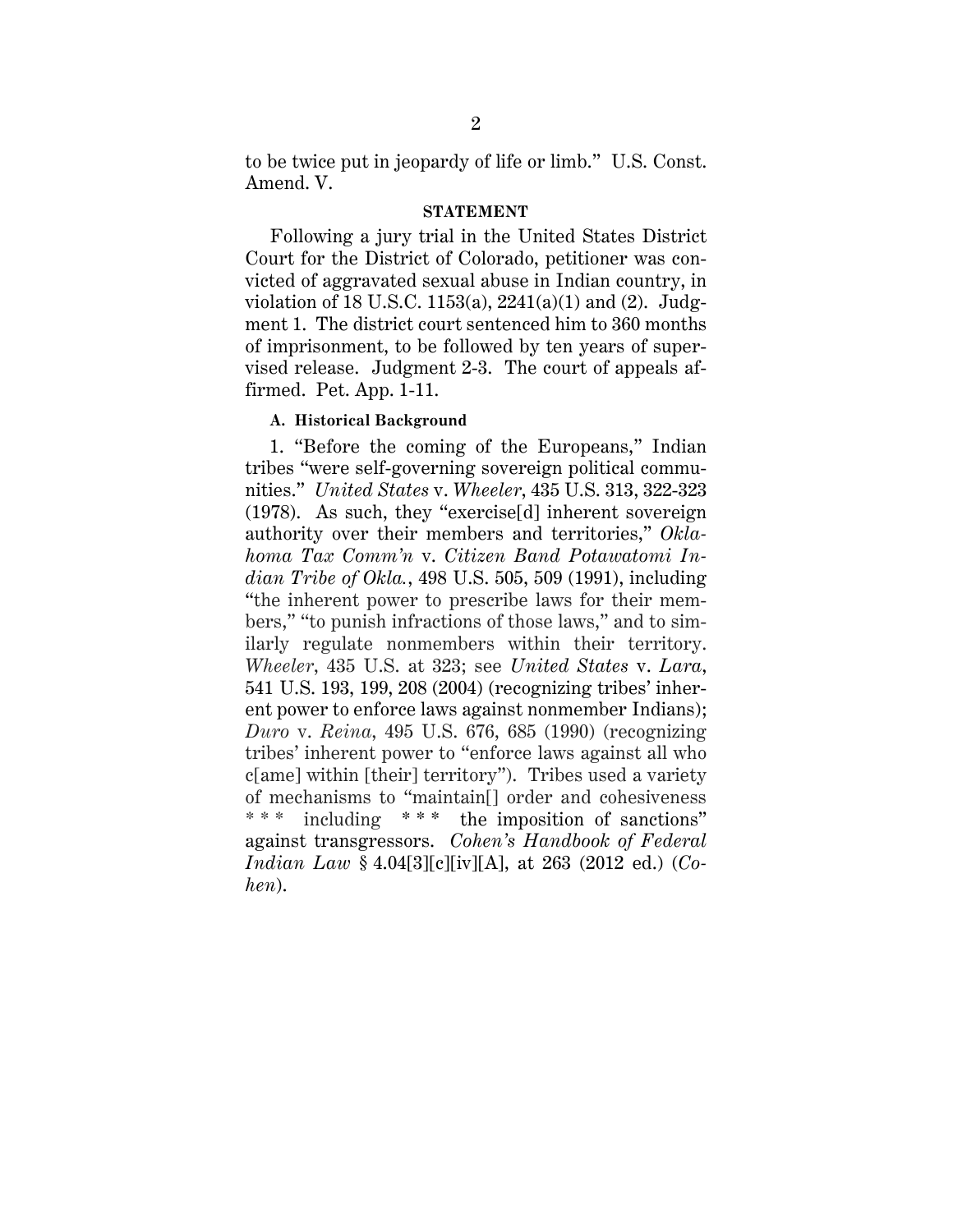Following incorporation into the United States, tribes' "rights to complete sovereignty, as independent nations, were necessarily diminished." *Johnson* v. *M'Intosh*, 21 U.S. (8 Wheat.) 543, 574 (1823). But tribes remain "distinct, independent political communities," *Worcester* v. *Georgia*, 31 U.S. (6 Pet.) 515, 559 (1832), "qualified to exercise many of the powers and prerogatives of self-government," *Plains Commerce Bank* v. *Long Family Land & Cattle Co.*, 554 U.S. 316, 327 (2008). Tribes' "dependent status" in our political order means that the "sovereignty that the Indian tribes retain is of a unique and limited character." *Wheeler*, 435 U.S. at 323. But that sovereignty continues to encompass those powers "not withdrawn by treaty or statute, or by implication as a necessary result of [tribes'] dependent status." *Ibid.*; see *United States* v. *Cooley*, 141 S. Ct. 1638, 1642-1643 (2021).

2. From the Founding through the late 19th century, Congress imposed "no limitation on tribes in terms of their ability to use traditional forms of judgments." Justin B. Richland & Sarah Deer, *Introduction to Tribal Legal Studies* 98 (2d ed. 2010). During that time, Congress established federal criminal jurisdiction in Indian country, but recognized and "declined to disturb" tribes' exclusive jurisdiction over offenses by one Indian against another Indian and tribes' authority "to punish offenses against tribal law by members of a tribe." *Wheeler*, 435 U.S. 324-325.

Congressional policy toward Indian tribes shifted during the "allotment era" in the latter part of the 19th century. *McGirt* v. *Oklahoma*, 140 S. Ct. 2452, 2463 (2020). In that era, "Congress sought to pressure many tribes to abandon their communal lifestyles and parcel their lands into smaller lots owned by individual tribe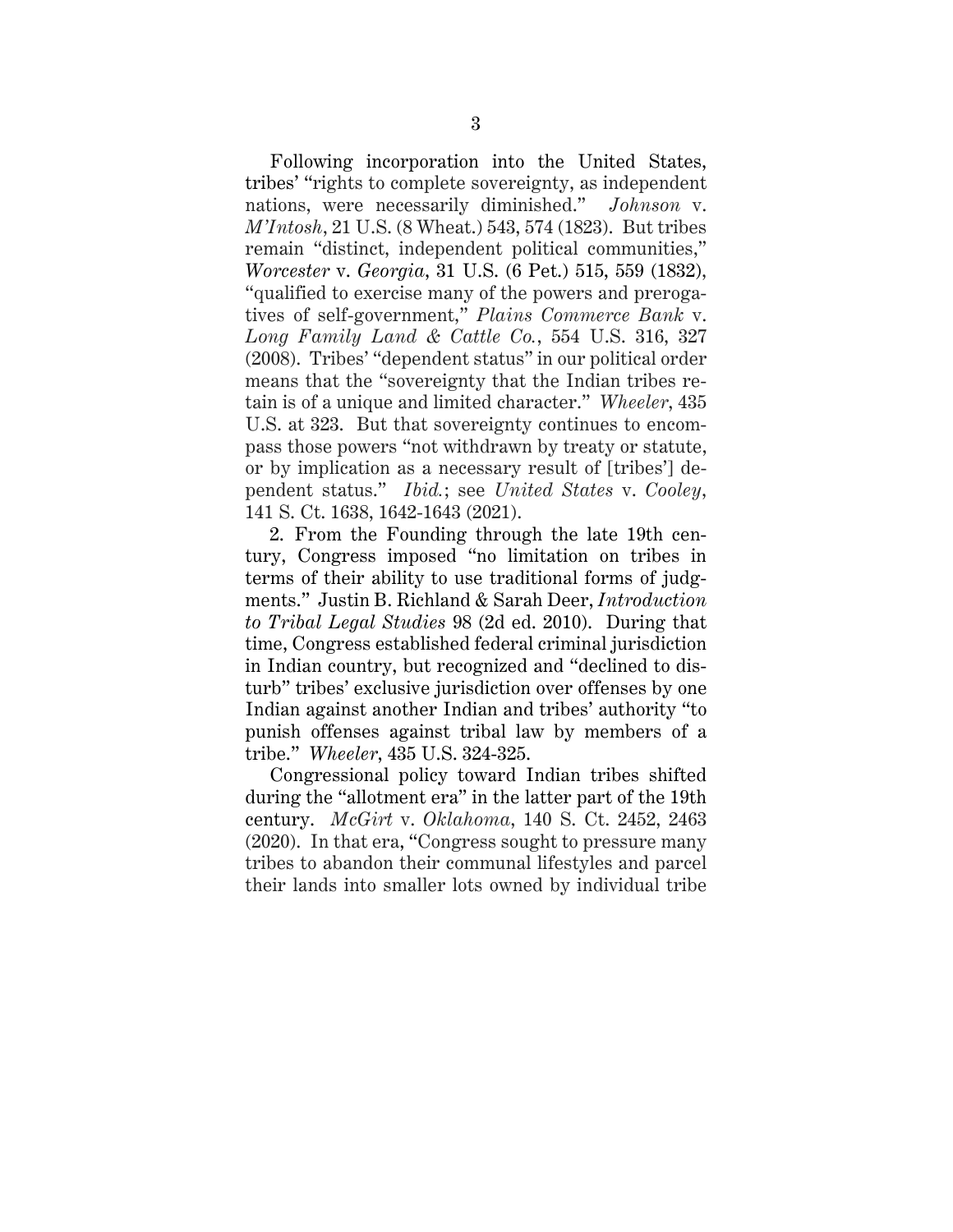members"—a policy aimed at "creat[ing] a class of assimilated, landowning, agrarian Native Americans." *Ibid.*; see, *e.g.*, *Cohen* § 1.04, at 72. In 1882, the Secretary of the Interior directed the "formulat[ion of] certain rules for the government of the Indians" that would restrict or prohibit "rites and customs" considered "injurious to the Indians," including certain tribal ceremonies, marriage relationships, medicine-man positions, and property conveyances. Office of Indian Affairs, U.S. Dep't of the Interior, *Regulations of the Indian Department* 86-88 (1884) (*1884 Regulations*).

Carrying out that directive, the Commissioner of Indian Affairs established "'the Court of Indian Offenses'" comprising "a tribunal" for each tribe "consisting of three Indians" that "ha[d] original jurisdiction over all 'Indian offenses' designated" in departmental rules. *1884 Regulations* 88; see *United States* v. *Clapox*, 35 F. 575, 577 (D. Or. 1888) (upholding authority to establish the Courts of Indian Offenses). The original Courts of Indian Offenses sought "to end Indian culture" and advance assimilation by "eliminat[ing] 'heathenish practices.'" *Cohen* § 1.04, at 75-76. The courts administered a code established by the Bureau of Indian Affairs (BIA), see *1884 Regulations* 88-91, and the Indian Agent for each tribe appointed the tribalmember judges, *id.* at 88. Nonetheless, the courts' "decision[s] and authority" were understood to "com[e] \* \* \* from the[] [Indians'] own people." Office of Indian Affairs, U.S. Dep't of the Interior, *Annual Report of the Commissioner of Indian Affairs to the Secretary of the Interior for The Year 1884* X (1884); see Office of Indian Affairs, U.S. Dep't of the Interior, *Annual Report of the Commissioner of Indian Affairs to the Secretary of the Interior for The Year 1885* XXI (1885) (observing that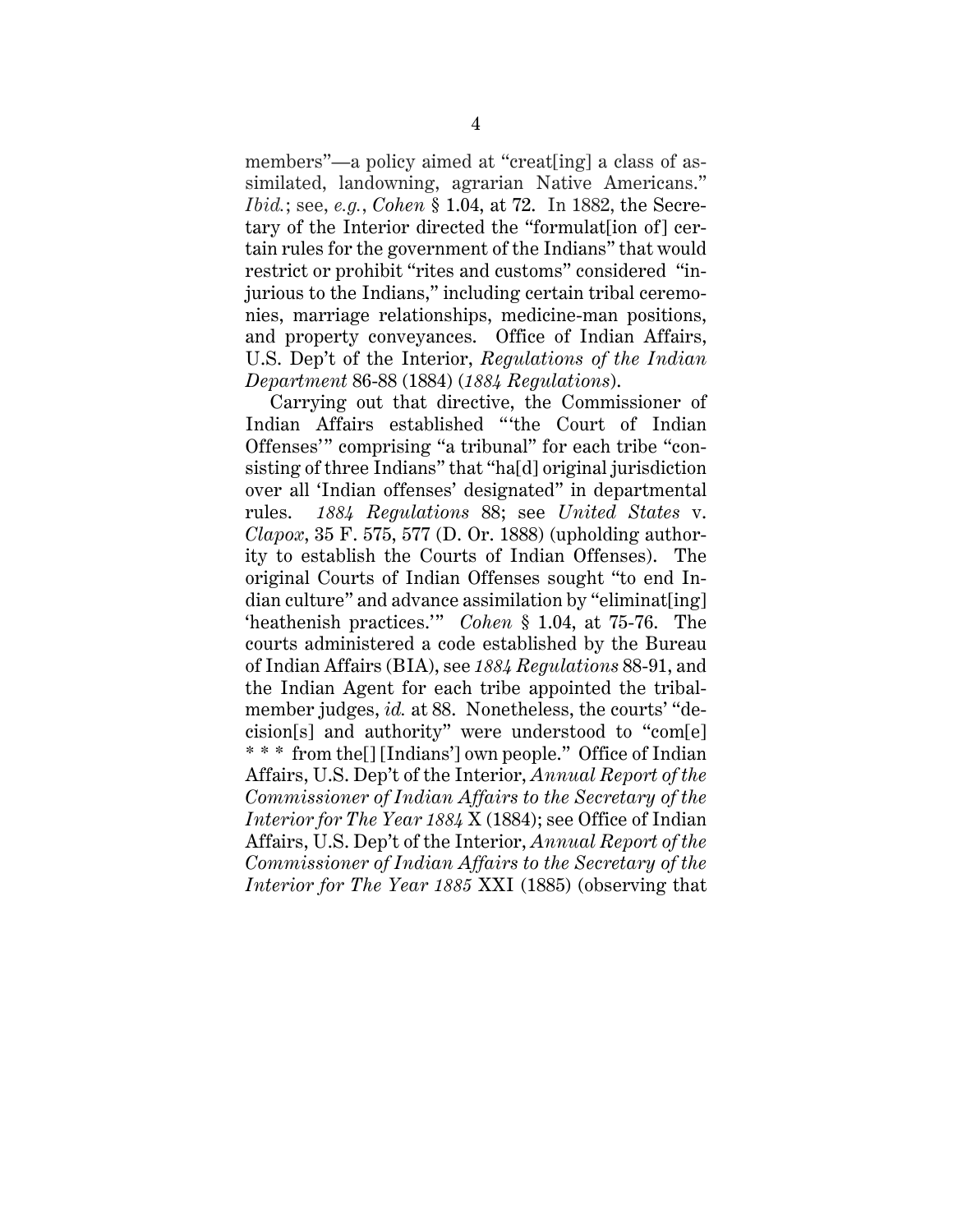in the Courts of Indian Offenses, "the Indians themselves, through their judges, decide who are guilty of offenses").

In 1883, this Court invalidated the federal district court conviction of an Indian defendant for the murder of an Indian victim. *Ex parte Crow Dog*, 109 U.S. 556, 570-572. Congress responded by enacting the Indian Major Crimes Act, ch. 341, § 9, 23 Stat. 385; 18 U.S.C. 1153(a), which establishes federal criminal jurisdiction over certain "major" crimes when committed by an Indian in Indian country. The Secretary of the Interior stated in support of the Act that Courts of Indian Offenses were insufficient to address crimes like murder, because such courts "exist[ed] only by the consent of the Indians of the reservation." *Keeble* v. *United States*, 412 U.S. 205, 211 (1973) (citation omitted).

3. Federal Indian policy shifted once more in the 1930s. "As a new generation of reformers advocated increased respect for native life ways, the federal government enacted legislation aimed at reestablishing tribal governance, reconstituting tribal land bases, and revitalizing tribal economies and cultures." *Cohen* § 4.04[3][a][i], at 256.

In 1934, Congress "signaled [that] major shift in federal Indian policy from assimilation to self-determination," Pet. App. 17 (citation omitted), by enacting the Indian Reorganization Act (IRA), ch. 576, § 16, 48 Stat. 987, which endorsed each tribe's authority to adopt a constitution for self-government, see 25 U.S.C. 5123(a). As this Court has emphasized, the IRA did not "create[] the Indians' power to govern themselves [or] their right to punish crimes committed by tribal offenders." *Wheeler*, 435 U.S. at 328 (emphasis omitted). Instead,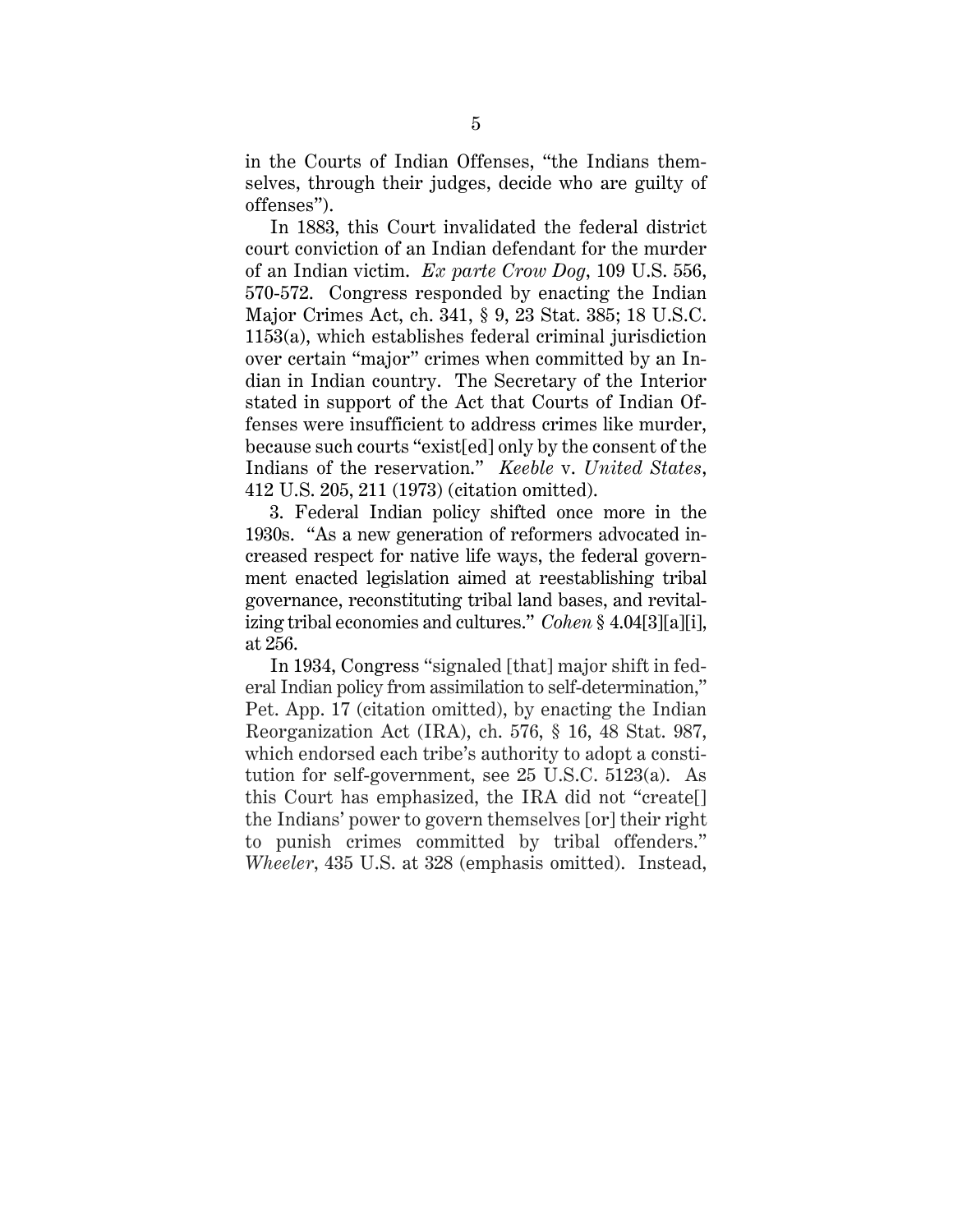the IRA expressly "recognized that Indian tribes already had such power under 'existing law.'" *Ibid.*; see 25 U.S.C. 5123(e); *Powers of Indian Tribes*, 55 Interior Dec. 14 (1934).

Exercising that power, many tribes adopted model constitutions that "create[d] tribal courts to replace Courts of Indian Offenses." Christine Zuni, *Strengthening What Remains*, 7 Kan. J.L. & Pub. Pol'y 17, 20 (1997); see, *e.g.*, *Wheeler*, 435 U.S. 327 & n.25. Given the tribes' familiarity with the regulations and procedures of the Courts of Indian Offenses, "that model provided the framework" for many of those tribal courts. Sandra Day O'Connor, *Lessons from the Third Sovereign: Indian Tribal Courts*, 33 Tulsa L.J. 1, 2 (1997). A number of tribes thereafter revised their tribal-court systems to incorporate more "traditional tribal values, symbols, and customs," resulting in "[m]any tribal codes now combin[ing] unique tribal law with adapted State and Federal law principles." *Ibid.* Since 1975, tribes have had the option of contracting to receive significant federal funding in return for providing their own judicial services, instead of relying on a Court of Indian Offenses. See Indian Self-Determination and Education Assistance Act, Pub. L. No. 93-638, 88 Stat. 2203 (25 U.S.C. 5301 *et seq.*); 25 U.S.C. 5321; 25 C.F.R.  $11.104(a)(1)$ .

Consistent with congressional and tribal efforts, "[i]t is the BIA's policy to encourage the replacement of Courts of Indian Offenses with tribal courts." 58 Fed. Reg. 54,406, 54,407 (Oct. 21, 1993).\* A Court of Indian

The term "tribal courts" is often used to encompass (1) tribal courts wholly funded by a tribe; (2) courts operated by a tribe through a contract with the federal government; and (3) Courts of Indian Offenses. See, *e.g.*, *Wheeler*, 435 U.S. at 332 n.35 (referring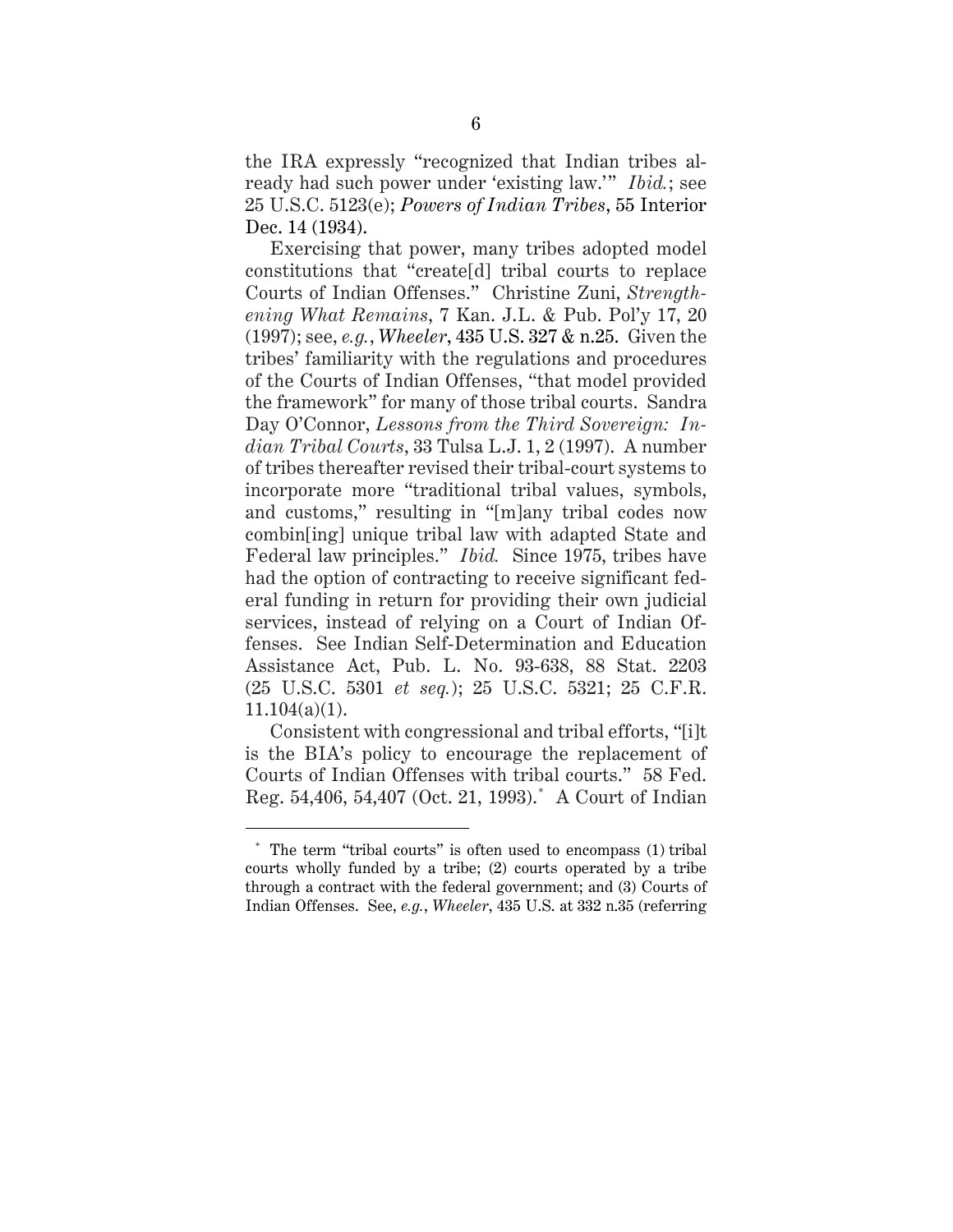Offenses remains in place only "until either: (1) BIA and the tribe enter into a contract or compact for the tribe to provide judicial services; or (2) [t]he tribe has put into effect a law-and-order code that establishes a court system" that meets certain requirements. 25 C.F.R. 11.104(a); see Samantha A. Moppett, *Acknowledging America's First Sovereign: Incorporating Tribal Justice Systems into the Legal Research and Writing Curriculum*, 35 Okla. City U. L. Rev. 267, 297 (2010). Since 1934, the number of Courts of Indian Offenses has steadily declined, as tribes have increasingly chosen to operate their own courts. See, *e.g.*, *Oliphant* v. *Suquamish Indian Tribe*, 435 U.S. 191, 196 n.7 (1978) (noting that in 1978, approximately 30 Courts of Indian Offenses remained); Moppett 297 (noting that as of 2010, 23 tribes still used such courts).

Nonetheless, not every tribe has chosen to create its own tribal court; some tribes have opted to retain a Court of Indian Offenses. See, *e.g.*, *Cohen* § 4.04[3][c][iv][B], at 266. Today, five regional Courts of Indian Offenses serve 16 tribes in Colorado, Oklahoma, Nevada, New Mexico, and Utah. Indian Affairs, U.S. Dep't of the Interior, *Court of Indian Offenses*, https://www.bia.gov/CFR-Courts.

4. The present-day Courts of Indian Offenses serve "to provide adequate machinery for the administration of justice for Indian tribes" that have opted to retain

to "[t]ribal courts of all kinds, including Courts of Indian Offenses"). This brief uses "tribally operated courts" or "tribal courts" to refer to the first two categories. In addition, while federal law defines "'Courts of Indian Offenses'" as "the courts established pursuant to" 25 C.F.R. Part 11, 25 U.S.C. 3602(2), such courts are also known as "CFR courts," see Pet. App. 4 n.2. This brief uses the statutory name.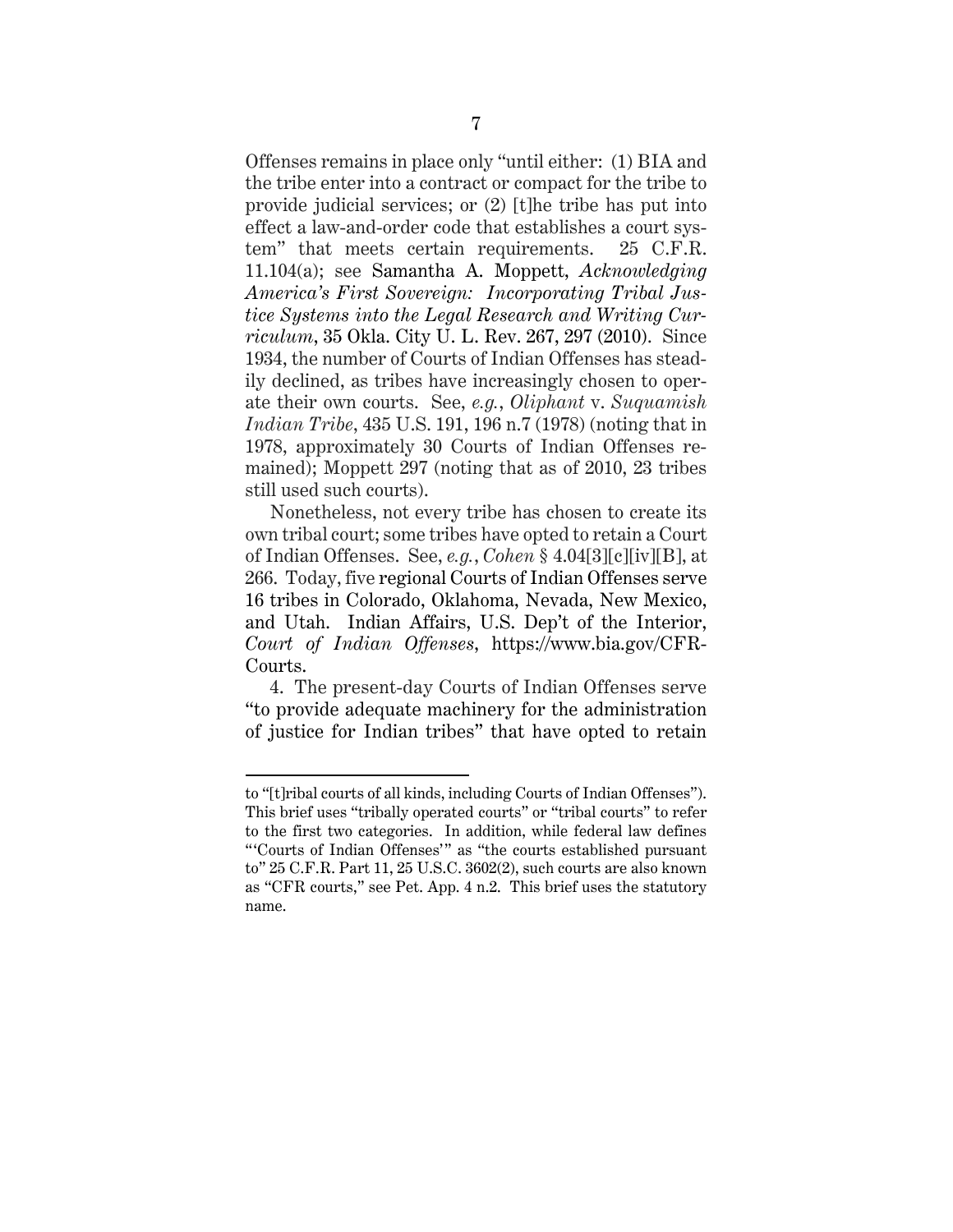them. 25 C.F.R. 11.102; see 25 U.S.C. 3611(c)(5). The tribes whose judicial systems depend on the Courts of Indian Offenses are generally tribes whose "constitution[s] and codes do not provide for a tribal court," Moppett 297, and are often tribes that have "limited resources" or "small numbers of members," Gloria Valencia-Weber, *Tribal Courts: Customs and Innovative Law*, 24 N.M. L. Rev. 225, 234 n.25 (1994).

Today's Courts of Indian Offenses are "viewed as vehicles for the exercise of tribal jurisdiction" and differ significantly from their assimilation-era predecessors. *Cohen* § 4.04[3][c][iv][B], at 266; see, *e.g.*, *Election Bd.*  v. *Snake*, 1 Okla. Trib. 209, 227 (Ponca Ct. Indian App. 1998). Although their jurisdiction extends to serious crimes, federal law limits Courts of Indian Offenses, like tribally operated courts, in the sentences that they may impose. See 25 U.S.C. 1302(b) (limiting sentences to one year or three years in certain circumstances); 25 C.F.R. 11.315. Furthermore, while the Code of Federal Regulations still includes a default set of criminal provisions, a Court of Indian Offenses will, if a tribe so chooses, enforce the tribe's own criminal ordinances, which (like all tribal ordinances) "[s]upersede" conflicting federal regulations. 25 C.F.R. 11.108(b); see 25 C.F.R. 11.449. Courts of Indian Offenses also "apply the customs" of the relevant tribe "to the extent that they are consistent with [federal] regulations." 25 C.F.R. 11.110. And tribes are involved in court administration through their confirmation of the Court's judicial officers, 25 C.F.R. 11.201, role in the removal of judicial officers, 25 C*.*F.R. 11.202, and ability to contract to appoint the prosecutor and clerks, see 25 C.F.R. 11.203, 11.204.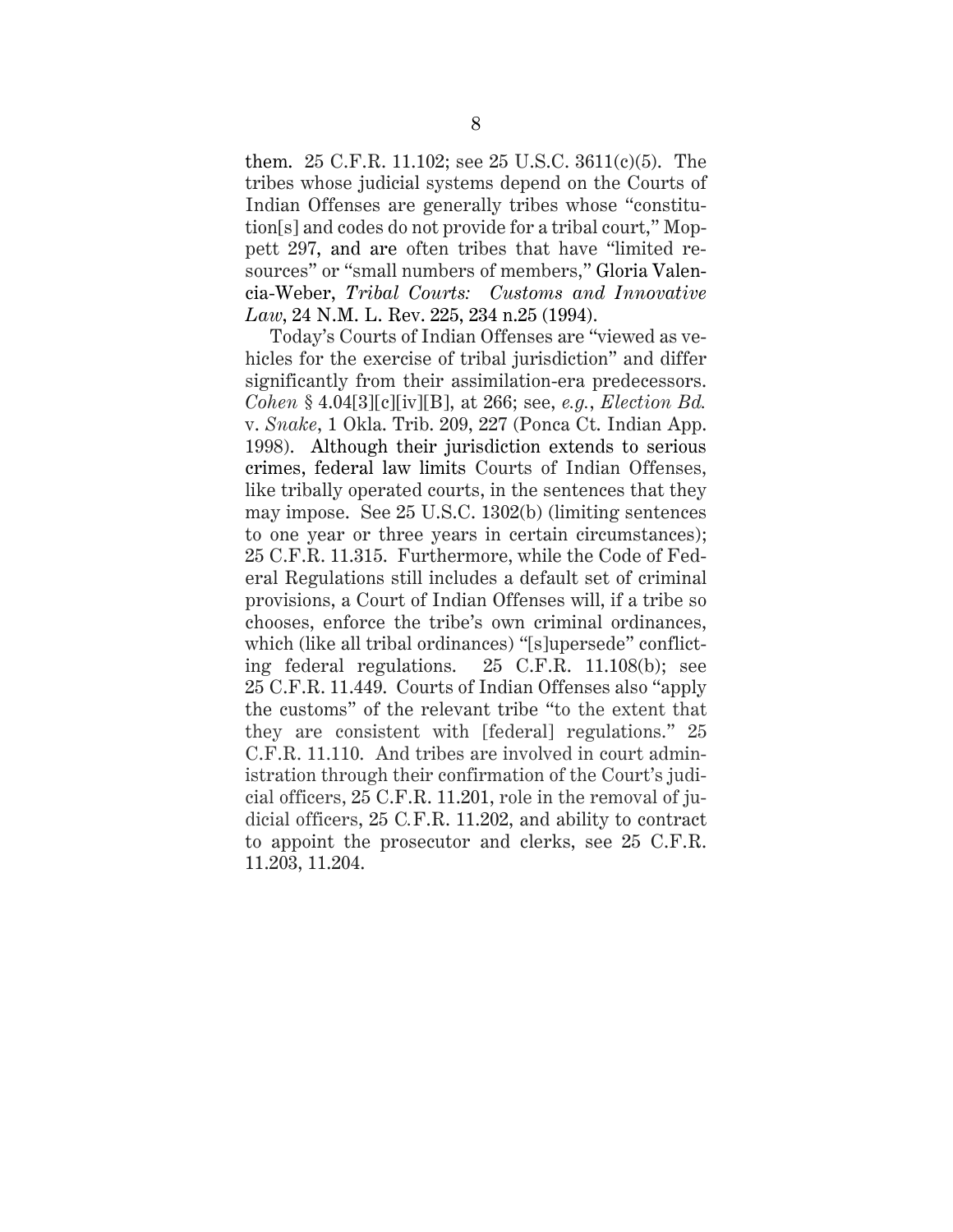#### **B. Factual Background And Proceedings Below**

 1. The Ute Mountain Ute Reservation was established in 1868, in what is now southwestern Colorado and northern New Mexico. See Treaty between the United States of America and the Tabeguache, Muache, Capote, Weeminuche, Yampa, Grand River, and Uintah Bands of Ute Indians, art. II, *concluded* Mar. 2, 1868, 15 Stat. 619 (proclaimed Nov. 6, 1868). Today, the Ute Mountain Ute Tribe has "a little over 2,000 members." Ute Mountain Ute Tribe, *Ute Mountain Ute Tribe: The People* (2020), www.utemountainutetribe.com. Rather than operate its own court, the Tribe has elected to use the Southwest Region Court of Indian Offenses. See Indian Affairs, U.S. Dep't of the Interior, *Court of Indian Offenses: CFR Courts*, https://www.bia.gov/CFRCourts.

Petitioner is a member of the Navajo Nation. Pet. App. 2. In July 2017, he traveled with V.Y., another member of the Navajo Nation, to Towaoc, Colorado, which lies within the Ute Mountain Ute Reservation. *Ibid.* Petitioner and V.Y. went to the home of petitioner's girlfriend, where petitioner threatened to beat V.Y. with a four-foot post if she did not have sex with him. *Ibid.*; D. Ct. Doc. 81, at 63-65 (Aug. 14, 2019). Petitioner then pulled V.Y. by her shirt and hair, pushed her to the ground, and forced her to engage in nonconsensual sex. D. Ct. Doc. 81, at 65-68. Petitioner barricaded the door, hid V.Y.'s clothing, and threatened her with physical harm if she went to the police. *Id*. at 69- 74; see Pet. App. 2-3.

After petitioner fell asleep, V.Y. managed to escape and flee to the Ute Mountain Casino. Pet. App. 3. V.Y. was herself taken into custody for public intoxication and for an outstanding warrant on an unpaid fine, after which she reported the sexual assault to a BIA police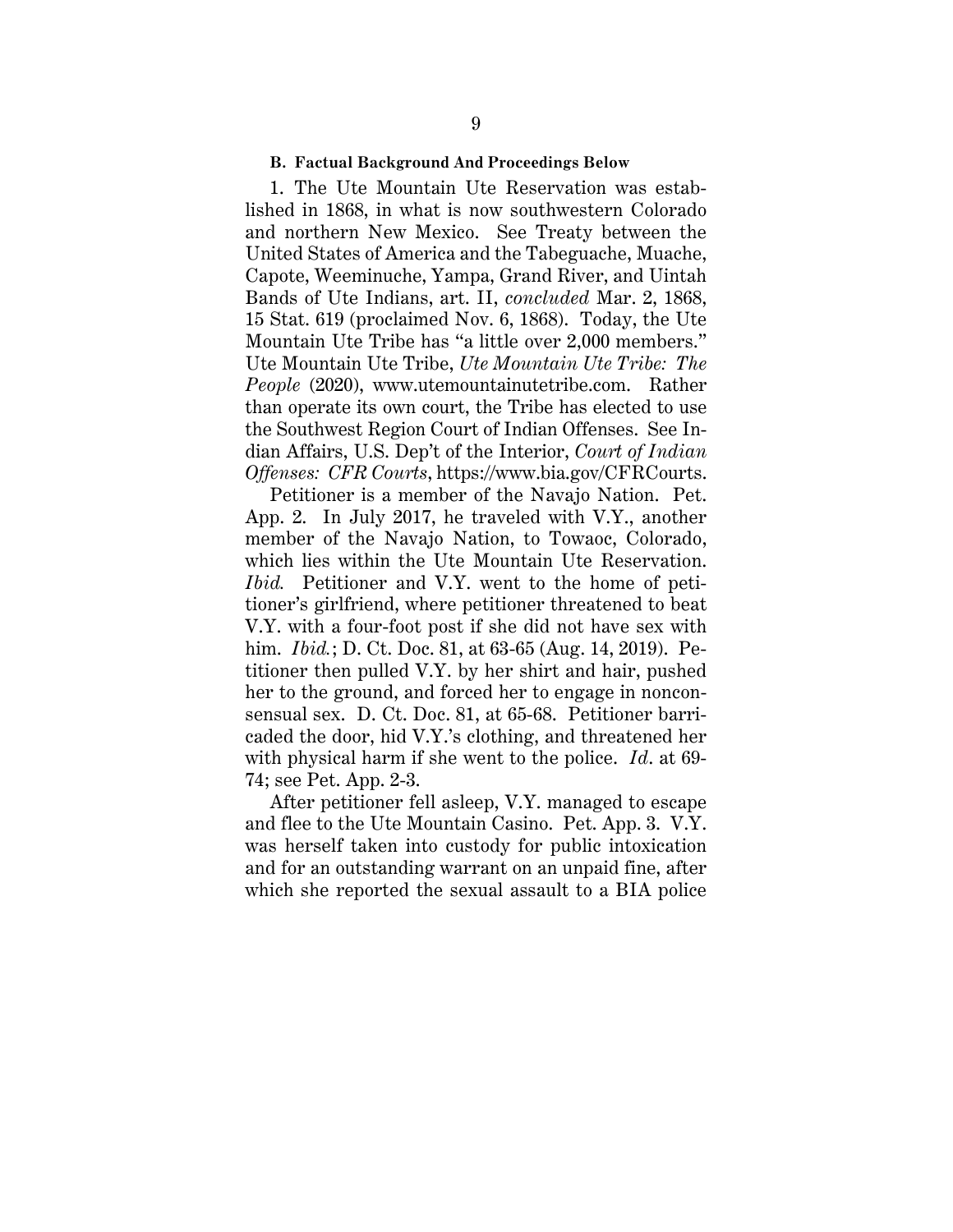officer. *Ibid*.; D. Ct. Doc. 81, at 75-78, 188-195. A nurse conducted a sexual-assault exam and documented injuries to V.Y.'s chest, back, arms, legs, and genitals. Pet. App. 3. Subsequent forensic testing showed the presence of petitioner's DNA and semen on V.Y.'s genitals. D. Ct. Doc. 82, at 145-151 (Aug. 14, 2019).

About two hours after V.Y. reported the assault, officers went to petitioner's girlfriend's house to investigate. Pet. App. 3. When he heard the officers knock, petitioner fled through a second-floor window and hid in a neighbor's yard for about 13 hours. *Ibid.* When officers found him, petitioner initially denied having sexual contact with V.Y., but he later changed his story and "claimed he and V.Y. had engaged in consensual sex." *Ibid*.

2. An officer with the BIA's Office of Justice Services filed a criminal complaint in the Court of Indian Offenses. J.A. 9-10; C.A. ROA 36; see 25 C.F.R. 11.300(a); see also Pet. Br. 7  $\&$  n.1. The complaint alleged violations of both the Ute Mountain Ute Code and federal regulations—specifically, one count of assault and battery, in violation of 6 Ute Mountain Ute Code § 2; one count of terroristic threats, in violation of 25 C.F.R. 11.402; and one count of false imprisonment, in violation of 25 C.F.R. 11.404. J.A. 10.

In December 2017, petitioner entered a plea pursuant to *North Carolina* v. *Alford*, 400 U.S. 25 (1970), and was convicted solely on the tribal-law assault-andbattery count. J.A. 12. The regulatory charges were dismissed. *Ibid.* Petitioner was sentenced to time served, which amounted to 140 days of imprisonment, for that violation of the tribal code. Pet. App. 4.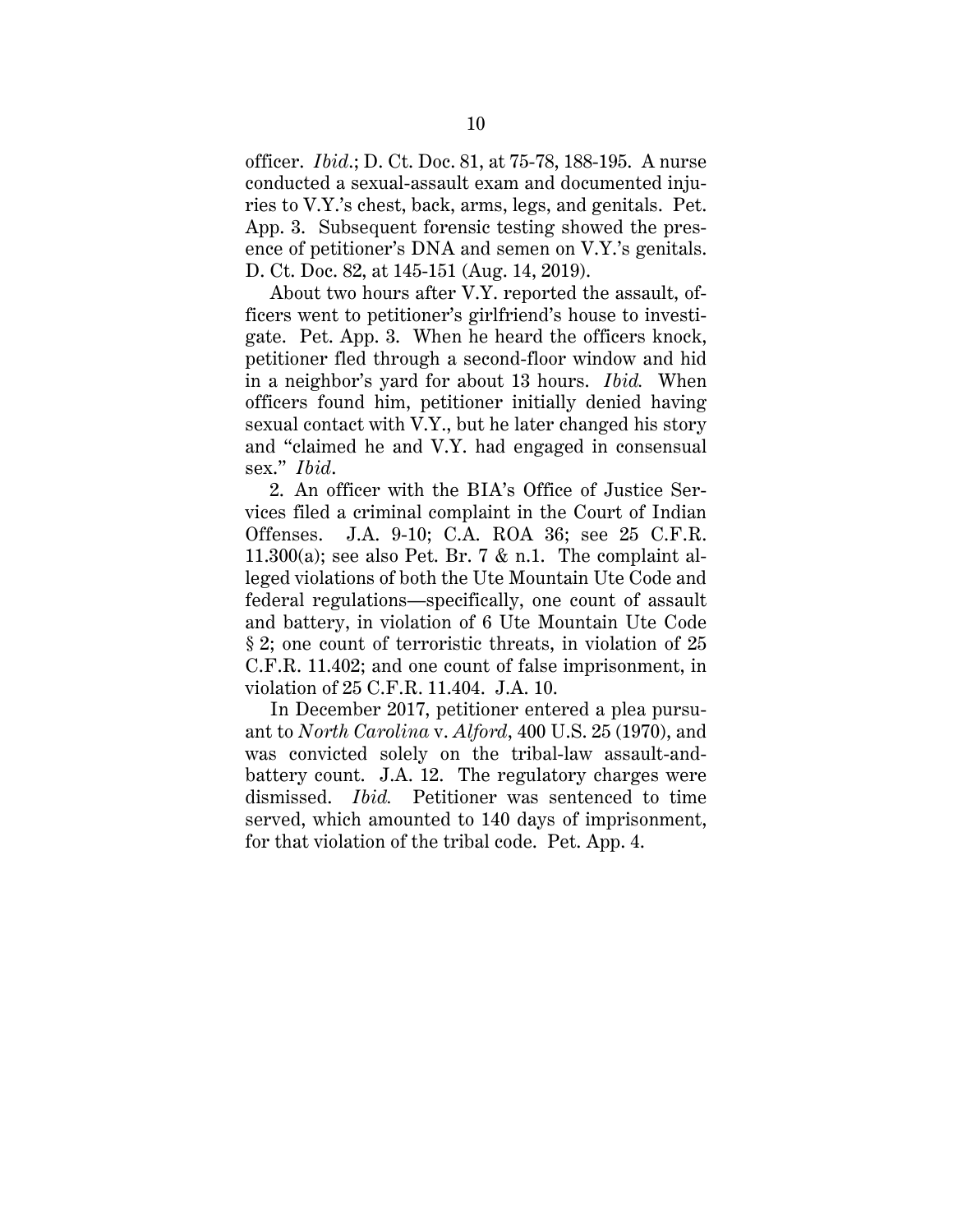3. Six months later, a federal grand jury in the District of Colorado indicted petitioner on one count of aggravated sexual abuse in Indian country, in violation of 18 U.S.C. 1153(a), 2241(a)(1) and (2). Indictment 1. Petitioner moved to dismiss the indictment on the theory that his conviction for the tribal offense reflected a prosecution for the "same" offense under the Double Jeopardy Clause as the one charged in the indictment. D. Ct. Doc. 29, at 3 (Jan. 6, 2019).

The district court denied the motion. Pet. App. 14- 21. The court explained that under the "dual sovereignty doctrine," "a single act gives rise to distinct offenses—and thus may subject a person to successive prosecutions—if it violates the laws of separate sovereigns.'" *Id.* at 15-16 (quoting *Puerto Rico* v. *Sanchez Valle*, 579 U.S. 59, 62 (2016)). The court observed that in *United States* v. *Wheeler*, this Court had applied that doctrine to hold that a tribal-court prosecution for a tribal offense does not bar a federal prosecution for a federal offense, because tribes are separate sovereigns whose "right to punish crimes occurring on tribal lands derives from the tribes' 'primeval sovereignty' \* \* \* 'and is attributable in no way to any delegation to them of federal authority.'" *Id.* at 18 (quoting *Wheeler*, 435 U.S. at 328). And the court recognized that *Wheeler*'s logic applies equally to a prosecution in the Court of Indian Offenses. *Id.* at 21.

Following a trial, a jury found petitioner guilty on the federal charge of aggravated sexual abuse, D. Ct. Doc. 52, at 1 (Mar. 1, 2019), and the court of appeals affirmed petitioner's conviction, Pet. App. 1-11. Like the district court, the court of appeals recognized that while *Wheeler* had "declined to address" prosecutions in the Court of Indian Offenses directly, see 435 U.S. at 327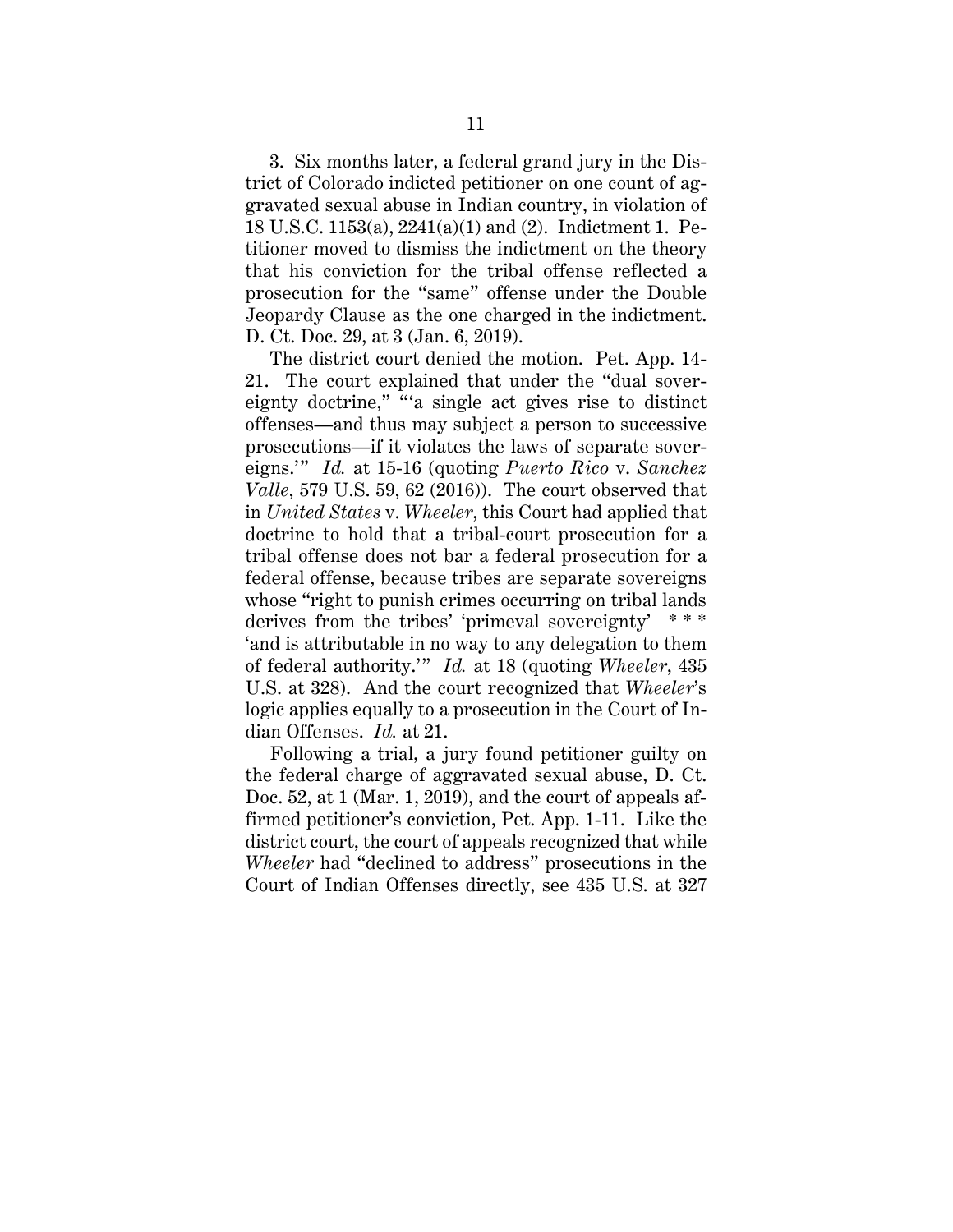n.26, its reasoning "also applies" to prosecutions in that forum. Pet. App. 8. The court of appeals emphasized that the "'ultimate source' of the power undergirding" petitioner's prosecution under tribal law was "the Ute Mountain Ute Tribe's inherent sovereignty" and that the Court of Indian Offenses "merely provided the forum through which the [T]ribe[] could exercise that power until a tribal court replaced" the Court of Indian Offenses. *Id*. at 8, 10 (citation omitted).

### **SUMMARY OF ARGUMENT**

Petitioner's prosecution in the Court of Indian Offenses for the tribal-law offense of assault and battery does not bar his prosecution in federal district court for the federal-law offense of aggravated sexual abuse. The Double Jeopardy Clause prohibits multiple prosecutions only for the "same offence," and this Court has consistently recognized that violating the law of one sovereign is not the "same offence" as violating the law of another. U.S. Const. Amend. V. Petitioner's effort to displace that clear rule with an amorphous approach that focuses on the particular details of the forum of prosecution, and the identity of the prosecutor, finds no foothold in the text or history of the Double Jeopardy Clause or this Court's decisions, and would produce significant practical difficulties.

The Double Jeopardy Clause provides that no person shall "be subject for the same offence to be twice put in jeopardy of life or limb." U.S. Const. Amend. V. For nearly two centuries, this Court has consistently recognized that a single act that violates two sovereign's laws comprises two distinct "offences" and that the Double Jeopardy Clause accordingly permits two prosecutions. See *Gamble* v. *United States*, 139 S. Ct. 1960 (2019). This Court has likewise recognized that Indian tribes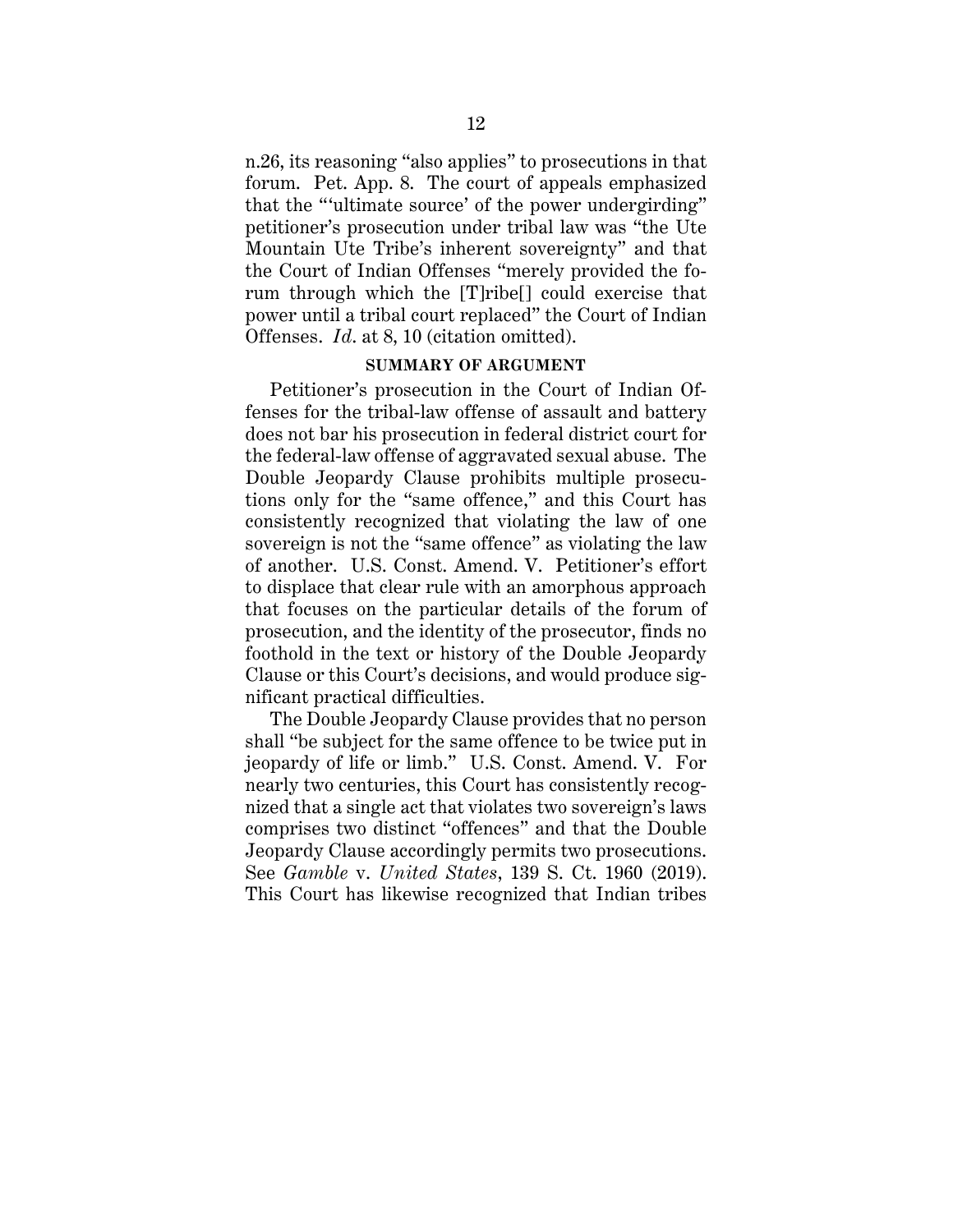and the United States are distinct sovereigns for purposes of the Double Jeopardy Clause because tribes' authority to criminalize and punish conduct arises from their own historic sovereignty, not any grant of federal authority. See *United States* v. *Wheeler*, 435 U.S. 313 (1978). Those longstanding principles make clear that, because petitioner's sexual assault violated the laws of both the Ute Mountain Ute Tribe and the United States, he was subject to prosecution and punishment for each "offence."

Petitioner does not dispute that had he been tried for his tribal-law offense in a tribally operated court, his subsequent federal prosecution would be permissible under *United States* v. *Wheeler*. He instead argues that his offense under the Ute Mountain Ute Tribe's law became the "same" as his offense under federal law because the Tribe utilizes the Court of Indian Offenses as the forum for vindicating the interests served by tribal law. That argument has no sound basis in the text or history of the Double Jeopardy Clause. An "offence"-"that is, 'the Violation or Breaking of a Law,'" *Gamble*, 139 S. Ct. at 1965 (brackets and citation omitted)—is complete upon its commission and does not depend on the circumstances of its prosecution. The Framers employed the law-specific term "offence" notwithstanding the possibility, illustrated in one of this Court's earliest double-jeopardy cases, that the prosecution for violating one sovereign's law might take place in another sovereign's court. Nothing suggests that the Framers intended such a prosecution to have a greater preclusive effect than any other prosecution for that same "offence."

The special ad hoc rule that petitioner seeks also lacks meaningful support in this Court's decisions. The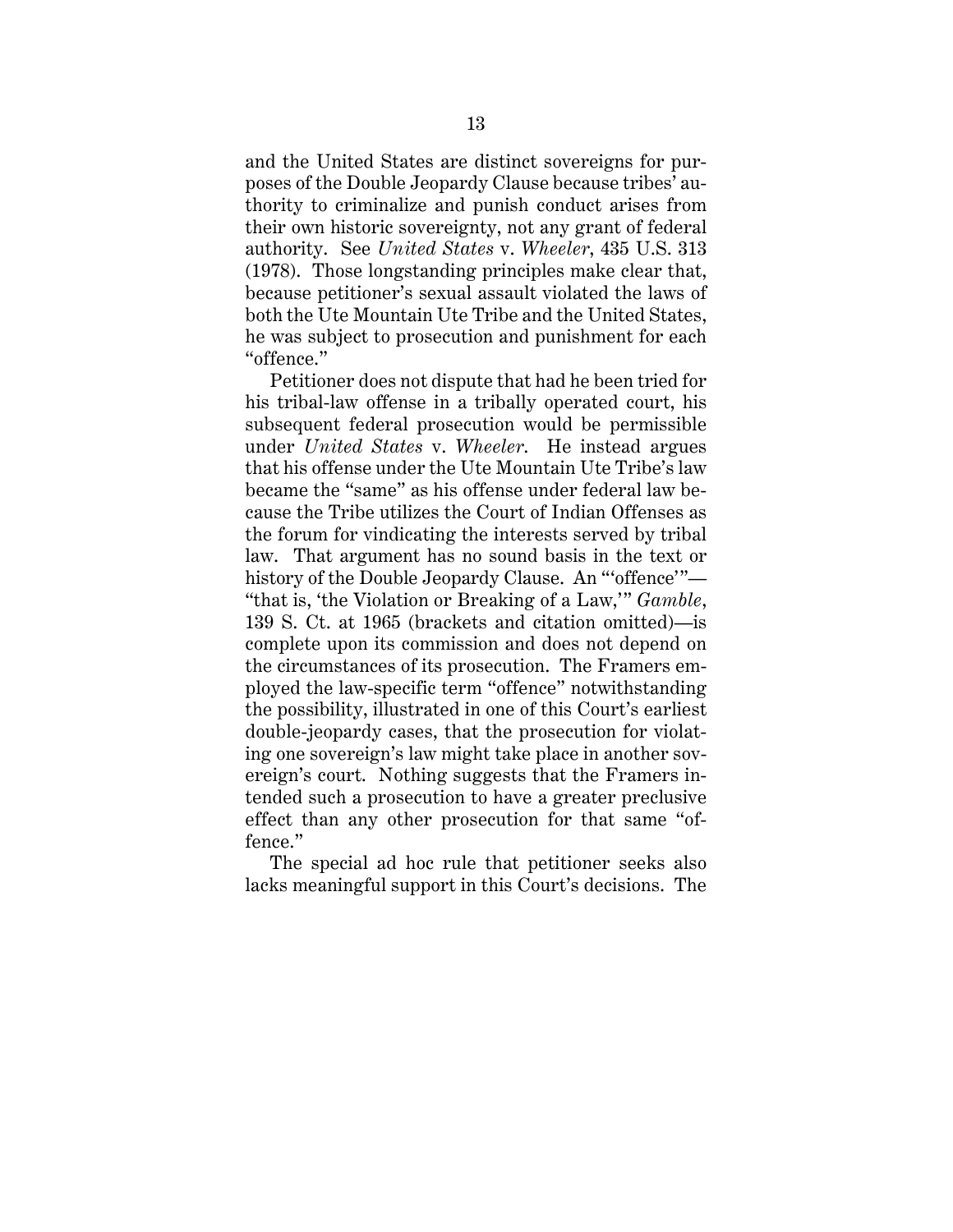Court's dual-sovereignty doctrine has always depended on the ultimate source of the power undergirding two prosecutions, not the current exercise of that authority. BIA supervision over the Court of Indian Offenses, or employment of the prosecutor, is therefore immaterial to the Clause's operation. Indeed, this Court has made clear that the Double Jeopardy Clause imposes no bar to multiple convictions for the same act arising from successive prosecutions in the courts of a single sovereign. Such successive prosecutions are instead permissible so long as the "offences" at issue are different—a principle that should apply with equal, if not greater, force where the difference between offenses is a product of two distinct sovereigns' independent exercise of substantive authority to proscribe unlawful conduct.

Petitioner's attempts to erase that critical difference rest on insupportable or immaterial efforts to equate a prosecution for a tribal-law offense in the Court of Indian Offenses with a prosecution for a federal-law offense in a federal district court. All three Branches of the federal government have recognized that the Courts of Indian Offenses, like tribally operated courts, exercise tribes' sovereign authority. Petitioner's misplaced reliance on the history of the early Courts of Indian Offenses does not meaningfully refute that consensus. The early Courts of Indian Offenses were themselves understood to exercise the tribes' own authority, and in any event, they differed markedly from the modern Courts of Indian Offenses at issue here. Petitioner understates the extent to which tribes now exercise authority over the Courts of Indian Offenses—including by choosing to utilize such courts in the first place.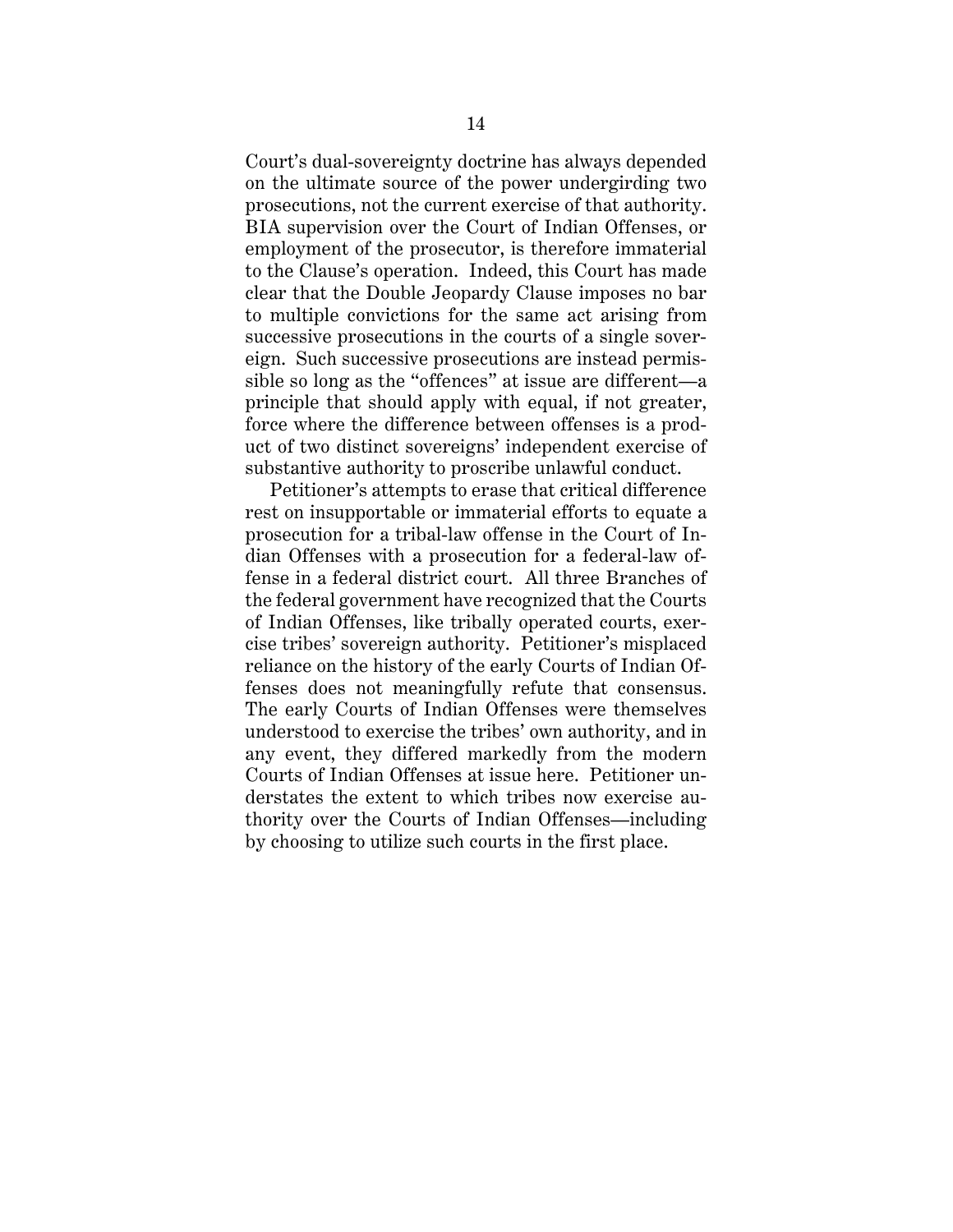In failing to recognize that Courts of Indian Offenses are simply a mechanism for effectuating tribal sovereignty, petitioner fails to provide a clear and workable standard that would provide guidance to tribes, the federal government, and courts. Federal government supervision and support is not unique to Courts of Indian Offenses, but is instead a feature of many tribally operated courts whose prosecutions for violating tribal law undisputedly allow subsequent prosecutions for violating federal law. And petitioner does not account for the fact that tribal control over even a single Court of Indian Offenses may differ over time. Petitioner's indeterminate approach is thus incapable of coherent application and fundamentally at odds with this Court's existing bright-line dual-sovereignty jurisprudence.

Moreover, adopting petitioner's approach would derogate the sovereignty and impair the public safety of smaller and less resource-rich tribes that lack a standalone judicial branch, forcing them to choose between the enforcement of tribal and federal law. The resulting two-tier hierarchy of tribal sovereignty would jeopardize such tribal communities by precluding swift action in the Courts of Indian Offenses to incapacitate tribal-law offenders while federal-court proceedings are not certain to occur, have not yet commenced, or are ongoing. This Court should reject that result and accord full respect to the Ute Mountain Ute Tribe's decision to enlist the Court of Indian Offenses to enforce its sovereign criminal code.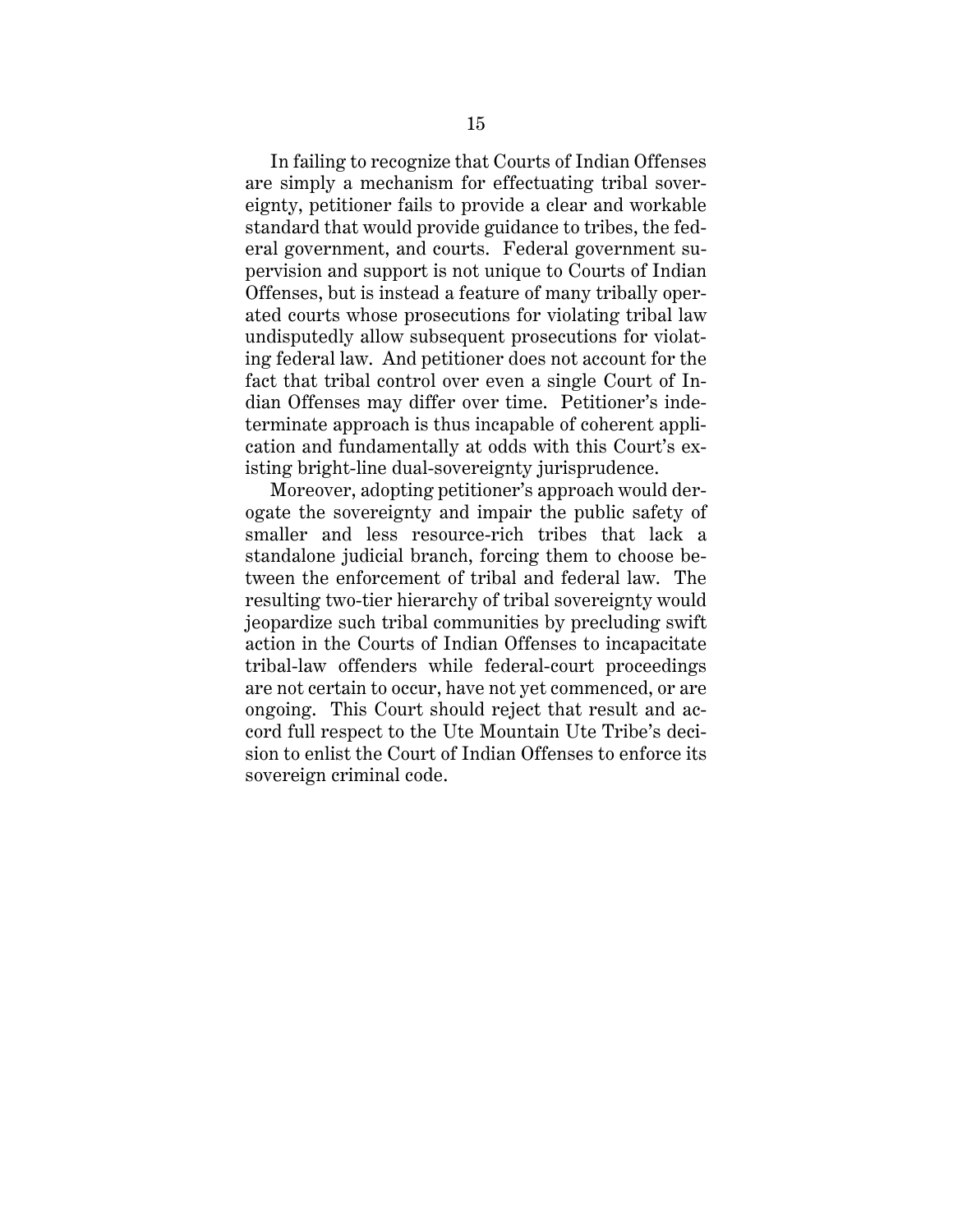#### **ARGUMENT**

## **A VIOLATION OF TRIBAL LAW AND A VIOLATION OF FEDERAL LAW ARE CATEGORICALLY NOT THE "SAME OFFENCE" UNDER THE DOUBLE JEOPARDY CLAUSE**

The Double Jeopardy Clause of the Fifth Amendment provides that no person shall "be subject for the same offence to be twice put in jeopardy of life or limb." U.S. Const. Amend. V. The Clause's text unambiguously permits multiple prosecutions for "offence[s]" that are not the "same," and this Court has "long held"—and recently "affirm[ed]" in *Gamble* v. *United States*—"that a crime under one sovereign's laws is not 'the same offence' as a crime under the laws of another sovereign." 139 S. Ct. 1960, 1963-1964 (2019). Here, petitioner's sexual assault on V.Y. undisputedly violated the laws of two sovereigns—the Ute Mountain Ute Tribe and the United States. He was therefore properly subject to separate prosecution and punishment for each "offence," and "[t]he Double Jeopardy Clause \* \* \* drop[ped] out of the picture." *Puerto Rico* v. *Sanchez Valle*, 579 U.S. 59, 67 (2016) (citation omitted).

Petitioner cannot and does not dispute that had the forum for prosecuting his tribal offense been a tribal court, this Court's decision in *United States* v. *Wheeler*, 435 U.S. 313 (1978), would foreclose his double-jeopardy claim. Petitioner nevertheless contends that his prosecution for a tribal offense transforms into the equivalent of a prosecution for a federal offense solely because the Ute Mountain Ute Tribe has chosen to use the Court of Indian Offenses to enforce its laws. Petitioner's focus on the functional features of the prior forum, such as its precise method of operations and the identity of the prosecutor, has no sound basis in the text of the Double Jeopardy Clause, the history of its application, or this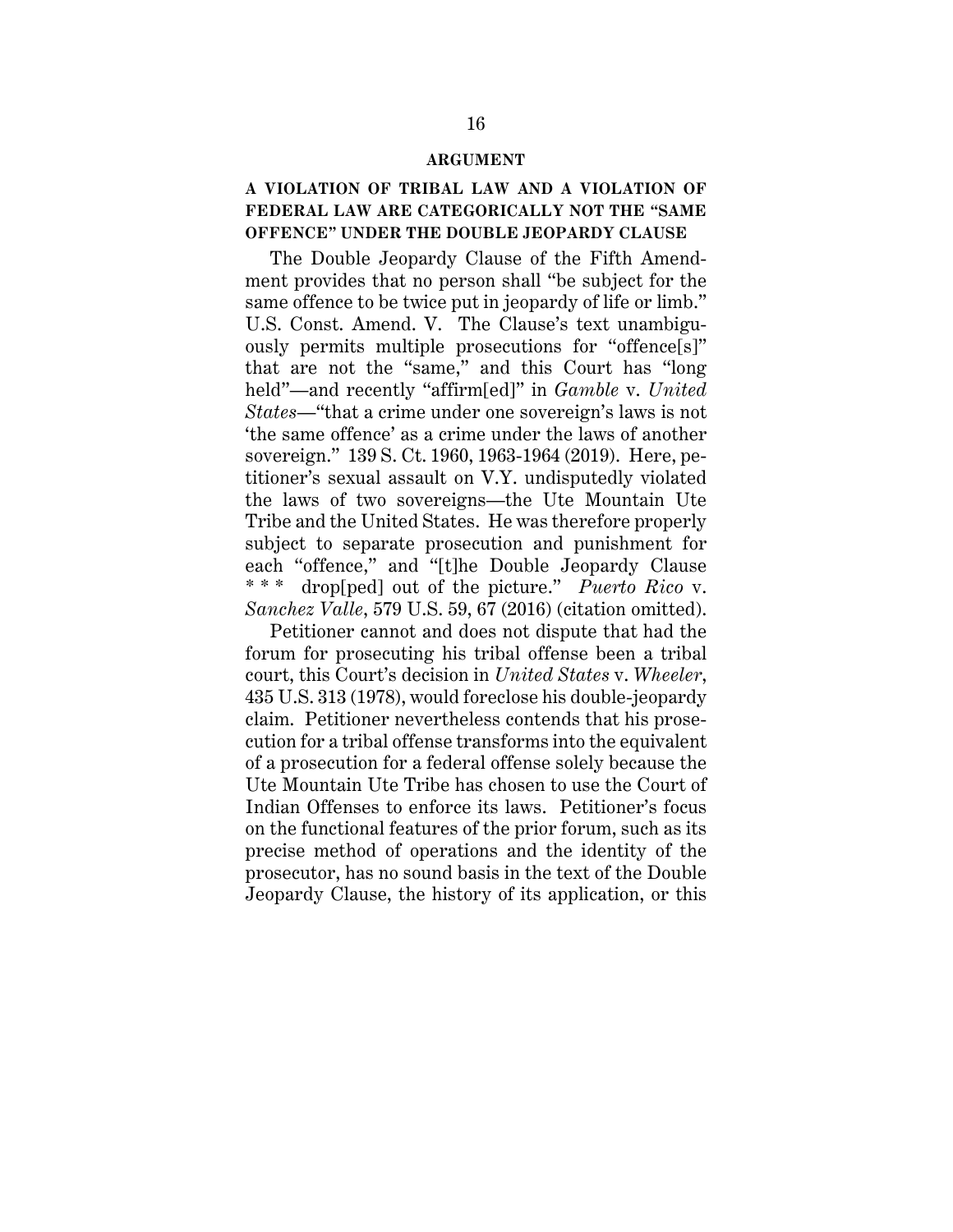Court's dual-sovereignty decisions. And petitioner's forum-focused inquiry would yield confusion in the lower courts and harm public safety on reservations. This Court should affirm his conviction for violating the law of the United States.

### **A. A Transgression Against Tribal Law Is Not The "Same Offence" As A Transgression Against Federal Law**

This Court has repeatedly and recently explained that where a single act violates two sovereign's laws, the Double Jeopardy Clause poses no bar to two prosecutions. It has also made clear that Indian tribes and the United States are separate sovereigns for that purpose. Those bright-line principles resolve this case.

### *1. An "offence" is the transgression of a specific sovereign's law*

a. This Court has consistently recognized, and petitioner does not dispute, that the Double Jeopardy Clause "protects individuals from being twice put in jeopardy 'for the same *offence*,' not for the same *conduct* or *actions*." *Gamble*, 139 S. Ct. at 1965 (quoting *Grady* v. *Corbin*, 495 U.S. 508, 529 (1990) (Scalia, J., dissenting)). As the Court has recently explained, the term "'offence'" "was commonly understood in 1791 to mean 'transgression,' that is, 'the Violation or Breaking of a Law." *Ibid.* (brackets and citation omitted). Thus, "an 'offence' is defined by a law." *Ibid.* And "each law is defined by a sovereign." *Ibid.* "So where there are two sovereigns, there are two laws, and two 'offences.'" *Ibid.*; see, *e.g.*, *Wheeler*, 435 U.S. at 317.

That "dual-sovereignty rule is often dubbed an 'exception' to the double jeopardy right," but "it is not an exception at all." *Gamble*, 139 S. Ct. at 1965. Rather, "it follows from the text that defines that right in the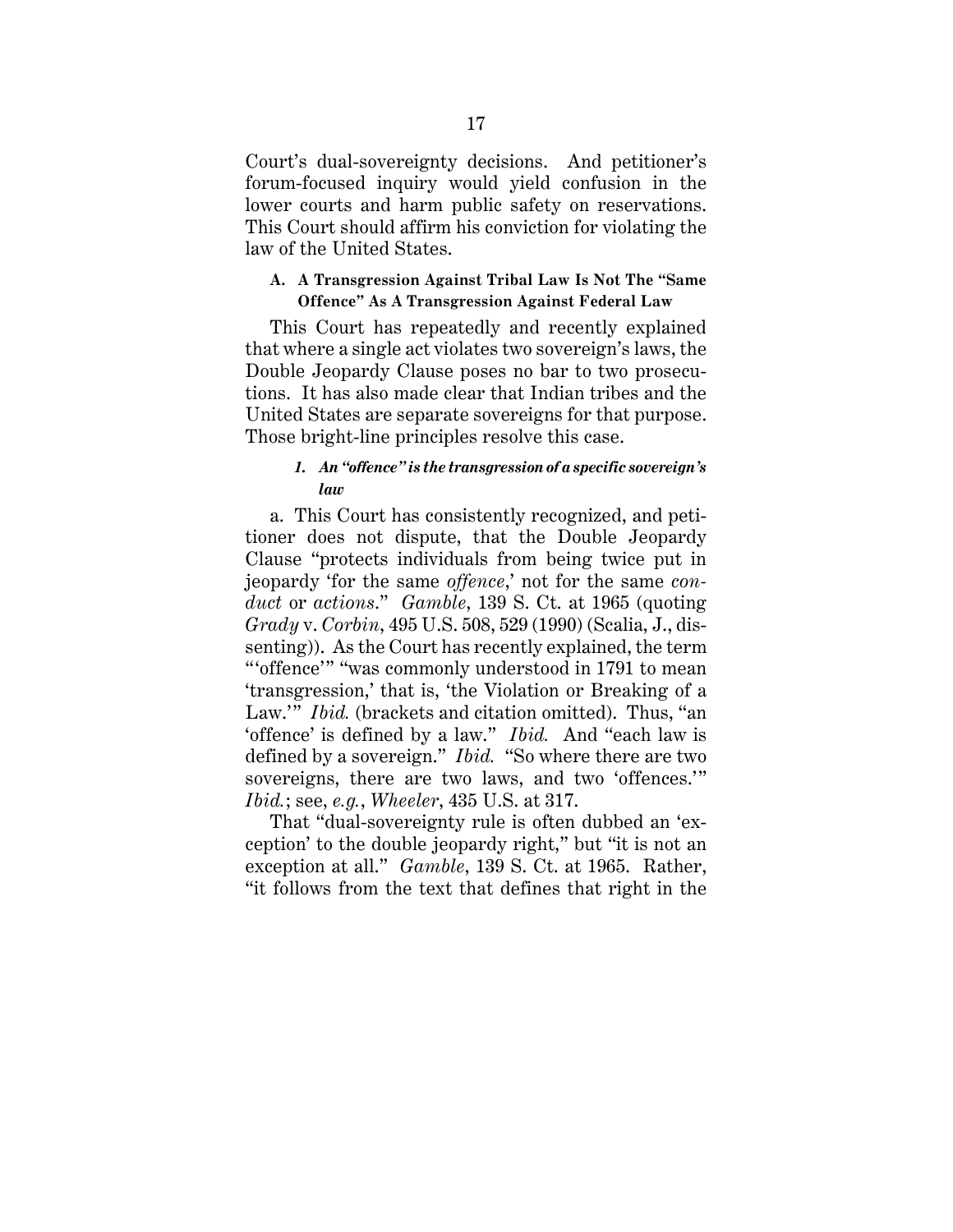first place." *Ibid*. "[W]hen the same act transgresses the laws of two sovereigns, 'it cannot be truly averred that the offender has been twice punished for the same offence.'" *Heath* v. *Alabama*, 474 U.S. 82, 88 (1985) (quoting *Moore* v. *Illinois*, 55 U.S. (14 How.) 13, 20 (1852). Instead, "'by one act he has committed two offences, for each of which he is justly punishable.'" *Ibid.*  (quoting *Moore*, 55 U.S. (14 How.) at 20).

b. The dual-sovereignty doctrine honors not only the text of the Double Jeopardy Clause, but also the "common-law conception of crime as an offense against the sovereignty of the government," *Heath*, 474 U.S. at 88; "the formal difference between two distinct criminal codes," *Gamble*, 139 S. Ct. at 1966; and the "substantive differences between the interests that two sovereigns can have in punishing the same act," *ibid.*; see *id.* at 1966-1967. The doctrine recognizes that "[e]ach government in determining what shall be an offense against its peace and dignity is exercising its own sovereignty, not that of the other." *United States* v. *Lanza*, 260 U.S. 377, 382 (1922).

The source-of-authority-focused dual-sovereignty doctrine dates back nearly two centuries. In recently reaffirming the doctrine in *Gamble*, the Court recounted more than a dozen decisions spanning 170 years explaining that offenses against different bodies of sovereign law are not the "same offence" for double-jeopardy purposes. See 139 S. Ct. at 1966-1967. For instance, in a trio of 19th-century decisions, the Court reasoned that because each citizen "owe[s] allegiance to two sovereigns[,] and may be liable to punishment for an infraction of the laws of either," "[t]he same act may be an offence or transgression of the laws of both." *Moore*, 55 U.S. (14 How.) at 20; see *United States* v.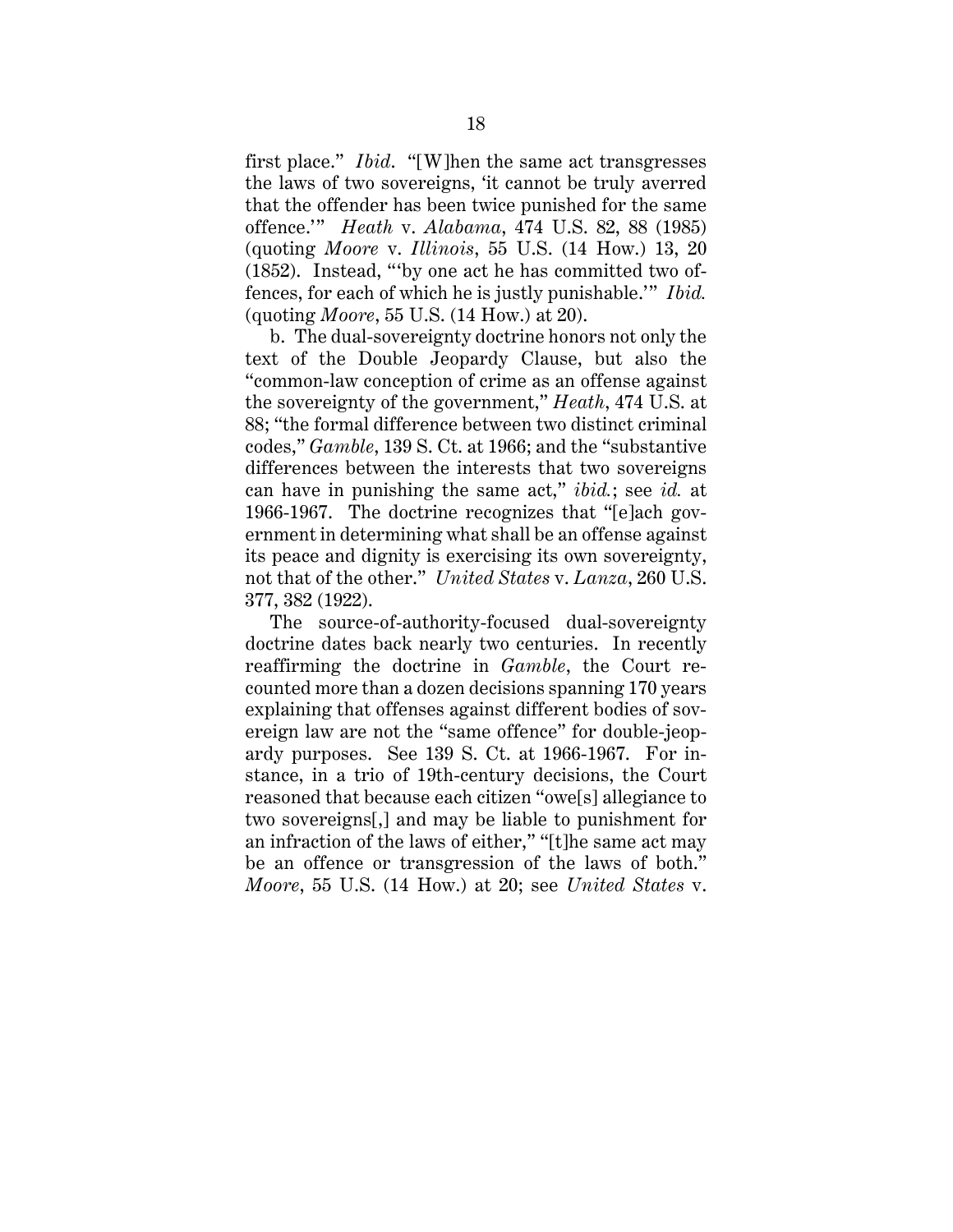*Marigold*, 50 U.S. (9 How.) 560, 569 (1850); *Fox* v. *Ohio*, 46 U.S. (5 How.) 410, 435 (1847).

Indeed, as *Gamble* recognized, the seeds for the dual-sovereignty doctrine and its focus on the source of law were planted even earlier. See *Gamble*, 139 S. Ct. at 1978. In *United States* v. *Furlong*, 18 U.S. (5 Wheat.) 184 (1820), for example, the Court considered the circumstances under which certain crimes at sea might be punished by the United States. Although the Court stated that an acquittal on a piracy charge in the court of any "civilized State" would bar a prosecution in another "civilized State," *id*. at 197, the Court was "inclined to think that an acquittal" on murder charges in the United States "would not have been a good plea in a Court of Great Britain," *ibid*. The Court explained that piracy was "an offence within the criminal jurisdiction of all nations" and "punished by all," while murder was "punishable under the laws of each State" and was not "within this universal jurisdiction." *Ibid*.; see *United States* v. *Smith*, 18 U.S. (5 Wheat.) 153, 158-160 (1820) (piracy is an offense against the law of nations). *Furlong* thus reflects the understanding that "crimes that" were understood to offend against more than one sovereign" were "separate offenses." *Gamble*, 139 S. Ct. at 1978.

### *2. Indian tribes and the United States are distinct sovereigns*

To determine whether two governments "are different sovereigns for double jeopardy purposes, this Court asks a narrow, historically focused question." *Sanchez Valle*, 579 U.S. at 62. "The inquiry does not turn, as the term 'sovereignty' sometimes suggests, on the degree to which the second entity is autonomous from the first or sets its own political course." *Ibid*. Rather, this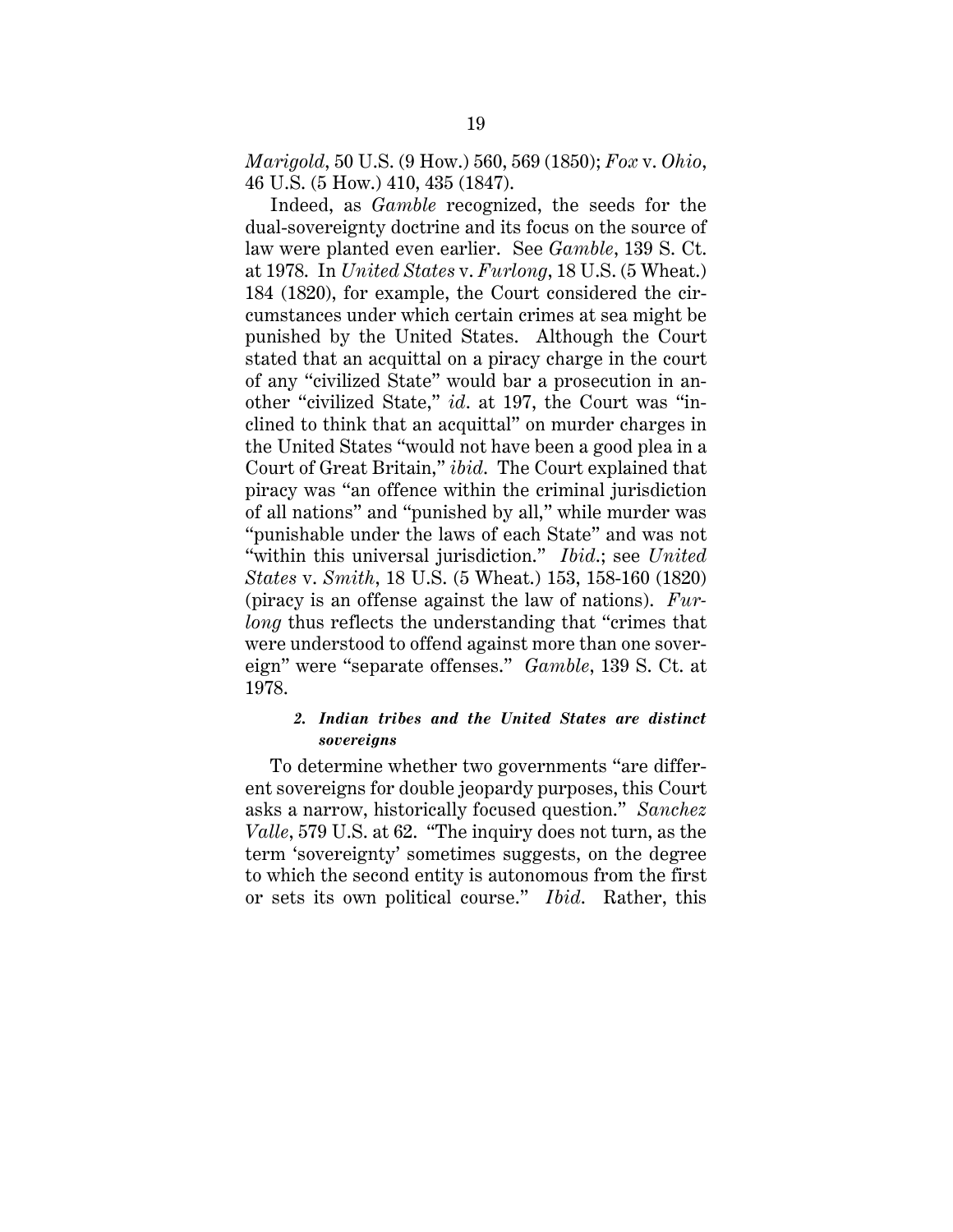Court's "test hinges on a single criterion: the 'ultimate source' of the power undergirding the respective prosecutions." *Id.* at 68 (citation omitted). That "historical, not functional" inquiry looks to the "deepest wellsprings, not the current exercise," of each sovereign's "power to punish" the conduct at issue. *Ibid.*

Applying that approach, this Court has explained that the States are separate sovereigns from the federal government, and from each other, because "[p]rior to forming the Union, the States possessed 'separate and independent sources of power and authority,' which they continue to draw upon in enacting and enforcing criminal laws." *Sanchez Valle*, 579 U.S. at 69 (citation omitted). Municipalities, in contrast, are not distinct sovereigns from their States, because their power to proscribe conduct is purely derivative of the States' overarching authority. *Waller* v. *Florida*, 397 U.S. 387 (1970). Similarly, territories are not distinct sovereigns from the United States because they draw their power from the federal government. See *Sanchez Valle*, 579 U.S. at 71.

In *Wheeler*, this Court explicitly recognized that "Indian tribes," which have a long history of possessing and retaining core aspects of inherent sovereignty, are akin to States "under the Double Jeopardy Clause" and likewise "count as separate sovereigns." *Sanchez Valle*, 579 U.S. at 70. *Wheeler* concerned a member of the Navajo Nation who was convicted in Navajo tribal court of disorderly conduct and contributing to the delinquency of a minor, in violation of the Navajo Tribal Code; based on the same conduct, he was later indicted by a federal grand jury for statutory rape, in violation of 18 U.S.C. 1153 and 2032 (1970). See *Wheeler*, 435 U.S. at 314-316 & n.3. The Court rejected the defendant's argument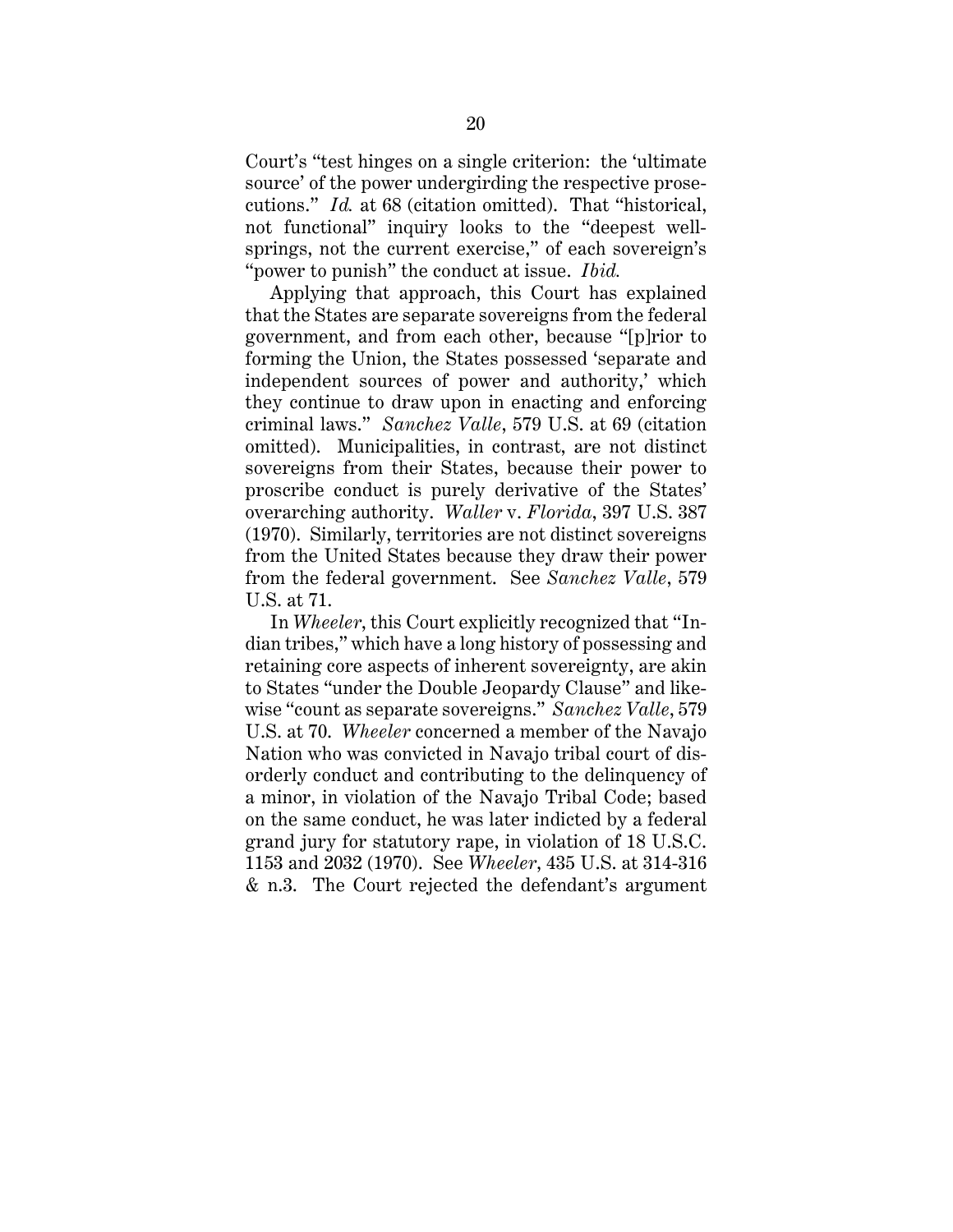that "the Indian tribes \* \* \* derive their power to punish crimes from the Federal Government" such that the Double Jeopardy Clause would bar the later federal prosecution. *Id.* at 319. The Court emphasized that while "Congress has plenary authority to legislate for the Indian tribes in all matters," the dual-sovereignty doctrine turns on "the ultimate source of the power under which the respective prosecutions were undertaken," and that tribal codes did not derive from the same source of power as federal laws. *Id.* at 319-320.

The Court observed that before European settlers arrived on this continent, Indian tribes "had the inherent power to prescribe laws for their members and to punish infractions of those laws." *Wheeler*, 435 U.S. at 323. And after thoroughly considering the relevant treaties and statutes, the Court determined that the Navajo Nation had "never \* \* \* given up" that sovereign power. *Ibid.*; see *id.* at 323-326. Because the ultimate source of authority for the tribal law underlying the defendant's tribal prosecution was "the Navajos' primeval sovereignty," *id*. at 328, whereas the ultimate source of authority for the federal law underlying the federal prosecution was "the sovereignty of the Federal Government," *id*. at 322, the Double Jeopardy Clause permitted the defendant's conduct to be punished by both sovereigns.

The Court has since applied similar reasoning to a tribe's authority over Indians who are members of a different tribe. After *Duro* v. *Reina*, 495 U.S. 676 (1990), concluded that incorporation into the United States had circumscribed tribes' inherent authority to punish violations of tribal law by nonmember Indians, Congress restored that aspect of tribes' sovereignty through legislation, see 25 U.S.C. 1301(2). And in upholding the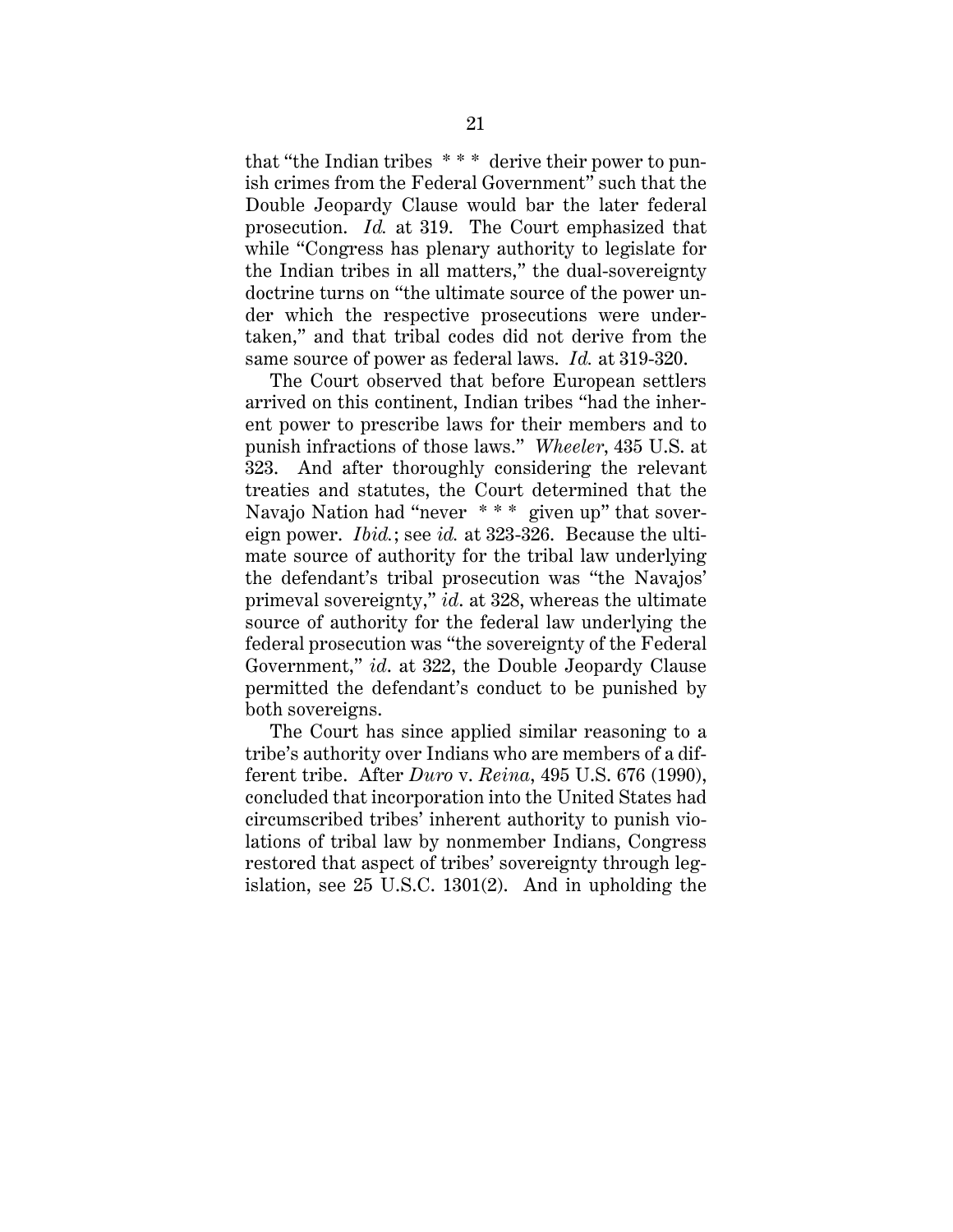federal government's authority to bring a prosecution after a tribal prosecution of a nonmember Indian in *United States* v. *Lara*, 541 U.S. 193 (2004), this Court explained that, like the source of the power to punish member offenders, "the source of [the] power to punish' nonmember Indian offenders" was not "delegated federal authority" but instead "'inherent tribal sovereignty.'" *Id.* at 199 (quoting *Wheeler*, 435 U.S. at 322) (emphasis omitted; brackets in original).

# *3. Because petitioner's conduct transgressed each sovereign's law, he committed two "offences" and is subject to prosecution and punishment for each*

What was true in *Wheeler* and *Lara* is equally true here. To be sure, *Wheeler* considered a prosecution in a tribally operated court followed by a prosecution in federal court, and the Court stated it "need not decide" whether a prosecution in a Court of Indian Offenses is "derive[d] \* \* \* from the inherent sovereignty of the tribe." 435 U.S. at 327 n.26. But the logic of *Wheeler* and the Court's many other dual-sovereignty decisions shows that the ultimate source of authority for petitioner's prosecution was the inherent sovereignty of the tribe that enacted and defined the crime. Petitioner's prosecution for violating the law of the Ute Mountain Ute Tribe was therefore a prosecution for a different "offence" than his later prosecution for violating the law of the United States.

As in *Wheeler* and *Lara*, two distinct sovereigns the Tribe and the United States—have "denounced as a crime" the sexual assault that petitioner committed. *Gamble*, 139 S. Ct. 1967 (quoting *Lanza*, 260 U.S. at 382). Like the Navajo Nation in *Wheeler* and the Spirit Lake Tribe in *Lara*, the Ute Mountain Ute Tribe has the "inherent power to prescribe laws for [its] members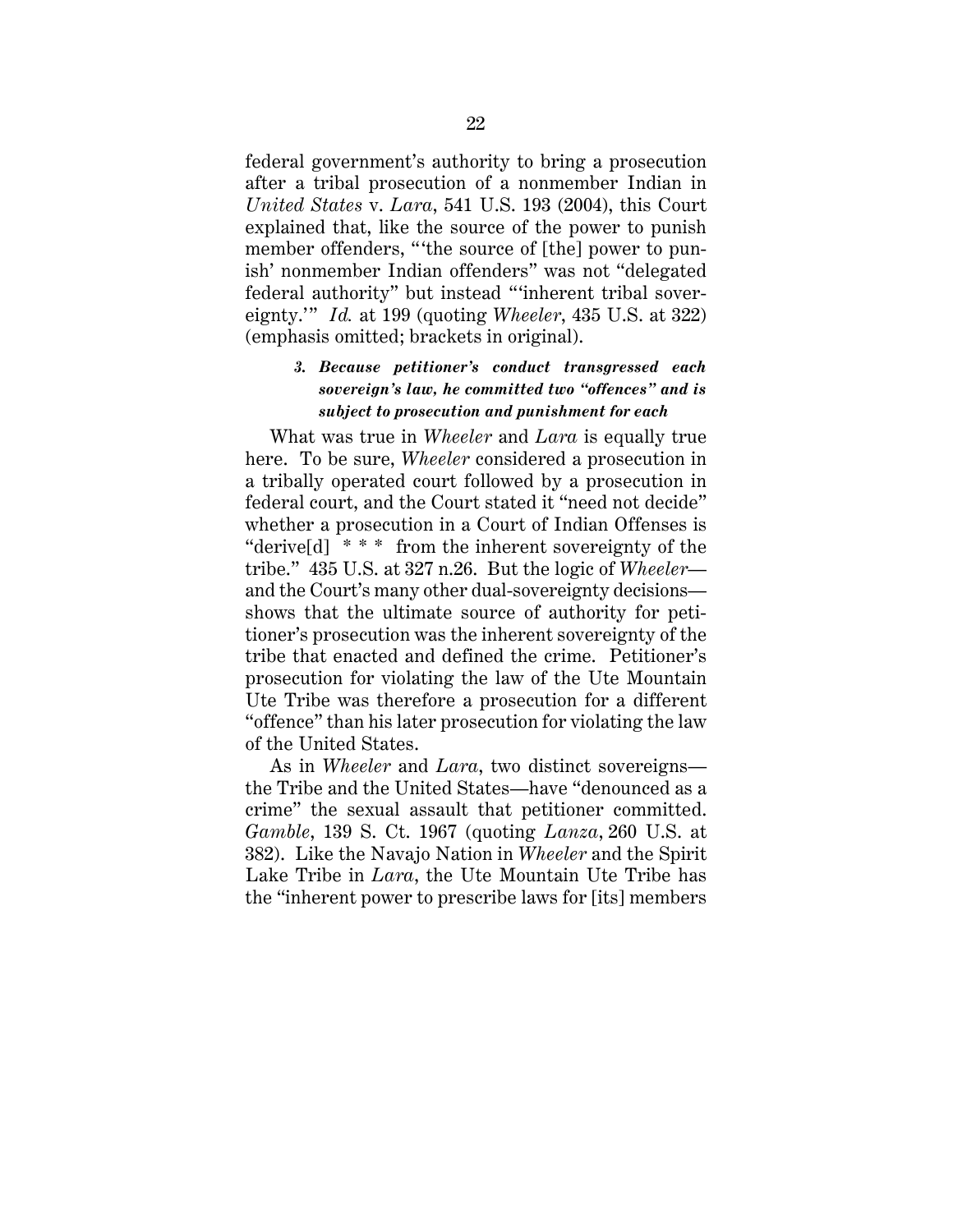and to punish infractions of those laws" by tribal members and nonmember Indians. *Wheeler*, 435 U.S. at 323; see *Lara*, 541 U.S. at 209-210. That power has not been "withdrawn by treaty or statute, or by implication as a necessary result of [the Tribe's] dependent status." *Wheeler*, 435 U.S. at 323*.* Nor is it "attributable \* \* \* to any delegation \* \* \* of federal authority." *Id.* at 328. Thus, as in *Wheeler* and *Lara*, each sovereign has exercised its own "primeval sovereignty," *ibid.*, to authorize the prosecution and punishment of petitioner's conduct.

In doing so, each sovereign sought to "vindicate" its own "interests." *Gamble*, 139 S. Ct. at 1967. The Tribe has a "significant interest in maintaining orderly relations among [its] members" and other Indians "and in preserving tribal customs and traditions, apart from the federal interest in law and order on the reservation." *Wheeler*, 435 U.S. at 331. At the same time, the federal government has "important \* \* \* interests in the prosecution of major offenses on Indian reservations" that are independent of the Tribe's. *Ibid.* The United States therefore "ha[d] the right to decide" that a prosecution for a violation of the Ute Mountain Ute Tribal Code did not sufficiently "vindicate" the federal government's interest in punishing violent sexual assaults. *Heath*, 474 U.S. at 93; see, *e.g.*, *Wheeler*, 435 U.S. at 331.

# **B. Petitioner's Approach, Which Focuses On The Forum For Prosecution Rather Than The Ultimate Authority To Punish, Is Unsound**

Petitioner does not dispute that the Ute Mountain Ute Tribe exercised its inherent sovereign authority in defining the assault-and-battery crime underlying his tribal-law prosecution. See, *e.g.*, Pet. Br. 2; Pet. App. 5- 6. Nor does he dispute that, under *Wheeler*, his prosecution for that crime would have no preclusive effect on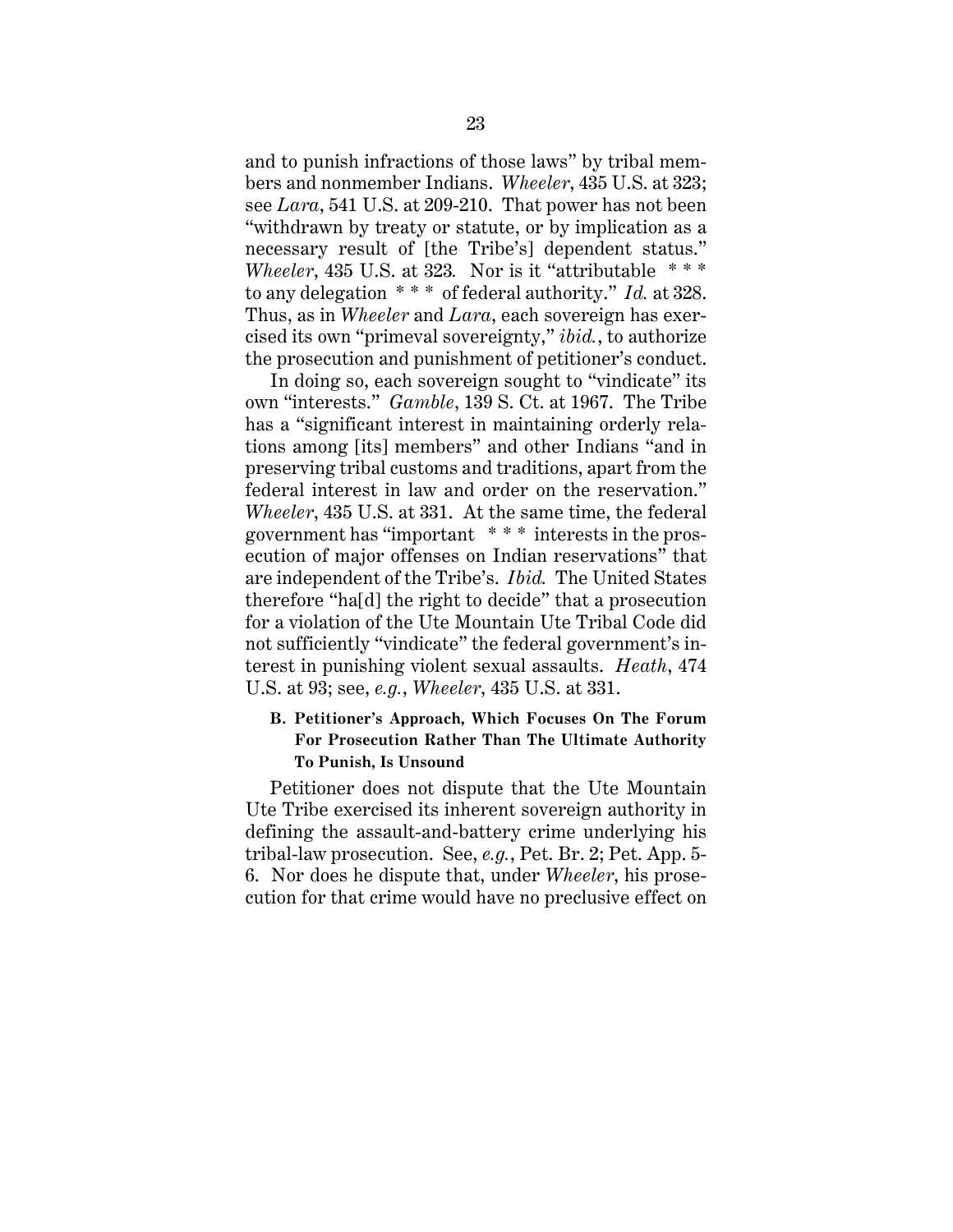any later federal prosecution had it taken place in a tribally operated court. But petitioner contends that the Ute Mountain Ute Tribe's decision to utilize the Court of Indian Offenses as the forum for vindicating its interest in enforcing its substantive law transforms prosecutions for violating tribal law into prosecutions for federal "offences." Petitioner's forum-focused approach to the dual-sovereignty doctrine, which rests on the assertion that the Court of Indian Offenses is an "arm[] of the federal government" because it was created by the BIA and is subject to federal supervision, Pet. Br. 22 (citation omitted), finds no foothold in the text or history of the Double Jeopardy Clause, or in this Court's decisions explicating it.

### *1. Petitioner's forum-focused approach cannot be squared with the text or history of the Double Jeopardy Clause*

Petitioner contends that the dual-sovereignty inquiry encompasses "two elements"—"the power to criminalize and the power to prosecute"—each of which must be premised on a different sovereign's inherent authority in order for two "offences" to be separate. Pet. Br. 13; see *id.* at 16. That argument is inconsistent with the text and history of the Double Jeopardy Clause.

As previously discussed, the term "offence" in the Double Jeopardy Clause means " 'transgression,' that is, 'the Violation or Breaking of a Law.'" *Gamble*, 139 S. Ct. at 1965 (brackets and citation omitted). An "offence" is therefore complete once the criminal conduct occurs; its definition in no way depends on the conduct's subsequent discovery or any proceedings that may follow. The Clause's focus on the "offence," U.S. Const. Amend. V—*i.e.*, the legal violation—thus includes no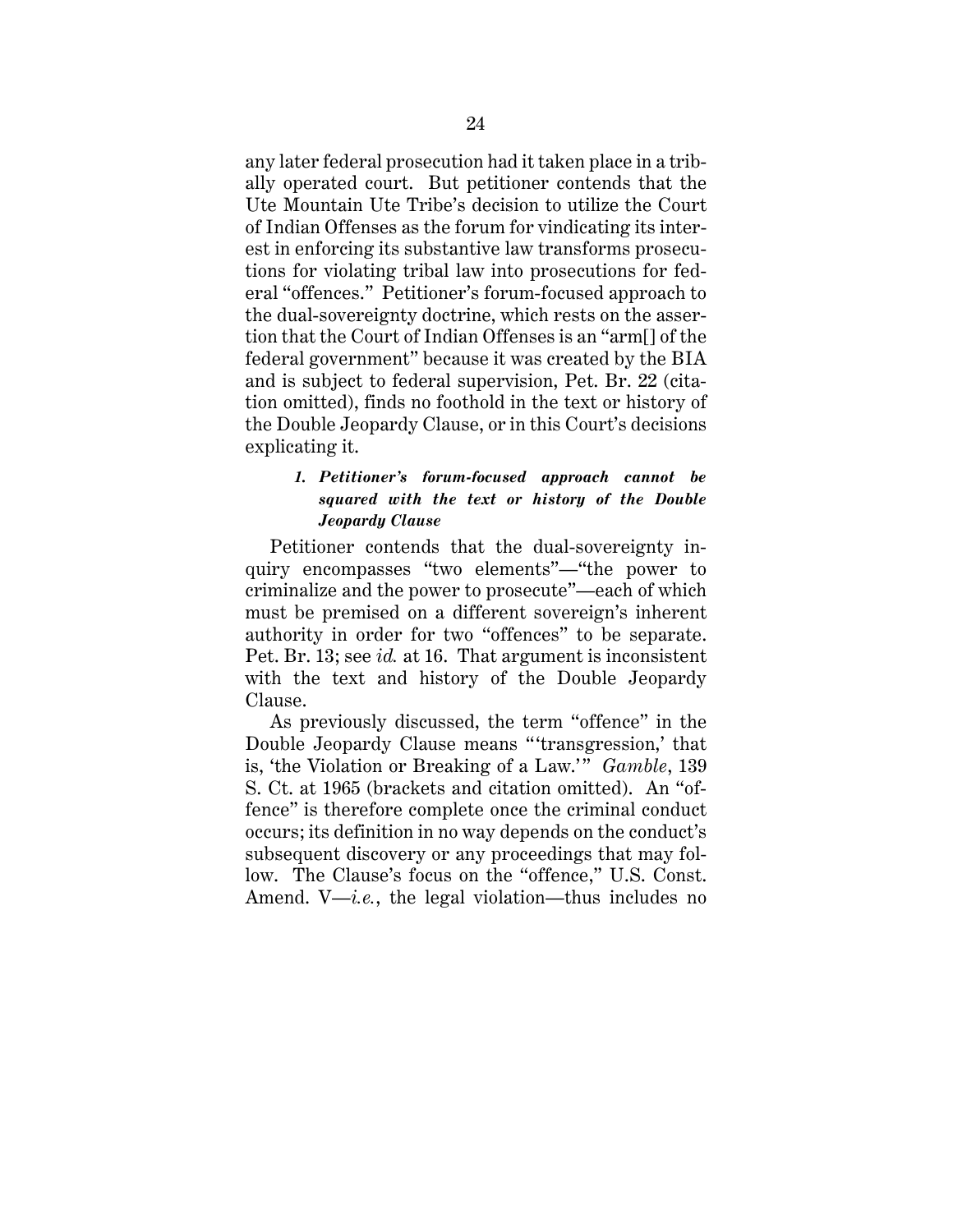consideration of the identity of the prosecutor or the court. Both in isolation and in context, an "offence" is the same no matter where or how it is tried.

What matters for double-jeopardy purposes is the source of authority for the statute of conviction—as the Clause's history confirms. Although it is now the norm that federal prosecutors and courts generally enforce federal law, and that state prosecutors and courts generally enforce state law, see, *e.g.*, *Gwin* v. *Breedlove*, 43 U.S. (2 How.) 29, 37 (1844); Harold J. Krent, *Executive Control Over Criminal Law Enforcement: Some Lessons From History*, 38 Am. U. L. Rev. 275, 306-307 (1989), that practice was neither preordained nor universal at the time of the Framing, see, *e.g.*, *Gamble*, 139 S. Ct. at 1977-1978; Krent 290-295, 303-309 (examining the history of private prosecutions and providing examples of federal laws vesting criminal enforcement authority in state courts); *State* v. *Wells*, 20 S.C.L. 687, 695 (S.C. Ct. App. 1835); see also Pet. Br. 31.

Indeed, one of this Court's earliest double-jeopardy cases, *Houston* v. *Moore*, 18 U.S. (5 Wheat.) 1 (1820), was understood to involve a state prosecution of a federal offense. In *Houston*, "a member of the Pennsylvania militia was tried by a state court-martial for the *federal offense* of deserting the militia." *Gamble*, 139 S. Ct. at 1977. Justice Washington, who wrote an individual opinion in support of the judgment, observed that "[s]peaking upon the subject of the federal judiciary, the *Federalist* distinctly asserts the doctrine \* \* \* that in every case, in which the State tribunals should not be expressly excluded by the acts of the national legislature, they would, of course, take cognizance of the causes to which those acts might give birth." *Houston*, 18 U.S. (5 Wheat.) at 25-26. And he found it "perfectly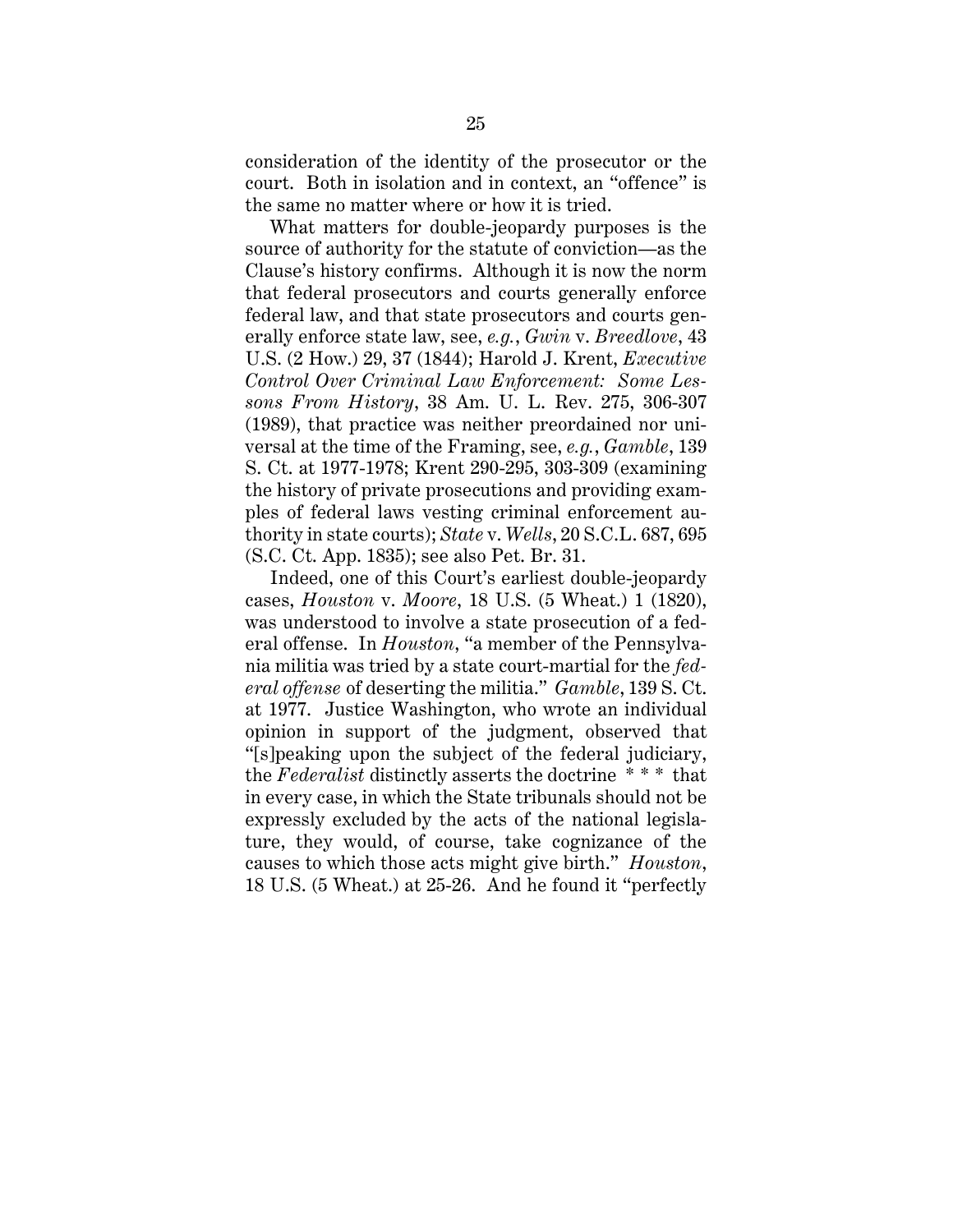clear" that States could authorize the trial of federal crimes in state court so long as such state jurisdiction was "not prohibited by the exclusive jurisdiction of the federal Courts." *Id.* at 27-28. In light of such crossjurisdictional practices, the Framers of the Double Jeopardy Clause could not silently have intended that the forum for prosecution would convert one sovereign's "offence" into another's.

### *2. Petitioner's forum-focused approach lacks support in this Court's decisions*

Although the Court has not directly addressed the question presented here, its decisions show that the only relevant factor in the dual-sovereignty inquiry is the sovereign authority for the criminal prohibition. The Court's dual-sovereignty test has "hinge[d] on a single criterion: the 'ultimate source' of the power undergirding the respective prosecutions." *Sanchez Valle*, 579 U.S. at 68 (citation omitted). In applying that criterion, considerations like "[t]he degree to which an entity \*\*\* submit[s] to outside direction" have "play[ed] no role in the analysis." *Id.* at 67.

a. As explained above, this Court has consistently tethered the term "offence" to the violation of a specific law—not to the forum in which the prosecution occurs. See*, e.g*., *Gamble*, 139 S. Ct. at 1965; *Lanza*, 260 U.S. at 382. And the Court has consistently demonstrated that the question whether the dual-sovereignty doctrine applies is "historical, not functional—looking at the deepest wellsprings, not the current exercise, of prosecutorial authority." *Sanchez Valle*, 579 U.S. at 68; see *id.* at 71 (explaining that degree of current autonomy is "wholly beside the point"). Accordingly, because the Ute Mountain Ute Tribe has the "primeval" power to prescribe laws and punish infractions of them, *Wheeler*,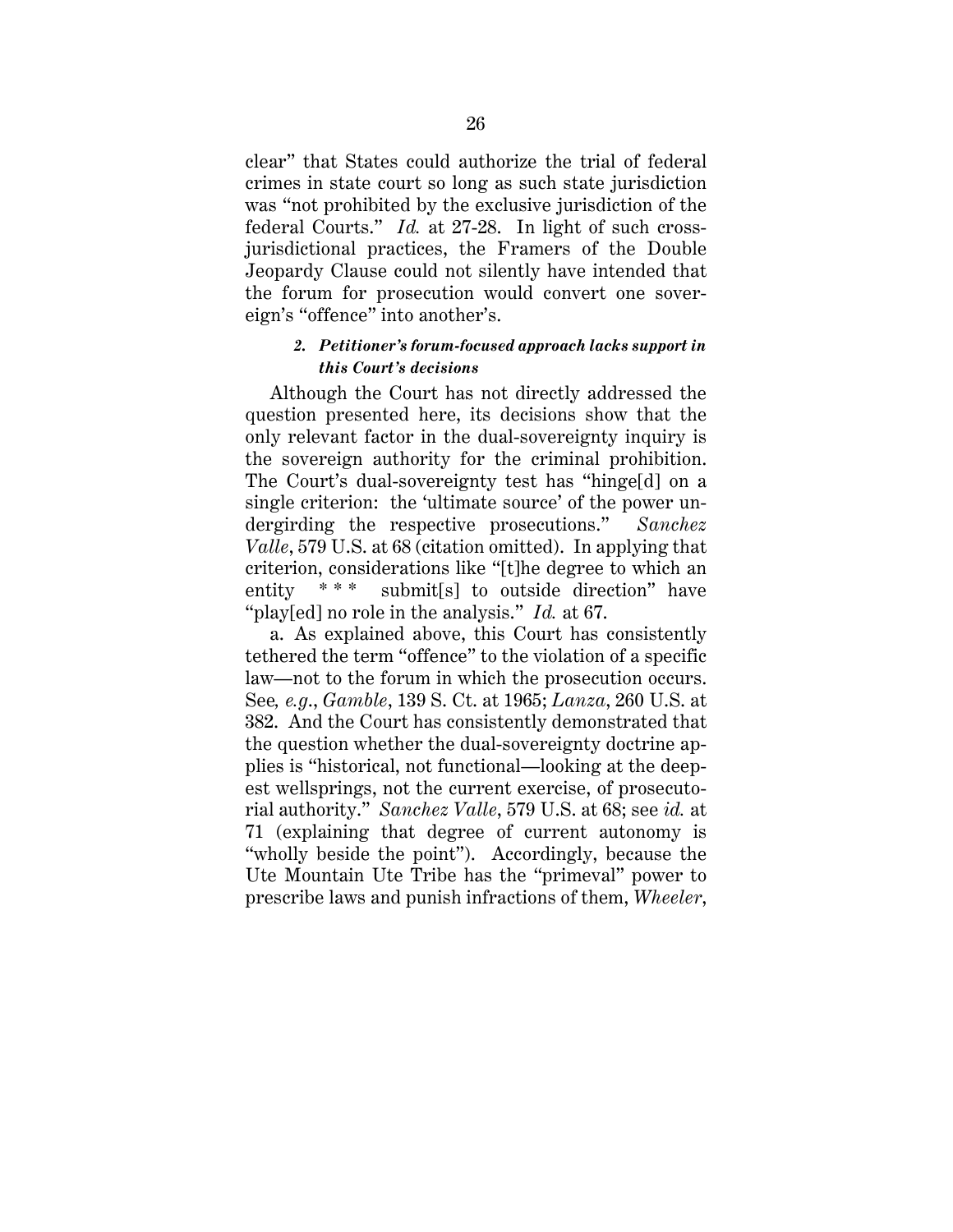435 U.S. at 328, it is a separate sovereign from the United States. It makes no difference that the Tribe currently relies on the machinery of the Court of Indian Offenses to enforce its laws. See, *e.g.*, *Heath*, 474 U.S. at 92 (explaining that if two sovereigns are separate, "the circumstances of the case are irrelevant").

A forum-focused, rather than a source-of-authorityfocused, view cannot be squared with *Houston* and *Gamble*. The petitioner in *Gamble* argued that certain language in Justice Washington's individual opinion in *Houston* cast doubt on the dual-sovereignty doctrine altogether, by suggesting that prosecution for a state offense would bar prosecution for a substantively similar federal offense. See 139 S. Ct. at 1977; Pet. Br. at 16, *Gamble*, *supra* (No. 17-646). In rejecting that argument, and reaffirming the dual-sovereignty doctrine, the Court in *Gamble* explained that Justice Washington's opinion in *Houston* had endorsed only the proposition that the Double Jeopardy Clause "prohibits two sovereigns (in that case, Pennsylvania and the United States) from both trying an offense against one of them (the United States)." 139 S. Ct. at 1977. Nowhere did Justice Washington suggest that trial of a federal crime in state court would make it the equivalent of a state "offence" for double-jeopardy purposes.

Had Justice Washington in fact held that view, the Court in *Gamble* could not have described his opinion as "consistent with our doctrine allowing successive prosecutions for offenses against separate sovereigns." *Gamble*, 139 S. Ct. at 1977 (emphasis omitted). If Justice Washington had conceived of the State's courtmartial for a federal crime as a prosecution for a state "offence," rather than a federal one, then Justice Washington would indeed have been indicating that a state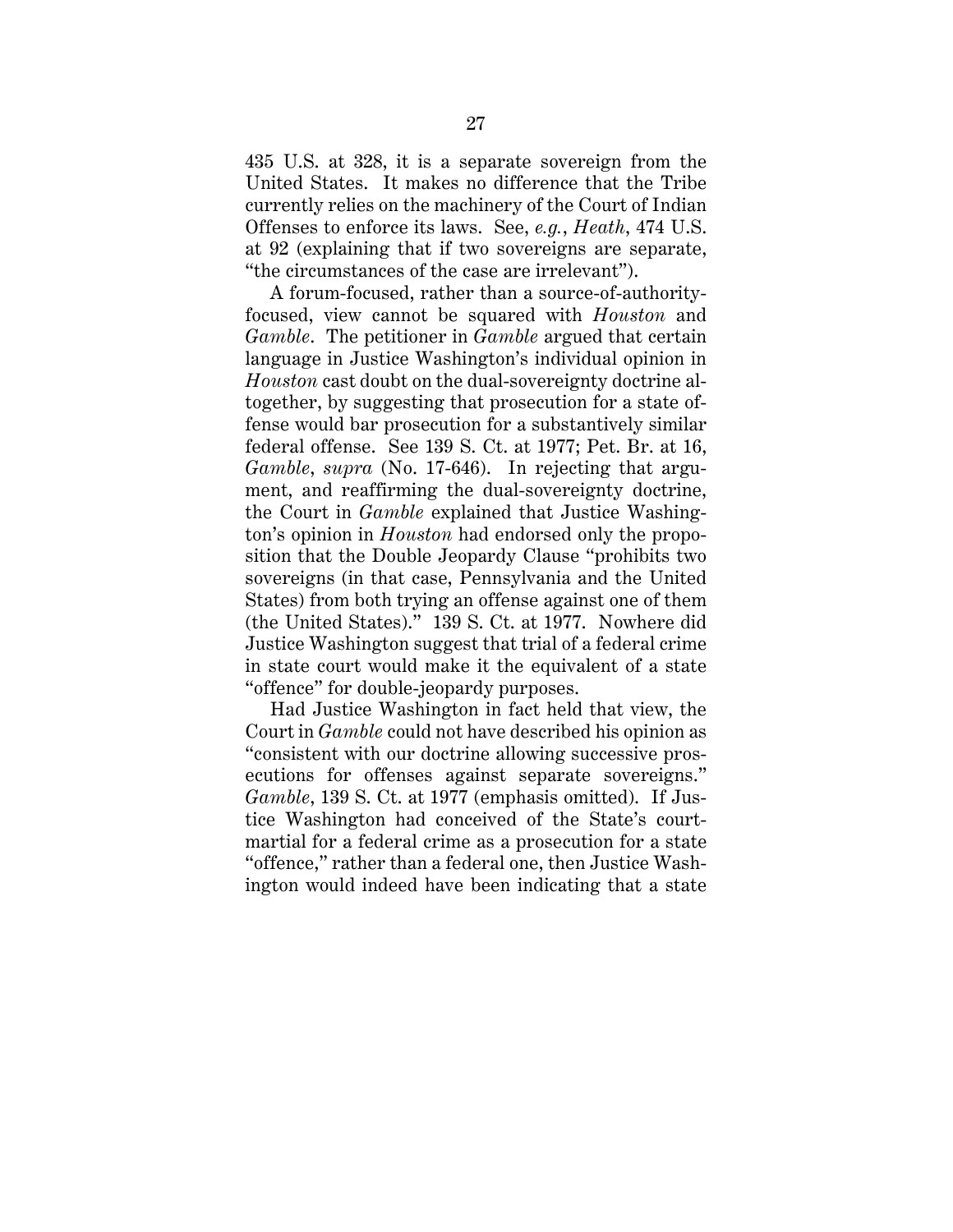prosecution could preclude a later federal prosecution. And the Court in *Gamble* could not readily have described such a view, under which a state prosecution could preclude a federal one, as "consistent" with the dual-sovereignty doctrine. *Ibid.* Thus, both *Houston*  and *Gamble* take as a given that a trial of a federal offense in state court is the trial of a federal "offence," not the trial of a state "offence," for double-jeopardy purposes, notwithstanding the identity or affiliation of the prosecutors.

b. Petitioner's argument that the forum of prosecution is decisive rests on quotations that are taken out of context from this Court's decisions. Petitioner notes that the Court has at times asked "whether the two entities that seek successively *to prosecute* a defendant for the same course of conduct can be termed separate sovereigns." Pet. Br. 16 (quoting *Heath*, 474 U.S. at 88) (emphasis added). But petitioner points to no decision in which the Court considered the authority to initiate a prosecution separately from the authority to proscribe conduct.

The Court's inquiry in each case cited by petitioner turned on the source of authority for the underlying criminal prohibition, not the forum of prosecution or the identity of the prosecutor. See *Gamble*, 139 S. Ct. at 1965; *Sanchez Valle*, 579 U.S. at 68-69; *Heath*, 474 U.S. at 88; *Wheeler*, 435 U.S. at 320, 323-325. And it was natural for the Court in the decisions cited by petitioner to refer to the power to "prosecute" as a synonym for the power to enact criminal laws. To modern generations, "[i]t may seem strange to think of state courts as prosecuting crimes against the United States" or vice versa. *Gamble*, 139 S. Ct. at 1977. The Court in those late 20thand early 21st-century decisions thus likely did not have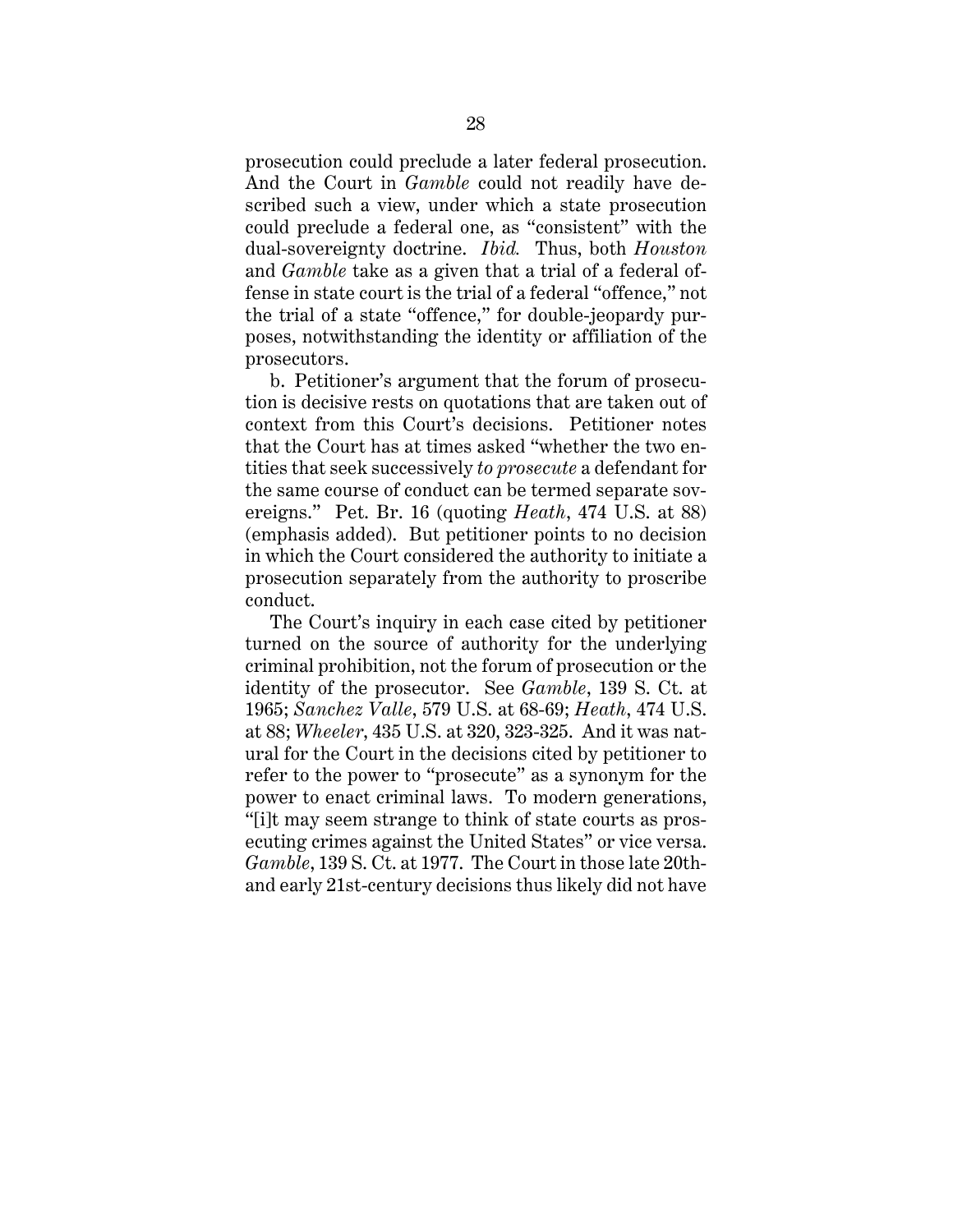in mind cases in which "two prosecuting entities," Pet. Br. 16 (citation omitted), might be permitted to enforce each other's criminal laws—let alone deliberately intend to suggest that such cross-enforcement would change the nature of the "offence" under the Double Jeopardy Clause. U.S. Const. Amend. V.

In addition, the inquiry that petitioner would conduct—into the power undergirding "the prosecutors who  $***$  bring charges" and the "courts that  $***$ enter judgments and impose punishments," Pet. Br. 16—would not inherently be distinct from the inquiry into the source of the substantive law. The sovereign that enacted that law may play a vital role in authorizing its prosecution in another sovereign's forum. For example, as Justice Washington recognized in *Houston*, the federal government could preclude state trial of a federal crime if it so chose. See 18 U.S. (5 Wheat.) at 27-28. Similarly, in this case, although the BIA provides the machinery to enforce the Ute Mountain Ute's tribal laws, a prosecution for a violation of tribal law cannot occur without the Tribe's enactment of the underlying criminal prohibition and its decision to use a Court of Indian Offenses—both of which are exercises of the Tribe's own authority.

Petitioner's proposed analogy (Br. 27) between this case and a civil case in which a federal district court is exercising diversity jurisdiction over state-law claims works against him, not for him. Just as the district court sitting in diversity stands in the shoes of a state court for purposes of applying a state's civil proscriptions, see generally *Erie R.R.* v. *Tompkins*, 304 U.S. 64 (1938), a Court of Indian Offenses stands in the shoes of a tribally operated court for purposes of applying the tribe's criminal proscriptions. The federal government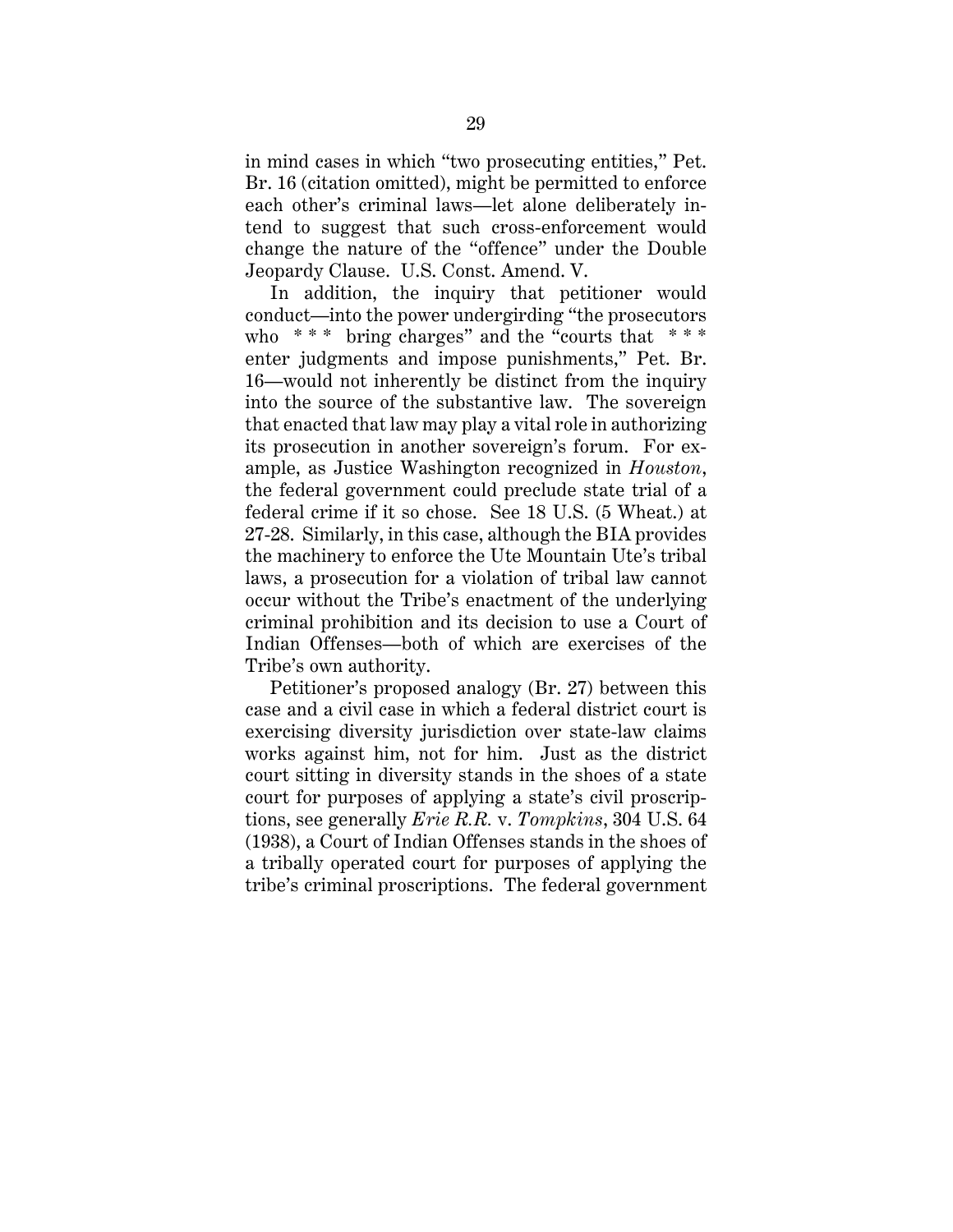no more becomes the "'ultimate source'" of authority for application of a different sovereign's law in one circumstance than in the other—and that source of authority "alone is what matters for the double jeopardy inquiry." *Sanchez Valle*, 136 S. Ct. at 1872.

c. Petitioner's reading of this Court's decisions is particularly unsound insofar as it assumes (Br. 17) that successive prosecutions by the same sovereign's prosecutors would be barred by double-jeopardy principles. The Court has in fact explained that the opposite is true. As the Court made clear in *United States* v. *Dixon*, a single sovereign is "entirely free" to prosecute two offenses "separately, and can win convictions in both," so long as the offenses are not otherwise the "same." 509 U.S. 688, 705 (1993).

The only limitation that the Double Jeopardy Clause imposes on successive prosecutions by a single sovereign for different offenses is the "collateral-estoppel effect attributed to" the Clause under *Ashe* v. *Swenson*, 397 U.S. 436 (1970), which "may bar a later prosecution for a separate offense where the Government has *lost*  an earlier prosecution involving the same facts." *Dixon*, 509 U.S. at 705. That limitation constrains prosecutors from failing once and then, having learned from their mistakes, trying again to secure a conviction. See *Ashe*, 397 U.S. at 447. But nothing bars a single sovereign's prosecutors from obtaining multiple convictions for different offenses in separate prosecutions for the same conduct. See *Dixon*, 509 U.S. at 705. And petitioner provides no sound basis for a special additional limitation where the particular reason that an "offence" is different is because it reflects a transgression on a second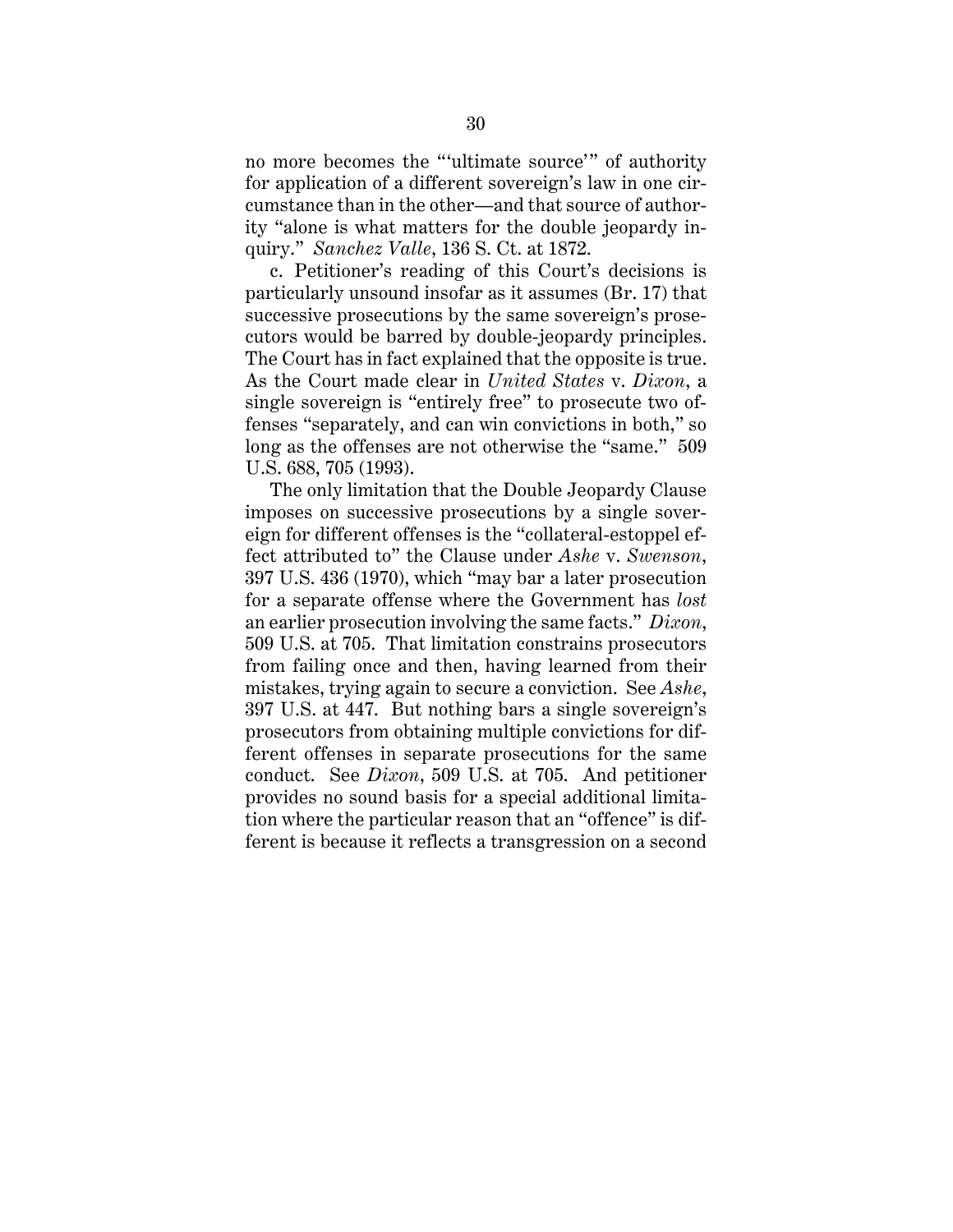sovereign's authority. If anything, the separate substantive prohibitions of two distinct sovereigns should receive *more*, not less, respect under the Clause.

Petitioner's attempt (Br. 17) to infer such a special additional limitation from *Bartkus* v. *Illinois*, 359 U.S. 121 (1959), is misplaced. The Court in *Bartkus* affirmed a life sentence resulting from a state prosecution that followed an unsuccessful federal prosecution, notwithstanding the defendant's allegations that federal officers urged and guided the state prosecutors. *Id.* at 122, 128-129, 139. The Court observed that "cooperation" between federal and state prosecutors "is the conventional practice \* \* \* throughout the country," *id.* at 123, and it rejected the dissent's assertion that "the state prosecution was a sham and a cover for a federal prosecution, and thereby in essential fact another federal prosecution," *id.* at 124; see *id.* at 166-170 (Brennan, J., dissenting). Although some lower courts have suggested that the qualifying language in *Bartkus* may give rise to a "potential" and "narrow[]" exception to the dual-sovereignty doctrine where one sovereign manipulates another into bringing a prosecution, *Gamble*, 139 S. Ct. at 1994 n.3 (Ginsburg, J., dissenting), it is far from clear that such an exception exists, see, *e.g.*, *United States* v. *Angleton*, 314 F.3d 767, 773-774 (5th Cir. 2002), cert. denied, 538 U.S. 946 (2003). And such an exception would not in any event support the blanket preclusion of federal prosecutions that petitioner seeks.

*Bartkus* concerned an *acquittal* followed by a conviction; its language reflects a concern with "prosecutors \* \* \* treat[ing] trials as dress rehearsals until they secure the convictions they seek," *Currier* v. *Virginia*, 138 S. Ct. 2144, 2149 (2018). It thus has no application to the successive-conviction situation discussed in *Dixon*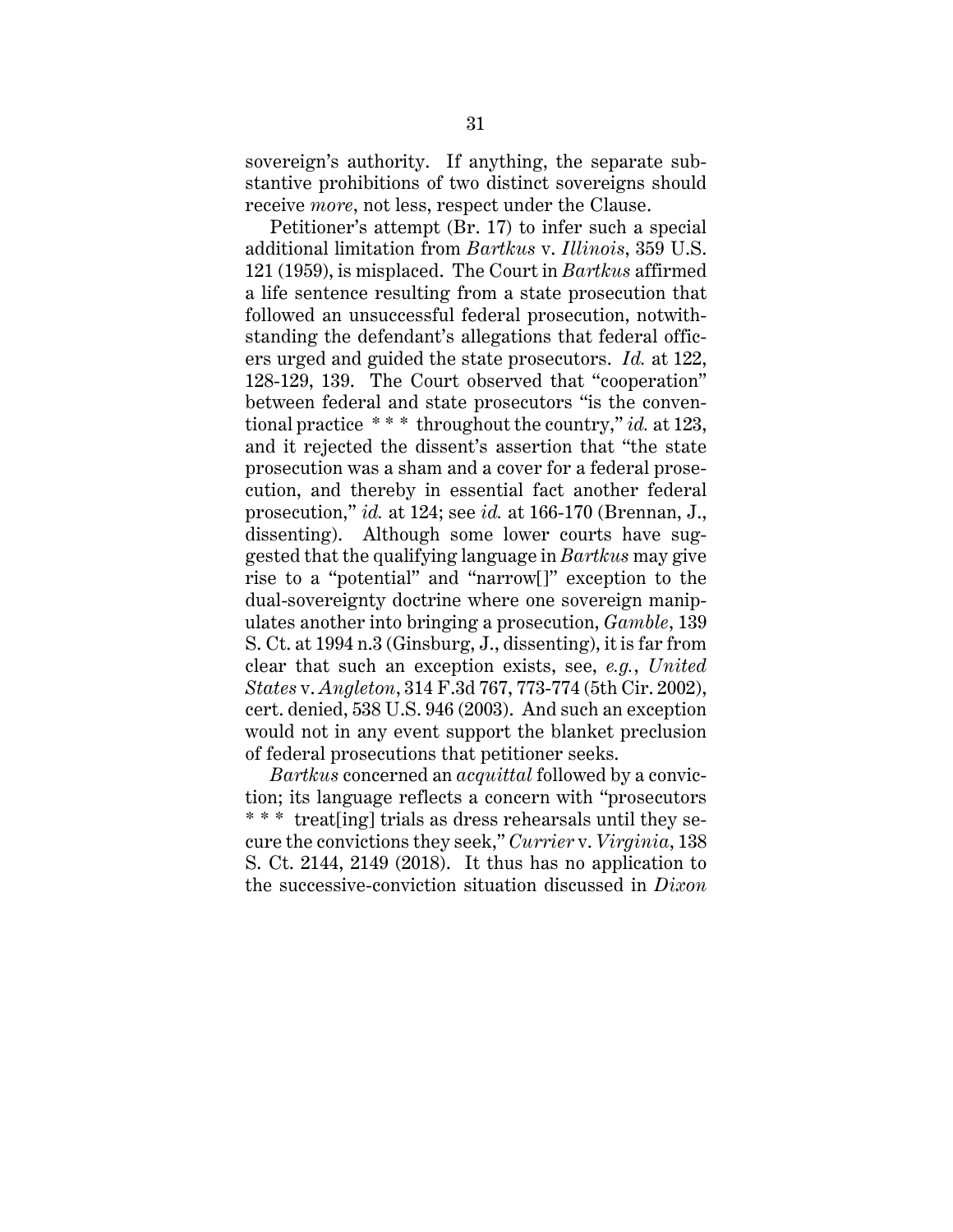and present here. Furthermore, because any *Bartkus*based "'tool or sham' exception" would be "functional, rather than historical," Nat'l Ass'n of Crim. Def. Lawyers Amicus Br. 6, it is antithetical to this Court's more recent double-jeopardy decisions, which apply a singular and clear source-of-authority approach. See, *e.g.*, *Sanchez Valle*, 579 U.S. at 68-69. And at all events, the exception perceived by some courts of appeals would not apply here. Nothing even begins to suggest that the Ute Mountain Ute Tribe's decision to utilize the Court of Indian Offenses for the enforcement of its tribal ordinances "was so dominated, controlled, or manipulated \* \* \* that it did not act of its own volition," *United States* v. *Baptista-Rodriguez*, 17 F.3d 1354, 1361 (11th Cir. 1994), such that prosecutions for violations of tribal law in that forum should be treated as prosecutions for federal, rather than tribal, "offences."

### **C. Petitioner's Attempted Application Of His Forum-Focused Approach To This Case Draws Unsupported Distinctions And Illustrates Its General Impracticality**

Not only does petitioner's forum-focused approach lack textual, historical, or jurisprudential grounding, but its asserted application here—and in other cases depends on tenuous or nonexistent distinctions that are both unsupported and unworkable. To the extent that the approach would even be an available interpretation of the Double Jeopardy Clause, the Court should reject it in favor of adhering to the definitional clarity of the dual-sovereignty doctrine as preserved by nearly two centuries of the Court's precedents.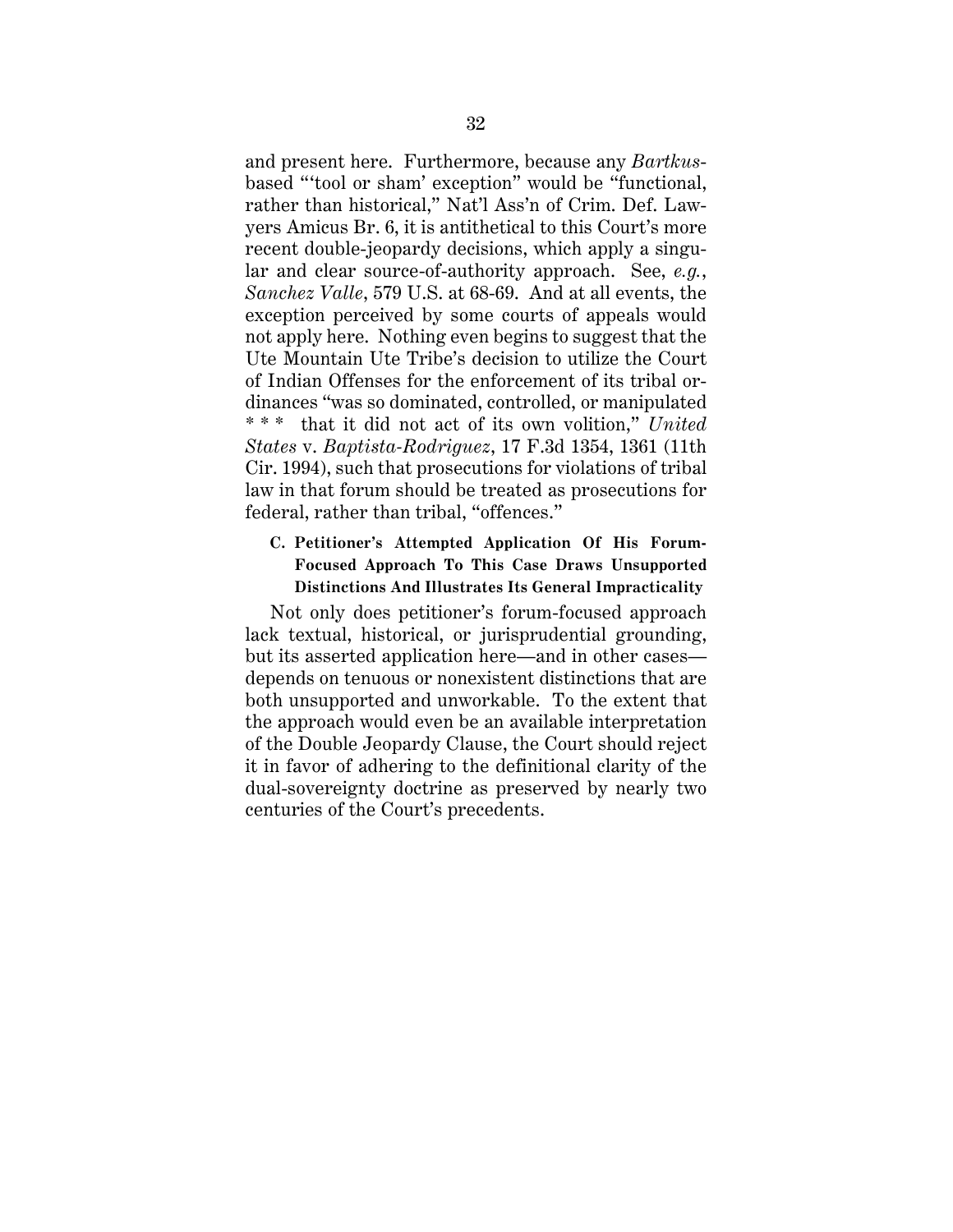### *1. The Courts of Indian Offenses exercise tribal authority*

Petitioner's principal submission to this Court is that the federal government plays such an outsized role in the Courts of Indian Offenses as to overwhelm the tribal source of the law that such a court may enforce. That submission is fundamentally mistaken.

a. As a threshold matter, all three Branches of the federal government have recognized that the Courts of Indian Offenses exercise tribes' sovereign authority, not the sovereign authority of the United States. And in related tribal sovereignty contexts, this Court has afforded "considerable weight" to "the commonly shared presumption of Congress, the Executive Branch, and lower federal courts." *Oliphant* v. *Suquamish Indian Tribe*, 435 U.S. 191, 206 (1978).

Congress, through legislation signed by the President, has recognized "courts of Indian offenses" as "tribunals by and through which" "governmental powers possessed by an Indian tribe" "are executed." 25 U.S.C. 1301(2); see 25 U.S.C. 1301(3) (defining "'Indian court'" to include any "court of Indian offense"); 25 U.S.C. 1903(12) (same for "tribal court"). It has accordingly applied the Indian Civil Rights Act of 1968, 25 U.S.C. 1301 *et seq*.—which contains analogues for various constitutional protections, see 25 U.S.C. 1302(a)—to tribal courts and the Courts of Indian Offenses alike, see 25 U.S.C. 1301(2) and (3). If the Courts of Indian Offenses were in fact exercising federal authority, as petitioner contends, the original constitutional protections would themselves apply without any need for separate legislation.

The Executive Branch, like Congress, has long recognized that the Courts of Indian Offenses exercise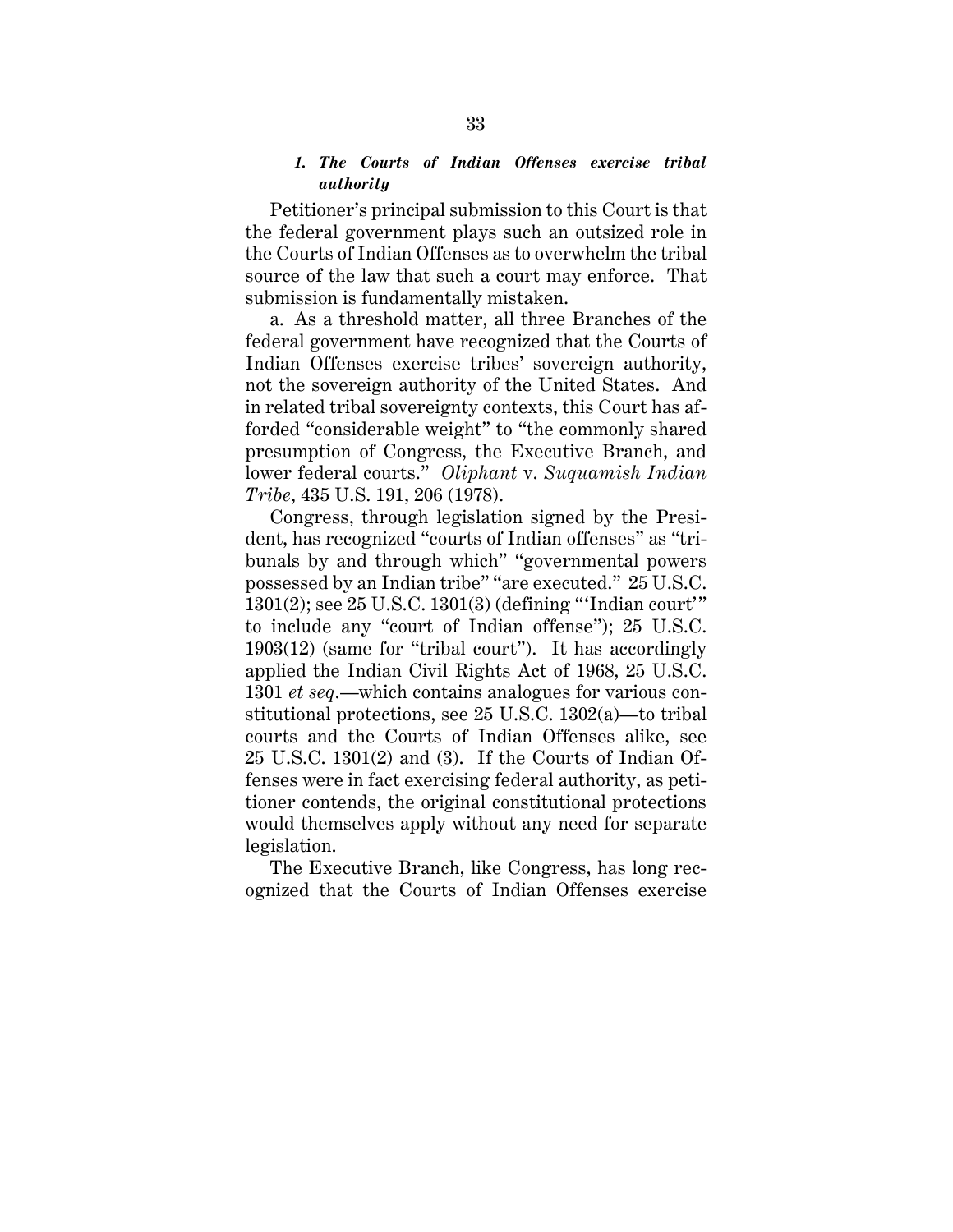tribal sovereignty. In 1935, shortly after the IRA's enactment, the Solicitor of the Interior explained that "the courts of Indian offenses do not rely for their legality solely upon the authority of the Secretary to create them. They are manifestations of the inherent power of the tribes to govern their own members." Nathan R. Margold, Solicitor, U.S. Dep't of the Interior, *Secretary's Power to Regulate Conduct of Indians* (Feb. 28, 1935), *reprinted in* 1 *Opinions of the Solicitor of the Department of the Interior Relating to Indian Affairs 1917-1974*, at 531, 536 (1979).

Finally, this Court has itself recognized, at least indirectly, that Courts of Indian Offenses effectuate a tribe's own sovereignty. In *Williams* v. *Lee*, 358 U.S. 217 (1959), the Court held that state courts lack jurisdiction over civil actions arising out of events in Indian Country that are brought by non-Indians against Indians. The Court reasoned that "the Navajo Courts of Indian Offenses"—the same type of court at issue here— "exercise[d] broad criminal and civil jurisdiction which covers suits by outsiders against Indian defendants" and that "to allow the exercise of state jurisdiction \* \* \* would undermine the authority of the tribal courts over Reservation affairs and hence would infringe on the right of the Indians to govern themselves." *Id*. at 222- 223. If the Courts of Indian Offenses exercised the sovereignty of the federal government, as petitioner asserts, then the Court would less readily have classified them as "tribal courts," see p. 6 n.\*, *supra*, and state jurisdiction in *Williams* would not have "infringe[d]" on tribal self-government. 358 U.S. at 223.

b. Petitioner contends (Br. 17-22) that the "deepest well-springs" of the power to prosecute in the Courts of Indian Offenses are federal in nature because the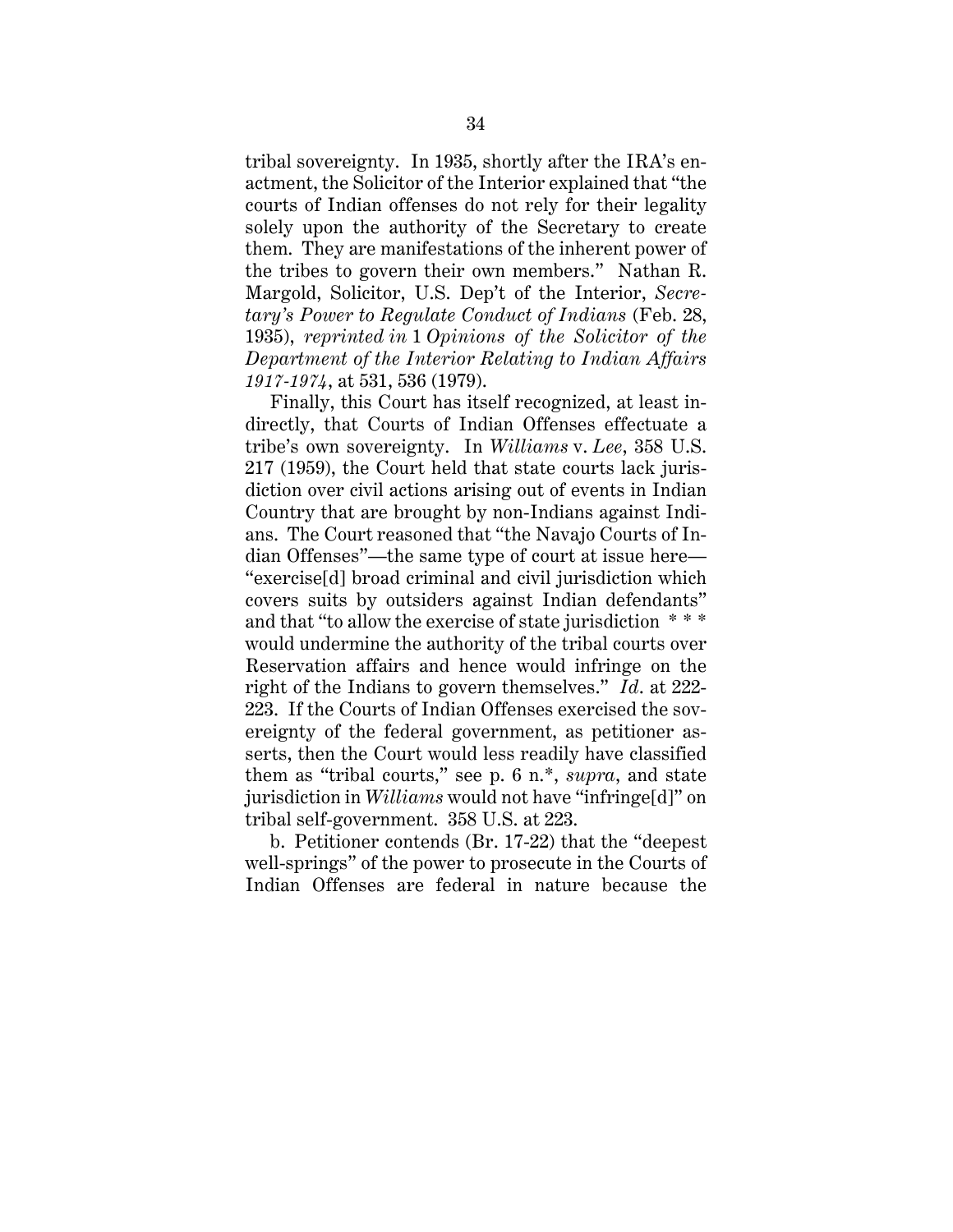Courts of Indian Offenses were initially used, at least in part, to eliminate certain traditional tribal practices. Pet. Br. 17 (citation omitted). But as discussed earlier, see pp. 4-5, *supra*, in regulating relationships between Indians, the early Courts of Indian Offenses were nevertheless understood to exercise the tribes' own authority.

In any event, as petitioner acknowledges (Br. 19-20), the early Courts of Indian Offenses discouraged traditional tribal practices by enforcing *federal* regulations, rather than tribal law. They could not enforce tribal law until 1935, after the IRA's enactment. See 3 Fed. Reg. 1132, 1139 (May 18, 1938) (reprinting regulations adopted in 1935); 25 C.F.R. 161.74 (1938). The Court of Indian Offenses' early enforcement of federal regulations sheds no light on the authority undergirding its modern enforcement of the Ute Mountain Ute Tribe's criminal code.

Petitioner's argument is also in considerable tension with the logic of *Wheeler*. In holding that prosecution for a tribal offense in a tribal court was an exercise of the tribe's inherent sovereign power, *Wheeler* recognized that the Navajo Nation's history included a period in which "the Bureau of Indian Affairs established a Code of Indian Tribal Offenses and a Court of Indian Offenses for the reservation." 435 U.S. at 327. But the Court found that history insufficient to break the chain of the Navajo Nation's historic sovereignty. The Court emphasized that "none of the[] laws" passed by Congress "*created* the Indians' power to govern themselves and their right to punish crimes committed by tribal offenders." *Id.* at 328; see *Sanchez Valle*, 579 U.S. at 74- 75 (rejecting reliance on "an intermediate[] locus of power"). Rather, the Navajo Nation enacted its tribal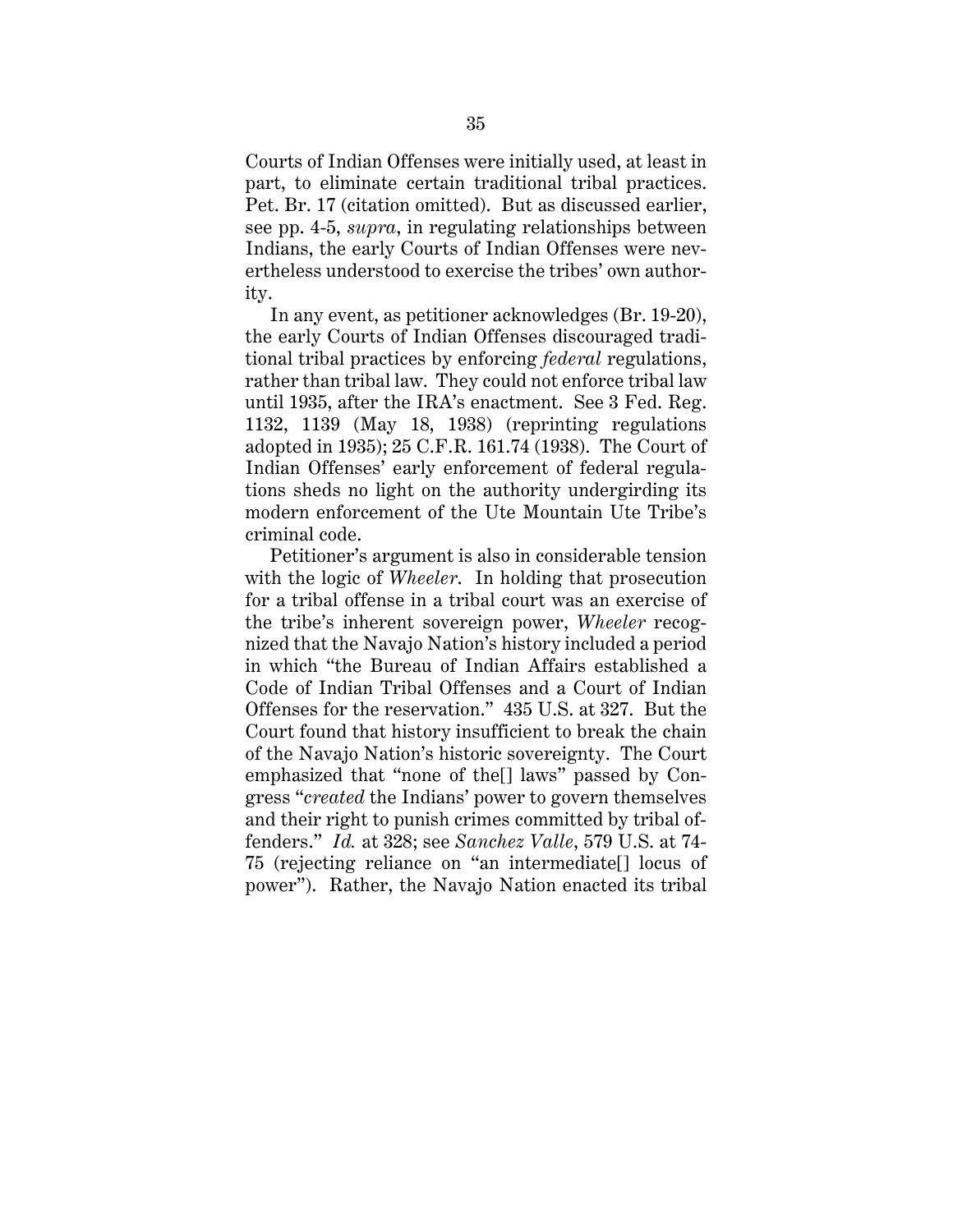code "as part of its retained sovereignty." *Wheeler*, 435 U.S. at 328. Similarly here, the Ute Mountain Ute Tribe's criminal code is an exercise of its own sovereignty, and nothing about the presence of a Court of Indian Offenses divests it of that heritage.

c. Petitioner further contends (Br. 23) that today, "tribes simply have no relevant role in the prosecution of crimes" in the Courts of Indian Offenses. His characterization of those courts is inaccurate. The Courts of Indian Offenses are a mechanism for effectuating, not usurping, tribal authority.

Most fundamentally, tribes have the authority to choose whether to establish their own tribal courts, to enter a contract to provide their own judicial services, or to instead enforce tribal law through a Court of Indian Offenses. See pp. 6-7, *supra*; 25 C.F.R. 11.104(a). Because their size and resources vary, tribes will make different choices—and a single tribe may choose different options over time. But each of those choices reflects an exercise of the tribe's inherent sovereignty. Even where a tribe is currently unable to operate its own adequate tribal-court system (see Pet. Br. 24 (citing *Court of Indian Offenses Serving the Kewa Pueblo (Previously Listed as the Pueblo of Santo Domingo)*, 85 Fed. Reg. 10,714 (Feb. 25, 2020)), it retains the authority to establish (or reestablish) a tribal court when it is able to provide defendants with due process.

Where a tribe opts for tribal-law enforcement through a Court of Indian Offenses, the BIA simply provides "adequate machinery for the administration of justice," 25 C.F.R. 11.102; see 25 C.F.R. 161.1 (1938), while the tribe retains meaningful control over both the law applied and the court's operations. A tribe may select the ordinances eligible for enforcement in a Court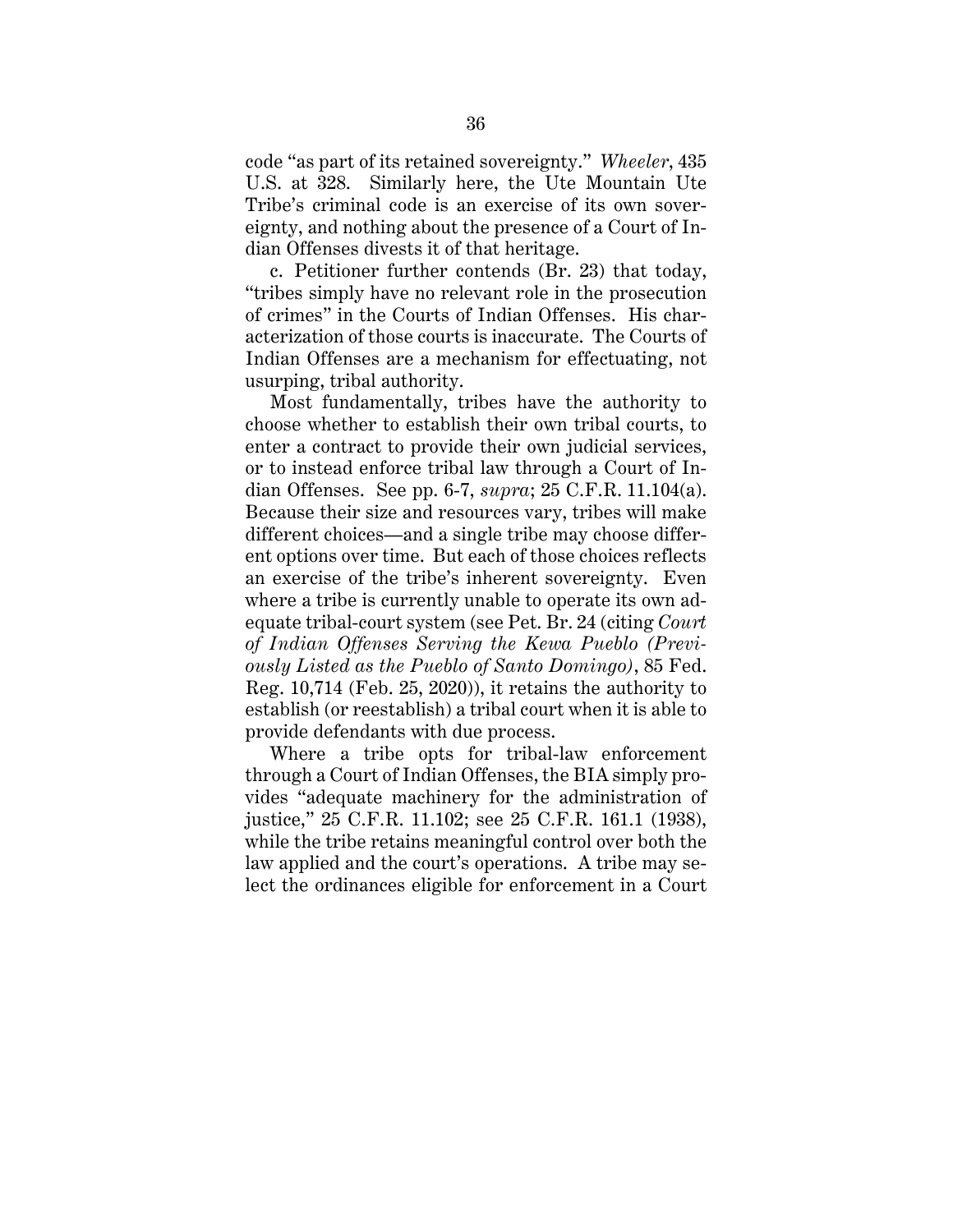of Indian Offenses, see 25 C.F.R. 11.108(a), 11.449, and its ordinances "[s]upersede" any conflicting federal regulations, 25 C.F.R. 11.108(b). Courts of Indian Offenses also "apply the customs of the tribe \* \* \* to the extent that they are consistent with [federal] regulations." 25 C.F.R. 11.110; see 25 C.F.R. 161.23 (1938).

Tribes also play a significant role in selecting and removing judges. 25 C.F.R. 11.201, 11.202; see 25 C.F.R. 161.3, 161.4 (1938). And BIA employees not associated with a Court of Indian Offenses are prohibited from "obstruct[ing], interfer[ing] with, or control[ling] the functions of" such courts.  $25$  C.F.R. 11.207; see  $25$ C.F.R. 161.21 (1938). The decisions of the judges of the Courts of Indian Offenses are not subject to review within the Department of the Interior, but instead by a panel of the Court of Indian Appeals, composed of tribally-confirmed judges who were not involved at the trial level. 25 C.F.R. 11.200(c).

Tribes also may elect to take on even greater authority over the operation of the Court of Indian Offenses. By regulation, they may contract to appoint the prosecutor and clerk for the Court of Indian Offenses, see 25 C.F.R. 11.203, 11.204, and in certain circumstances have been permitted to contract to provide other functions. Here, for example, this Office has been informed by the Department of the Interior that the Ute Mountain Ute Tribe has contracted with the government to provide the court clerk, court administration, and public defender—making the Court of Indian Offenses in this case even more similar to the tribal court in *Wheeler*.

d. Petitioner asserts (Br. 24-25) that in some ways, the Courts of Indian Offenses "remain subject to federal control and supervision." See, *e.g.*, Pet. Br. 22-25. But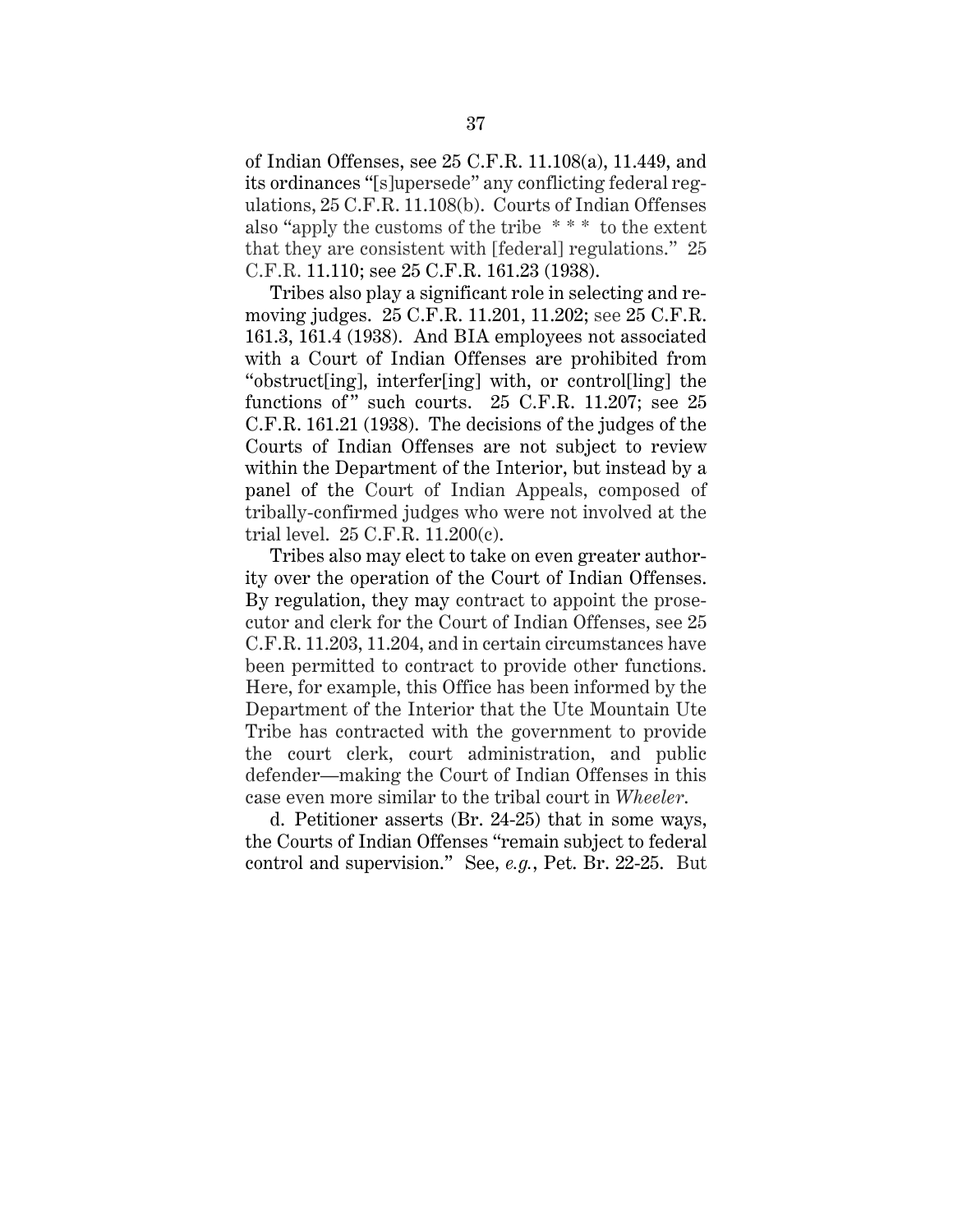while "Congress has in certain ways regulated the manner and extent of the tribal power of self-government," that "does not mean that Congress is the source of that power." *Wheeler*, 435 U.S. at 328. To the contrary, "beginning with Chief Justice Marshall and continuing for nearly two centuries, this Court has held firm and fast to the view that Congress's power over Indian affairs does nothing to gainsay the profound importance of the tribes' pre-existing sovereignty." *Sanchez Valle*, 579 U.S. at 72 n.5.

Indeed, as petitioner ultimately acknowledges (Br. 30 n.5), the federal government also supervises tribally operated courts in ways akin to its maintenance of the Courts of Indian Offenses without supplanting tribal sovereignty. For example, petitioner observes (Br. 7, 24) that certain tribal ordinances enforceable in the Court of Indian Offenses must be approved by the Assistant Secretary for Indian Affairs. But that was also true of the Navajo Nation Tribal Code at issue in the tribal-court prosecution in *Wheeler*. 435 U.S. at 327- 328; see 25 U.S.C. 5123(d) (similar requirement for tribes operating under IRA constitutions).

Similarly, while petitioner observes that the BIA defines certain procedures in the Courts of Indian Offenses, federal law also defines certain aspects of procedure in tribally operated courts, see, *e.g.*, 25 U.S.C.  $1302(a)(2), (3), (4), (6), (7), (8),$  and  $(10)$ . Likewise, while defendants in the Court of Indian Offenses may be remanded to a facility operated or funded by the federal government, see Pet. Br. 25, that is also true of some defendants in tribally operated courts, see 25 U.S.C. 1302(d)(1)(B). Although fines assessed in the Court of Indian Offenses go the "federal treasury," Pet. Br. 25, such fines are "in the nature of an assessment for the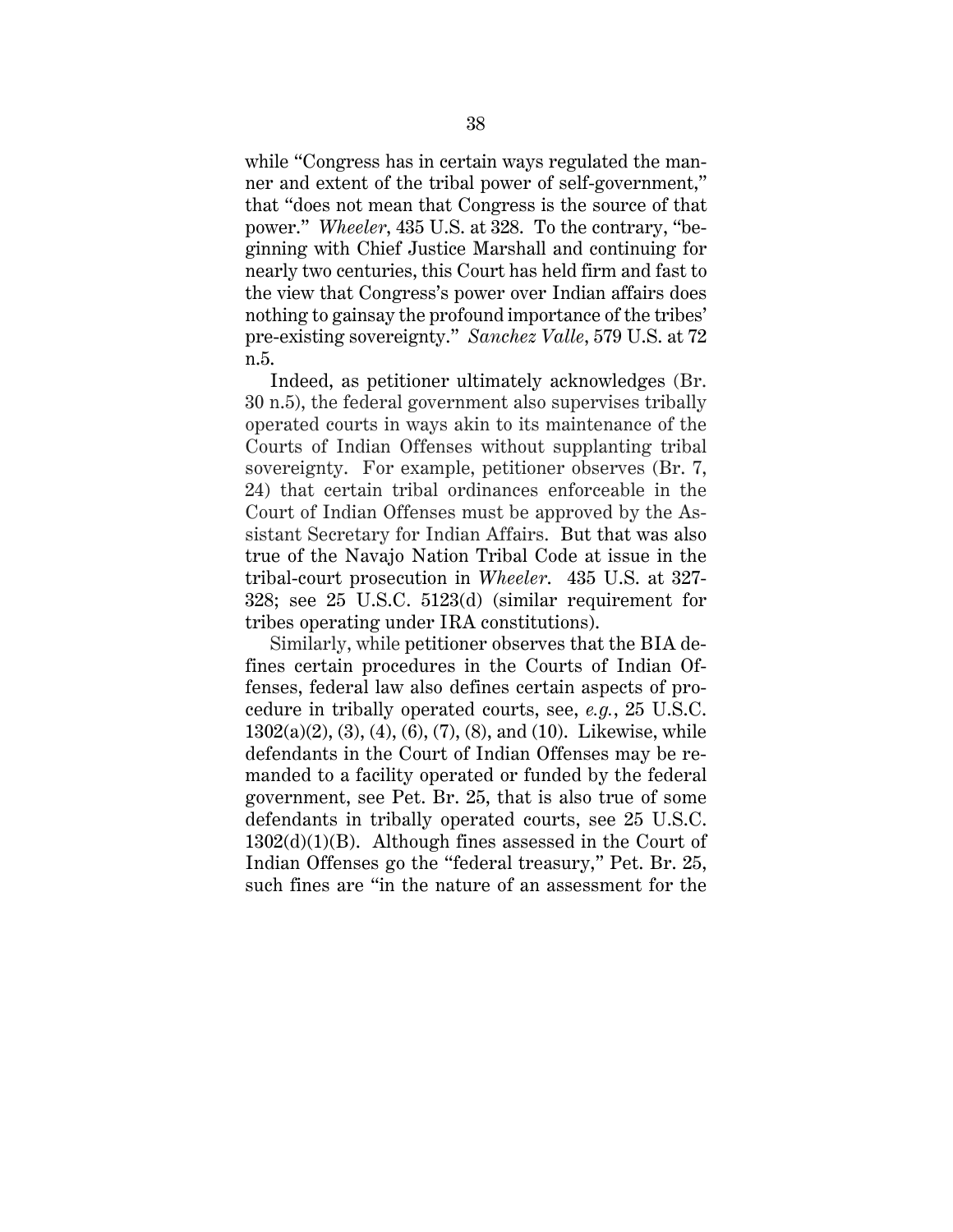payment of designated court expenses," 25 C.F.R. 11.209, and thus simply fund the operation of the courts themselves, in support of tribal law enforcement. And to the extent that the federal government does provide independent resources for the Court of Indian Offenses to operate, it does the same for tribally operated courts. See 25 U.S.C. 3613; see also Indian Affairs, U.S. Dep't of the Interior, *Court of Indian Offenses: Tribal Justice Support Directorate*, https://www.bia.gov/CFR-Courts/tribal-justice-support-directorate.

# *2. Petitioner's forum-focused approach would be unworkable*

As discussed, many of the features that petitioner cites to argue that the Courts of Indian Offenses exercise federal authority are also true of tribally operated courts. Petitioner thus fails to explain how this case could be meaningfully distinguished from *Wheeler*. And because tribes may choose different arrangements for criminal law enforcement—and a single tribe may make different decisions over time—petitioner's test would "raise serious problems of application" in other cases as well as inviting "uncertain" results and "introducing error and inconsistency into [the Court's] double jeopardy law." *Sanchez Valle*, 579 U.S. at 68 n.3.

a. The degree of a tribe's control over the enforcement of its laws is neither uniform nor static in any type of forum. Federal regulations contemplate that a tribe may contract to provide judicial services in lieu of utilizing the Court of Indian Offenses, but those contracts may include a variety of different provisions, including differing levels of federal support. And even where a tribe chooses to utilize a Court of Indian Offenses, it may exercise varying degrees of control, for example by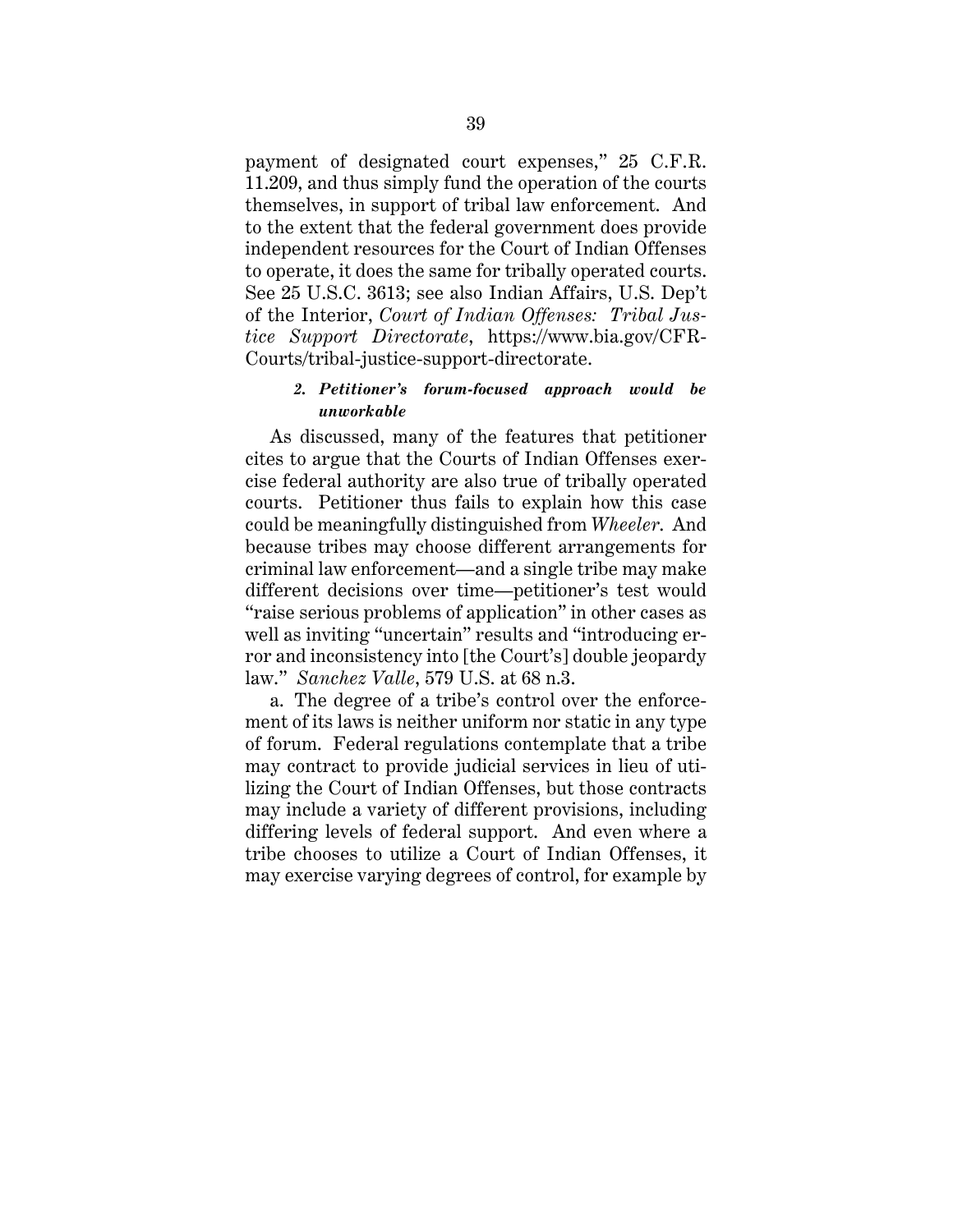enacting an ordinance that supersedes a federal regulation, 25 C.F.R. 11.108(b); promulgating additional qualifications for the court's judicial officers, 25 C.F.R. 11.201(e); or seeking to appoint the court's prosecutor, 25 C.F.R. 11.204.

It is unclear whether exercising those options would lead to a different result under petitioner's approach, or where he would ultimately draw the line. Petitioner at times suggests (Br. 17) that his approach might turn solely on the Courts of Indian Offenses' existence "within the BIA." But that binary test has no textual or historical basis and would itself disrupt existing understandings. For example, federal officers charged with state offenses may be tried in federal court under the federal-officer removal statute. 28 U.S.C. 1442. This Court has explained that such removal "does not revise or alter the underlying law to be applied"; it simply "insure[s] a federal forum" for a "prosecution under state law." *Arizona* v. *Manypenny*, 451 U.S. 232, 242 (1981); see *id.* at 243. Yet a court-dispositive approach would suggest that such prosecutions are in fact "federal" for purposes of the Double Jeopardy Clause.

Nor can petitioner offer an administrable, nonarbitrary rule by focusing solely on a prosecutor's federal versus tribal employment. Not only could that aspect of a Court of Indian Offenses change over time, see 25 C.F.R. 11.204, but cross-sovereign employment of prosecutors is likewise present in contexts where the Court has consistently applied the bright-line sourceof-authority approach to the dual-sovereignty doctrine. In particular, it is not uncommon for state, tribal, and foreign prosecutors to appear in federal criminal cases on behalf of the federal government. See 28 U.S.C. 515, 543. Nothing in this Court's decisions would suggest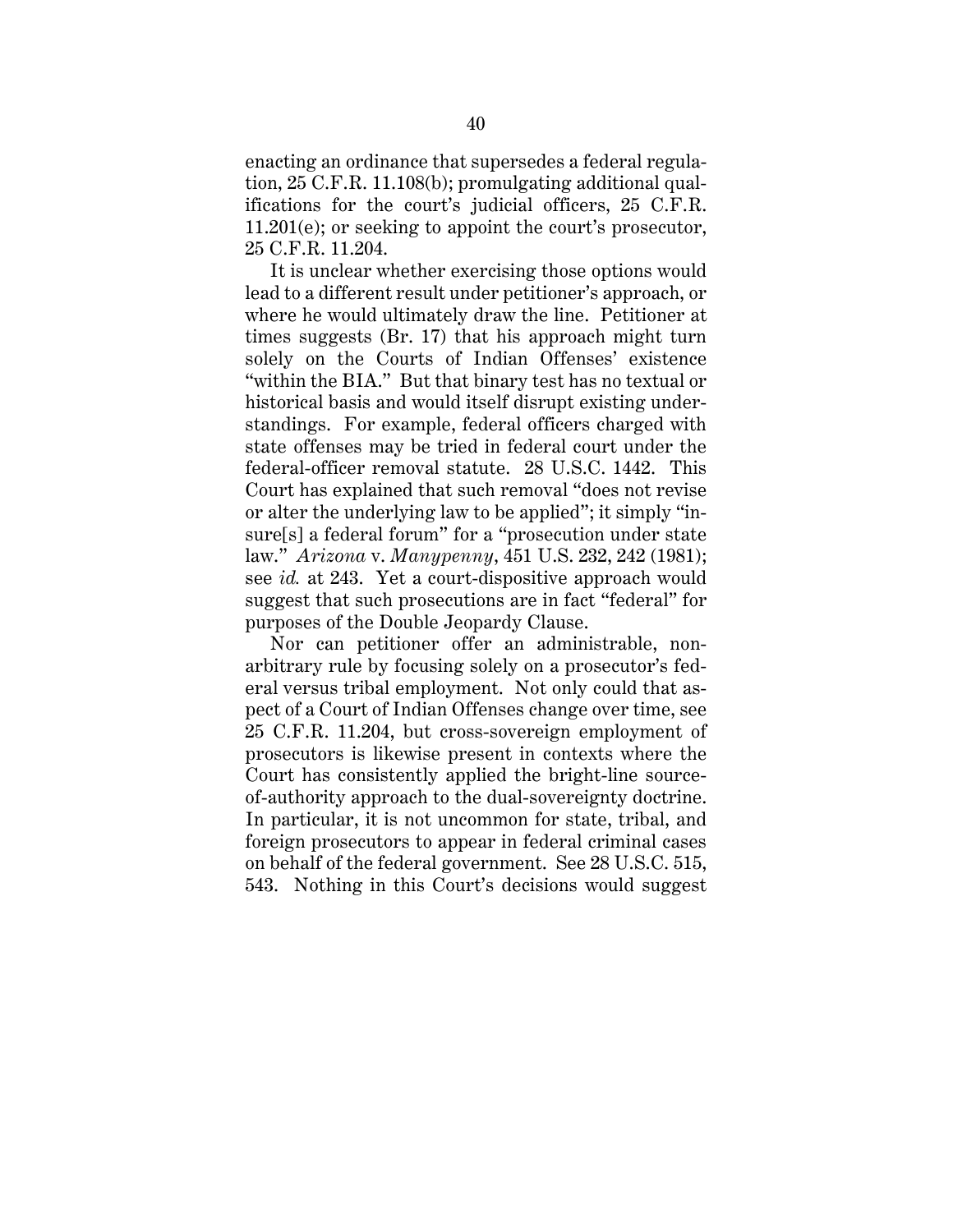that the presence of those officials does, or even could, transform a prosecution for violation of federal law into a state or tribal prosecution for purposes of the Double Jeopardy Clause, let alone what the necessary degree of involvement would be. The courts of appeals have accordingly uniformly applied the dual-sovereignty doctrine to successive prosecutions where one sovereign "cross-designat[es]" another sovereign's prosecutors "to assist or even to conduct [its] prosecution." *United States* v. *All Assets of G.P.S. Auto. Corp.*, 66 F.3d 483, 495 (2d Cir. 1995) (collecting authority).

Relatedly, while petitioner's brief in this Court repeatedly asserts (*e.g.*, at 1, 3, 25) that his prosecution in the Court of Indian Offenses was "brought in the name of the United States," he acknowledged below that "[t]he caption on the pleadings  $***$  [is] of course not determinative" of the double-jeopardy inquiry, Pet. C.A. Br. 18. As previously discussed, this Court has recognized that the same sovereign may bring successive prosecutions for different offenses, even when both offenses are applications of its *own* law. See *Dixon*, 509 U.S. at 705. And contrary to petitioner's assertion, see Pet. Br. 1, prosecutions in the Courts of Indian Offenses are often captioned in the name of the tribe. See, *e.g.*, Criminal Court Docket, Court of Indian Offenses of the Western Region, May 29, 2020, https://www.bia.gov/ sites/bia.gov/files/assets/bia/wstreg/Te-Moak\_May\_2020\_ Docket\_508.pdf; Court Docket, Court of Indian Offenses for the Southern Plains Region, Sept. 19, 2017 (Comanche Nation, WCD Tribes, and Kiowa Tribe) (on file with the Office of the Solicitor General); Court Docket, Court of Indian Offenses for the Miami Agency, Mar. 16, 2017 (Seneca-Cayuga Nation and Eastern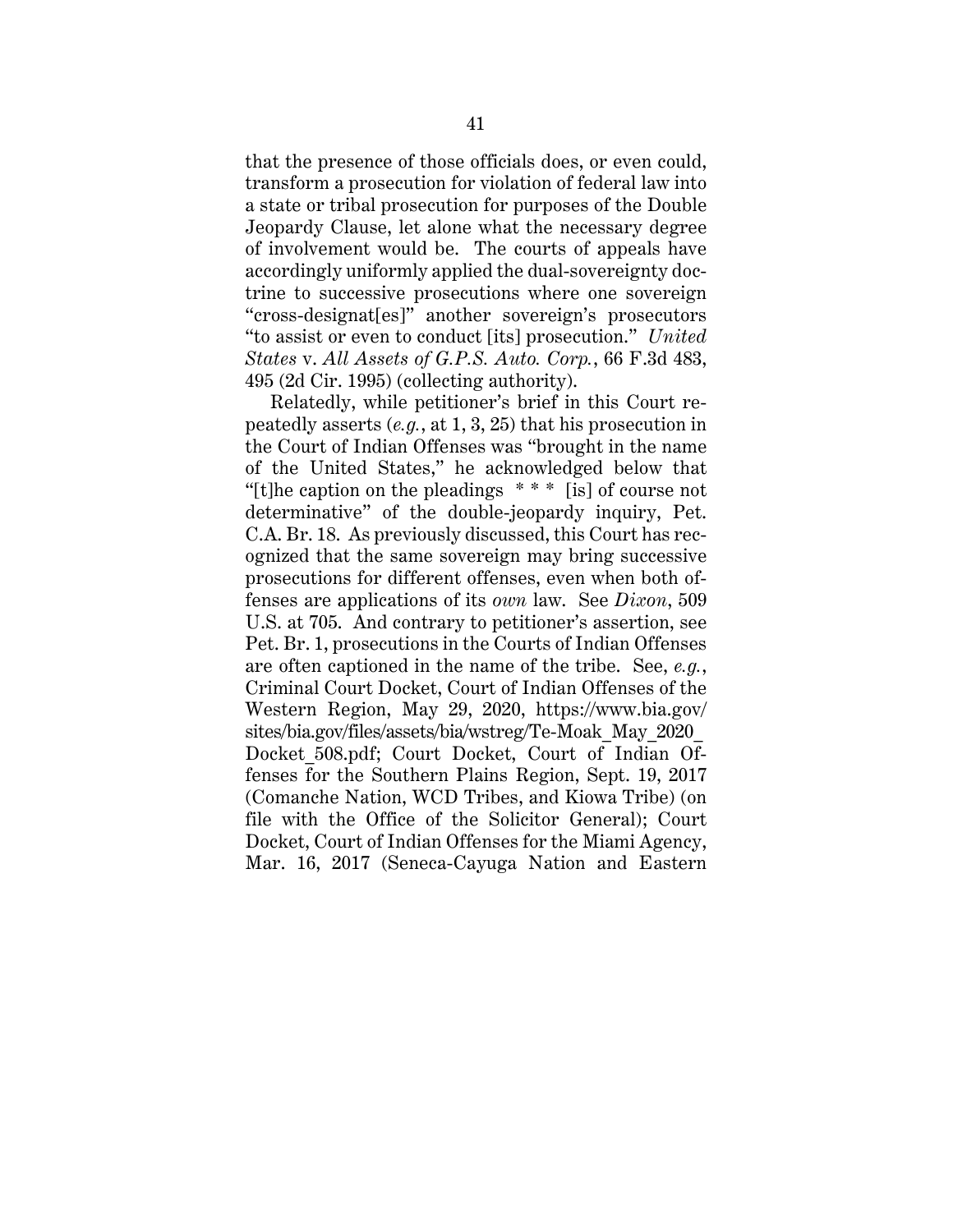Shawnee Tribe of Oklahoma) (on file with the Office of the Solicitor General).

b. Petitioner's failure to identify a clear and coherent standard, combined with the dynamic feature of the tribal-federal relationship, would leave tribes, the federal government, and courts at sea as to the degree of federal involvement needed to classify a Court of Indian Offenses (or even a tribally operated court) as a federal agency for double-jeopardy purposes. See *Sanchez Valle*, 579 U.S. at 68. Moreover, to the extent that petitioner's presentation has identified any meaningful standards, his approach would still demand a separate forum-focused inquiry for each tribunal. Even more disruptively, the answer for a particular tribunal could vary with time, as the tribe pursues greater or lesser involvement in the tribunal's operations.

The bright line of the Court's existing dual-sovereignty doctrine would be ill-served by such a malleable and indeterminate carve-out. Nor would the difficulties in applying petitioner's case-by-case approach end with a determination that a particular tribe and the federal government are (at a particular time) the same sovereign for purposes of the Double Jeopardy Clause. Rather, following such a determination, courts presumably would apply the test set out in *Blockburger* v. *United States*, 284 U.S. 299, 304 (1932), to assess whether a tribal and federal crime are the "same offence." But *Blockburger*'s element-comparison test is "a rule of statutory construction" developed "to help determine legislative intent," *Garrett* v. *United States*, 471 U.S. 773, 778-779 (1985); it necessarily presumes that a single sovereign legislature enacted the offenses being compared. And *Blockburger*'s "simple-sounding \* \* \* test has proved extraordinarily difficult to administer in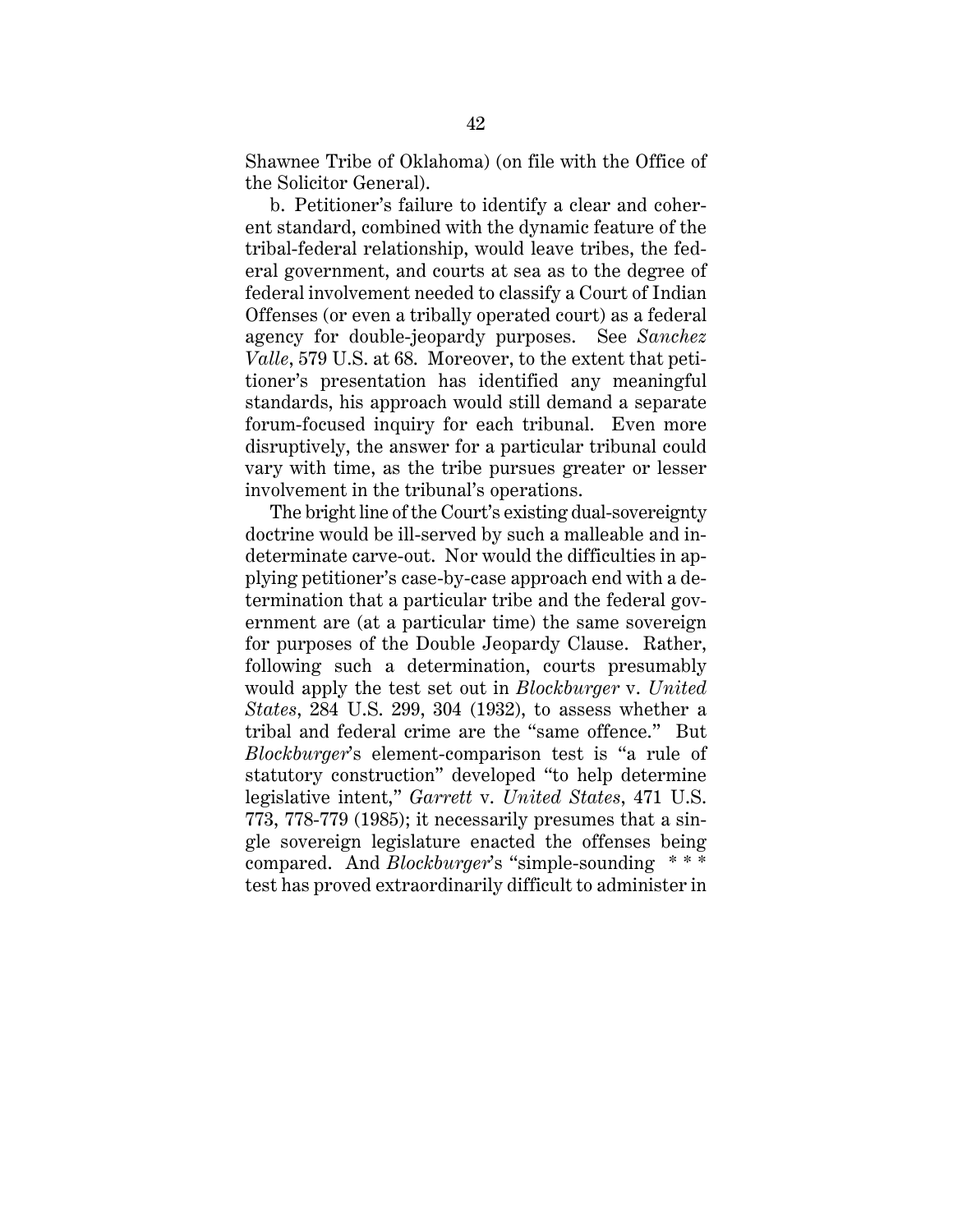practice" even when the same legislature has defined both crimes. *Texas* v. *Cobb*, 532 U.S. 162, 185 (2001) (Breyer, J., dissenting). Those difficulties would multiply if courts were required to compare the elements of tribal offenses and federal crimes.

# **D. Petitioner's Approach Would Derogate The Sovereignty And Impair The Public Safety Of Tribal Communities Lacking A Standalone Judicial Branch**

The Ute Mountain Ute Tribe's decision to utilize the Court of Indian Offenses reflects the long-held understanding that such tribunals provide a vehicle for Indian tribes to exercise their own sovereignty. Petitioner's approach—which recasts such a decision as a relinquishment of tribal sovereignty—would upset that settled framework, devalue tribal sovereignty, and impair the public safety of tribal communities.

Petitioner's approach would create a two-tier system among Indian tribes. Those tribes that have established tribally operated courts would continue to enforce their sovereign tribal laws without fear of doublejeopardy consequences under *Wheeler*. But those tribes that rely on a Court of Indian Offenses—which tend to be smaller tribes with fewer resources—would be rendered second-class sovereigns, forced to choose between enforcement of their own tribal law and a prosecution under federal law.

That rule would not merely fail to recognize certain tribes' sovereignty; it would yield "'undesirable consequences'" for public safety and "frustrate[]" both federal and tribal interests. *Wheeler*, 435 U.S. at 330-331. "It is hard to dispute that Indian Country may be one of the most dangerous places in the United States," due in part to "jurisdictional lines between tribal, state, and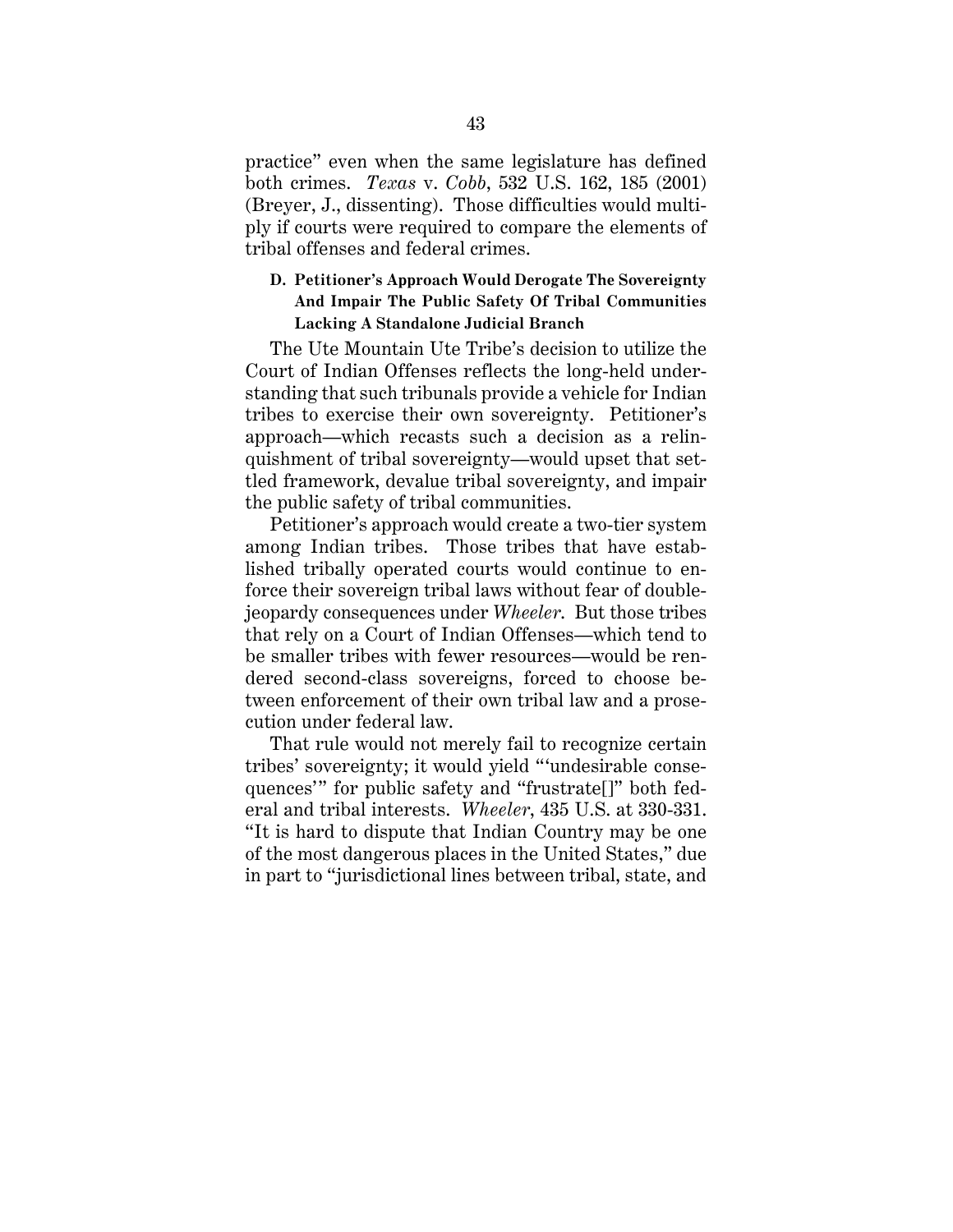federal agencies." *Los Coyotes Band of Cahuilla & Cupeño Indians* v. *Jewell*, 729 F.3d 1025, 1028, 1030 (9th Cir. 2013). When crime occurs in Indian country, tribal or BIA officers may be the first to respond and investigate, see, *e.g.*, *State* v. *Kurtz*, 249 P.3d 1271, 1279 (Or. 2011), and proceedings for a tribal-law violation in a Court of Indian Offenses may be able to provide the most immediate form of incapacitation, retribution, and deterrence. But sanctions for violations of tribal law are limited, and under petitioner's approach, an offender "fac[ing] the potential of a mild tribal punishment and a federal punishment of substantial severity" would welcome "stand[ing] trial first" in the Court of Indian Offenses, in the hope of barring later federal charges. *Wheeler*, 435 U.S. at 330-331.

Petitioner's criminal offense—a violent sexual assault—illustrates that dynamic. Petitioner was arrested by a BIA officer hours after the assault and immediately imprisoned. Yet he ultimately served only 140 days for his tribal-law violation. Petitioner's federal prosecution commenced several months later but resulted in a more significant sentence. The two prosecutions together vindicated both the Tribe's and the United States' interests, while ensuring both the shortterm neutralization of the threat petitioner posed as well as an appropriate punishment for his serious federal crime. Cf. Indian Law & Order Comm'n, *A Roadmap for Making Native America Safer: Report to the President & Congress of the United States* 3 (Nov. 2013) (emphasizing the importance of tribal justice systems in addressing "[d]isproportionately high rates of domestic violence, substance abuse, and related violent crime within many Native nations").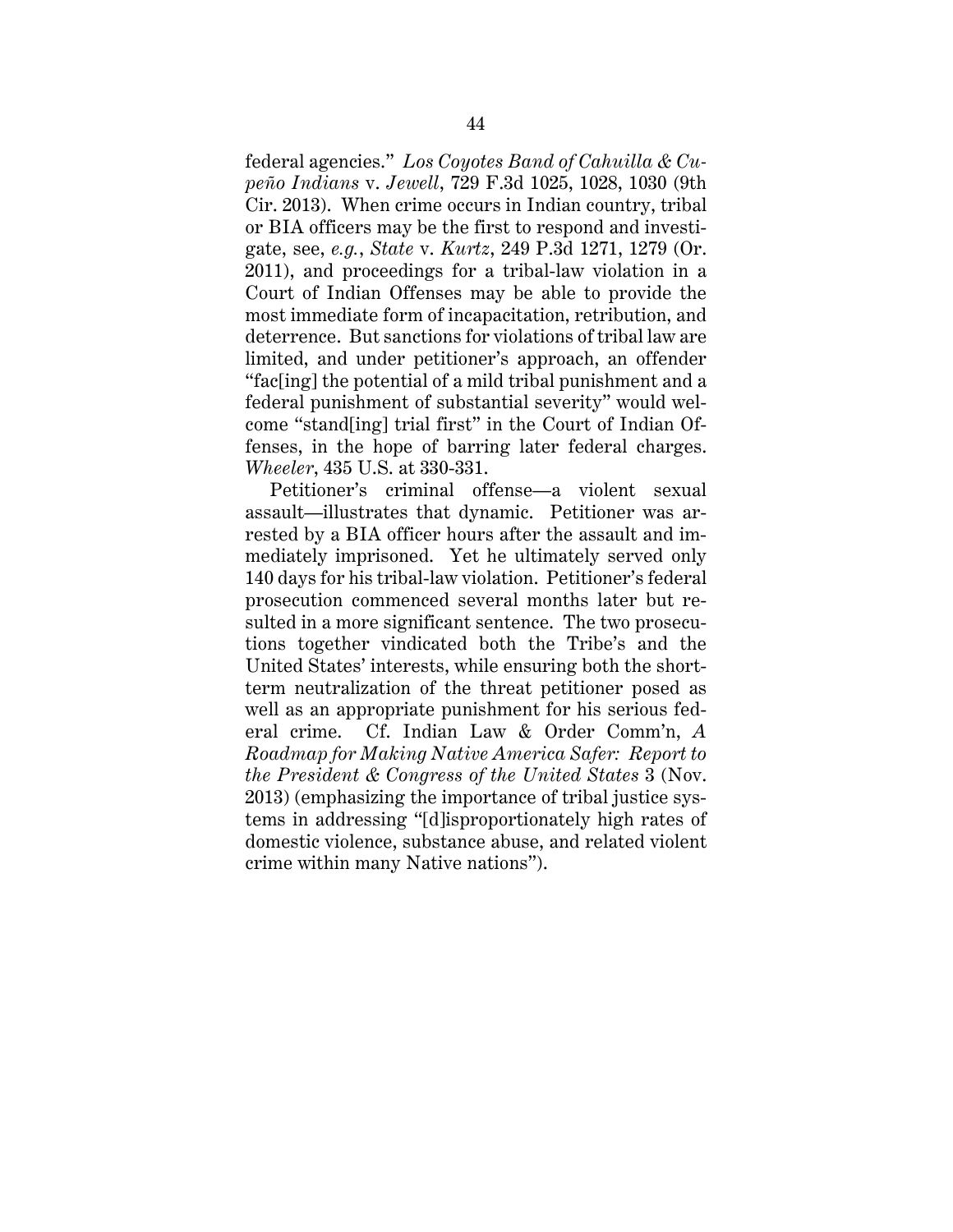Similar circumstances are not uncommon. "Native American women 'experience the highest rates of domestic violence'" in the country and "'are 2.5 times more likely to be raped or sexually assaulted than women in the United States in general.'" *United States* v. *Bryant*, 136 S. Ct. 1954, 1959 (2016) (citations omitted). To "fill [an] enforcement gap" resulting from "'patchwork'" legal regimes and limited penalties, federal law provides for enhanced punishments for recidivist domestic abusers who commit crimes within Indian country. *Id*. at 1959-1960 (discussing 18 U.S.C. 117(a)) (citation omitted). Under this Court's source-of-authority-focused interpretation of "same offence," all tribes have been able to immediately enforce their own domestic-abuse laws without concern that doing so would foreclose a later federal prosecution that would provide appropriate longterm punishment. Petitioner's approach would remove that important prosecutorial tool from tribes that have chosen to enforce their laws through a Court of Indian Offenses.

Petitioner's response (see Br. 28-30) gives little comfort. He suggests (Br. 30) that tribes may "*prefer* a Major-Crimes-Act prosecution" by the federal government "that will draw a heftier sentence." But petitioner provides no reason to put a subset of smaller tribes to that choice. And as this Court has explained, one sovereign's "interest in vindicating its sovereign authority through enforcement of its laws by definition can never be satisfied by another [sovereign's] enforcement of *its* own laws." *Heath*, 474 U.S. at 93. Petitioner ultimately falls back on the assertion (Br. 30) that if a tribe "wishes to protect its sovereign interest in enforcing its own criminal code," it should simply "establish[] a sufficient court system of its own." But such efforts take time,